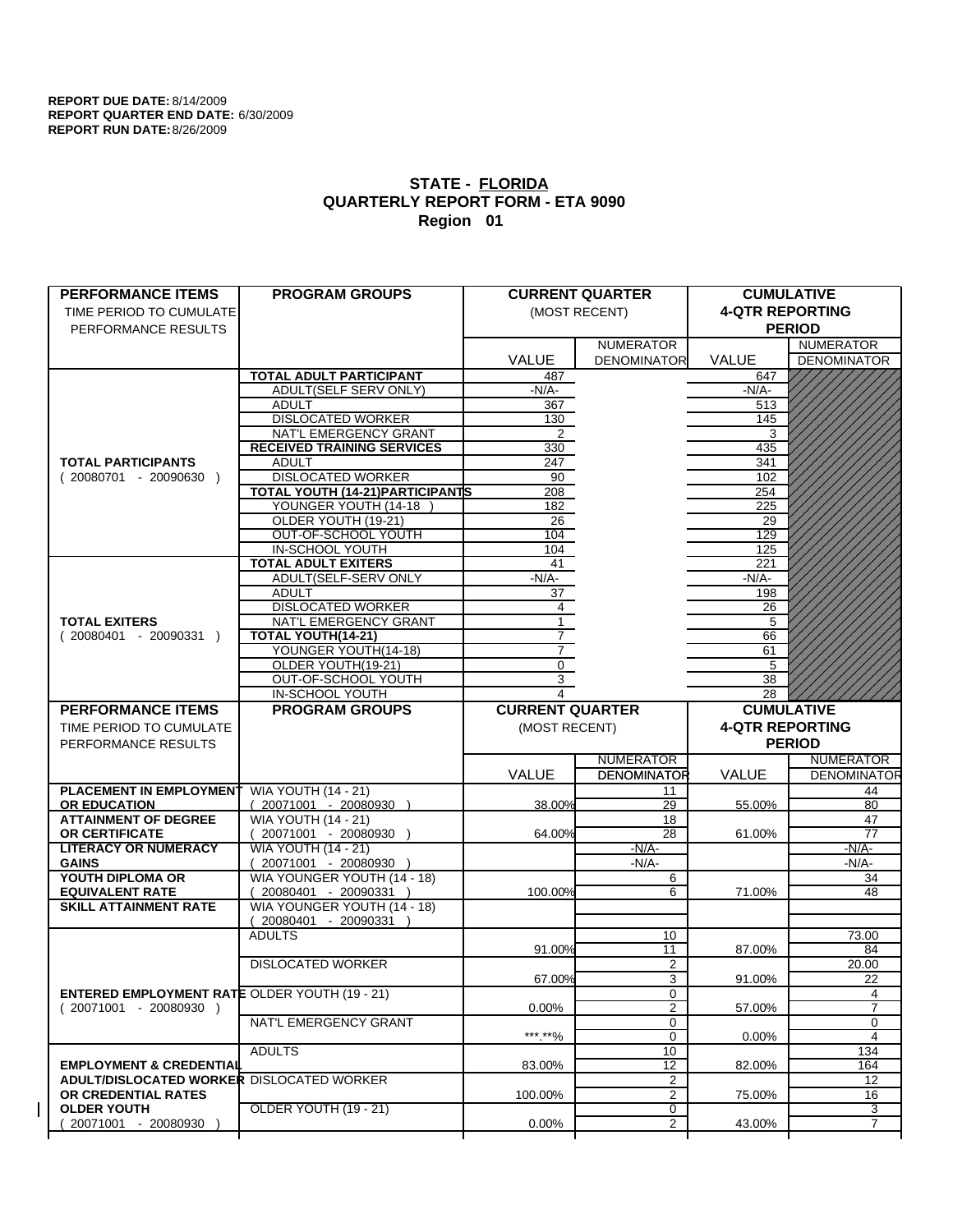$\bar{\mathbf{I}}$ 

 $\Gamma$ 

# **STATE - FLORIDA QUARTERLY REPORT FORM - ETA 9090 Region 01**

|                            | <b>ADULTS</b>            |             | 44           |             | 256            |
|----------------------------|--------------------------|-------------|--------------|-------------|----------------|
|                            |                          | 94.00%      | 47           | 97.00%      | 263            |
|                            | <b>DISLOCATED WORKER</b> |             |              |             | 12             |
| <b>RETENTION RATE</b>      |                          | 100.00%     |              | 100.00%     | 12             |
| 20070401<br>- 20080331     | OLDER YOUTH (19 - 21)    |             |              |             | 4              |
|                            |                          | 100.00%     |              | 80.00%      | 5              |
|                            | YOUNGER YOUTH (14 - 18)  |             | 8            |             | 37             |
|                            |                          | 73.00%      | 11           | 73.00%      | 51             |
|                            | NAT'L EMERGENCY GRANT    |             |              |             | $\Omega$       |
|                            |                          | ***.**%     | $\Omega$     | ***.**%     | $\Omega$       |
|                            | <b>ADULTS</b>            |             | \$723,616.09 |             | \$6,655,083.56 |
|                            |                          | \$14,188.55 | 51           | \$24,740.09 | 269            |
| <b>SIX MONTHS EARNINGS</b> | <b>DISLOCATED WORKER</b> |             | \$83,832.00  |             | \$189,118.00   |
| <b>INCREASE</b>            |                          | \$11,976.00 |              | \$15,759.83 | 12             |
| 20070401<br>$-20080331$    | OLDER YOUTH (19 - 21)    |             | \$4,267.00   |             | \$24,868.00    |
|                            |                          | \$4,267.00  |              | \$4,973.60  | 5              |
|                            | NAT'L EMERGENCY GRANT    |             | \$0.00       |             | \$0.00         |
|                            |                          | \$0.00      | 2            | \$0.00      | 2              |
|                            |                          |             |              |             |                |

 $\bar{\Gamma}$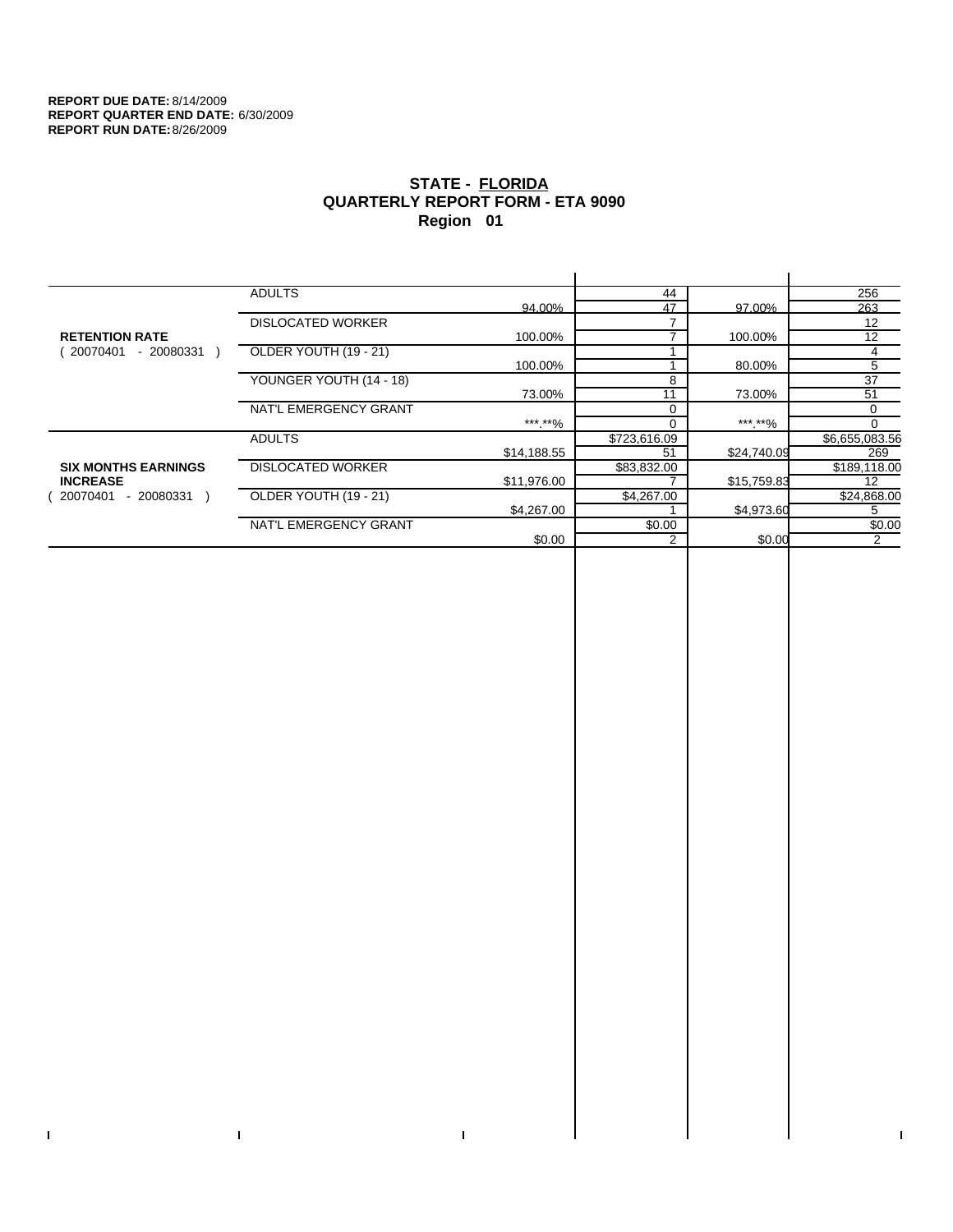| <b>PERFORMANCE ITEMS</b>                             | <b>PROGRAM GROUPS</b>                                |                        | <b>CURRENT QUARTER</b> |                        | <b>CUMULATIVE</b>  |
|------------------------------------------------------|------------------------------------------------------|------------------------|------------------------|------------------------|--------------------|
| TIME PERIOD TO CUMULATE                              |                                                      |                        | (MOST RECENT)          | <b>4-QTR REPORTING</b> |                    |
| PERFORMANCE RESULTS                                  |                                                      |                        |                        |                        | <b>PERIOD</b>      |
|                                                      |                                                      |                        | <b>NUMERATOR</b>       |                        | <b>NUMERATOR</b>   |
|                                                      |                                                      | <b>VALUE</b>           | <b>DENOMINATOR</b>     | <b>VALUE</b>           | <b>DENOMINATOR</b> |
|                                                      | <b>TOTAL ADULT PARTICIPANT</b>                       | 436                    |                        | 519                    |                    |
|                                                      | ADULT(SELF SERV ONLY)                                | $-N/A-$                |                        | -N/A-                  |                    |
|                                                      | <b>ADULT</b>                                         | 429                    |                        | 510                    |                    |
|                                                      | <b>DISLOCATED WORKER</b>                             | $12 \overline{ }$      |                        | 19                     |                    |
|                                                      | NAT'L EMERGENCY GRANT                                | 143                    |                        | 161                    |                    |
|                                                      | <b>RECEIVED TRAINING SERVICES</b>                    | 397                    |                        | 455                    |                    |
| <b>TOTAL PARTICIPANTS</b>                            | <b>ADULT</b>                                         | 396                    |                        | 453                    |                    |
| $(20080701 - 20090630)$                              | <b>DISLOCATED WORKER</b>                             | 2                      |                        | 4                      |                    |
|                                                      | <b>TOTAL YOUTH (14-21) PARTICIPANTS</b>              | 51                     |                        | 110                    |                    |
|                                                      | YOUNGER YOUTH (14-18                                 | 43                     |                        | 100                    |                    |
|                                                      | OLDER YOUTH (19-21)<br>OUT-OF-SCHOOL YOUTH           | 8<br>$\overline{19}$   |                        | 10<br>$\overline{35}$  |                    |
|                                                      | IN-SCHOOL YOUTH                                      | 32                     |                        | 75                     |                    |
|                                                      | <b>TOTAL ADULT EXITERS</b>                           | 42                     |                        | 204                    |                    |
|                                                      | ADULT(SELF-SERV ONLY                                 | $-N/A$ -               |                        | $-N/A-$                |                    |
|                                                      | <b>ADULT</b>                                         | 41                     |                        | 201                    |                    |
|                                                      | <b>DISLOCATED WORKER</b>                             | $\overline{2}$         |                        | 8                      |                    |
| <b>TOTAL EXITERS</b>                                 | NAT'L EMERGENCY GRANT                                | 17                     |                        | 21                     |                    |
| $(20080401 - 20090331)$                              | TOTAL YOUTH(14-21)                                   | 44                     |                        | 99                     |                    |
|                                                      | YOUNGER YOUTH(14-18)                                 | 44                     |                        | 96                     |                    |
|                                                      | OLDER YOUTH(19-21)                                   | $\mathbf 0$            |                        | 3                      |                    |
|                                                      | OUT-OF-SCHOOL YOUTH                                  | 10                     |                        | 31                     |                    |
|                                                      | IN-SCHOOL YOUTH                                      | 34                     |                        | 68                     |                    |
|                                                      |                                                      |                        |                        |                        |                    |
| <b>PERFORMANCE ITEMS</b>                             | <b>PROGRAM GROUPS</b>                                | <b>CURRENT QUARTER</b> |                        |                        | <b>CUMULATIVE</b>  |
| TIME PERIOD TO CUMULATE                              |                                                      | (MOST RECENT)          |                        | <b>4-QTR REPORTING</b> |                    |
| PERFORMANCE RESULTS                                  |                                                      |                        |                        |                        | <b>PERIOD</b>      |
|                                                      |                                                      |                        | <b>NUMERATOR</b>       |                        | <b>NUMERATOR</b>   |
|                                                      |                                                      | <b>VALUE</b>           | <b>DENOMINATOR</b>     | VALUE                  | <b>DENOMINATOR</b> |
| PLACEMENT IN EMPLOYMENT                              | <b>WIA YOUTH (14 - 21)</b>                           |                        | 7                      |                        | 35                 |
| <b>OR EDUCATION</b>                                  | $(20071001 - 20080930)$                              | 100.00%                | $\overline{7}$         | 88.00%                 | 40                 |
| <b>ATTAINMENT OF DEGREE</b>                          | <b>WIA YOUTH (14 - 21)</b>                           |                        | 3                      |                        | 15                 |
| <b>OR CERTIFICATE</b>                                | 20071001 - 20080930 )                                | 50.00%                 | 6                      | 41.00%                 | 37                 |
| <b>LITERACY OR NUMERACY</b>                          | <b>WIA YOUTH (14 - 21)</b>                           |                        | $-N/A-$                |                        | $-N/A$ -           |
| <b>GAINS</b>                                         | 20071001 - 20080930                                  |                        | $-N/A-$                |                        | -N/A-              |
| YOUTH DIPLOMA OR<br><b>EQUIVALENT RATE</b>           | WIA YOUNGER YOUTH (14 - 18)<br>20080401 - 20090331 ) | 83.00%                 | 5<br>6                 | 71.00%                 | 15<br>21           |
| <b>SKILL ATTAINMENT RATE</b>                         | WIA YOUNGER YOUTH (14 - 18)                          |                        |                        |                        |                    |
|                                                      | (20080401 - 20090331                                 |                        |                        |                        |                    |
|                                                      | <b>ADULTS</b>                                        |                        | 9                      |                        | 34.00              |
|                                                      |                                                      | 100.00%                | 9                      | 100.00%                | 34                 |
|                                                      | <b>DISLOCATED WORKER</b>                             |                        | $\overline{3}$         |                        | 5.00               |
|                                                      |                                                      | 100.00%                | 3                      | 100.00%                | 5                  |
| <b>ENTERED EMPLOYMENT RATE OLDER YOUTH (19 - 21)</b> |                                                      |                        | $\mathbf{1}$           |                        | 3                  |
| $(20071001 - 20080930)$                              |                                                      | 100.00%                | 1                      | 75.00%                 | 4                  |
|                                                      | NAT'L EMERGENCY GRANT                                |                        | 0                      |                        | 0                  |
|                                                      |                                                      | ***.**%                | 0                      | ***.**%                | $\mathbf 0$        |
| <b>EMPLOYMENT &amp; CREDENTIAL</b>                   | <b>ADULTS</b>                                        | 91.00%                 | 10<br>11               | 77.00%                 | 113<br>147         |
| <b>ADULT/DISLOCATED WORKER DISLOCATED WORKER</b>     |                                                      |                        | 1                      |                        | 2                  |
| OR CREDENTIAL RATES                                  |                                                      | 100.00%                | $\mathbf{1}$           | 100.00%                | 2                  |
| <b>OLDER YOUTH</b>                                   | <b>OLDER YOUTH (19 - 21)</b>                         |                        | 1                      |                        | 2                  |
| 20071001 - 20080930                                  |                                                      | 100.00%                | 1                      | 40.00%                 | 5                  |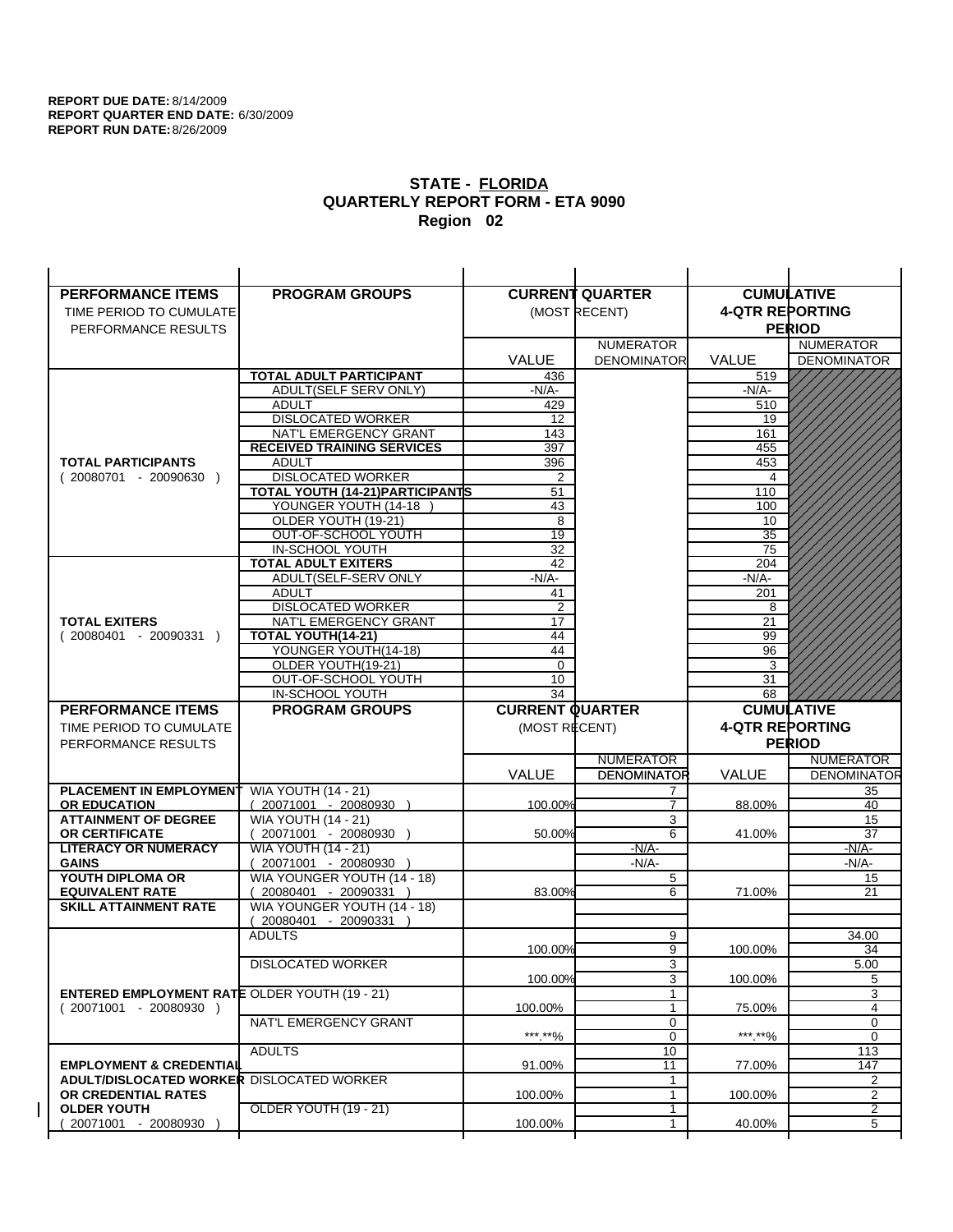$\bar{\mathbf{I}}$ 

 $\mathbf{I}$ 

# **STATE - FLORIDA QUARTERLY REPORT FORM - ETA 9090 Region 02**

|                            | <b>ADULTS</b>            |              | 15           |                     | 69             |
|----------------------------|--------------------------|--------------|--------------|---------------------|----------------|
|                            |                          | 100.00%      | 15           | 86.00%              | 80             |
|                            | <b>DISLOCATED WORKER</b> |              |              |                     | 6              |
| <b>RETENTION RATE</b>      |                          | 100.00%      |              | 100.00%             | 6              |
| 20070401<br>- 20080331     | OLDER YOUTH (19 - 21)    |              |              |                     |                |
|                            |                          | 50.00%       |              | 33.00%              | 3              |
|                            | YOUNGER YOUTH (14 - 18)  |              |              |                     | 14             |
|                            |                          | 50.00%       | 2            | 82.00%              | 17             |
|                            | NAT'L EMERGENCY GRANT    |              |              |                     | 0              |
|                            |                          | ***.**%      |              | ***.**%             | $\Omega$       |
|                            | <b>ADULTS</b>            |              | \$233,182.38 |                     | \$1,007,938.28 |
|                            |                          | \$15,545.49  | 15           | \$9,419.98          | 107            |
| <b>SIX MONTHS EARNINGS</b> | <b>DISLOCATED WORKER</b> |              | \$14,900.00  |                     | \$72,269.60    |
| <b>INCREASE</b>            |                          | \$14,900.00  |              | \$12,044.93         | 6              |
| - 20080331<br>20070401     | OLDER YOUTH (19 - 21)    |              | \$2,067.00   |                     | \$2,067.00     |
|                            |                          | \$2,067.00   |              | \$2,067.00          |                |
|                            | NAT'L EMERGENCY GRANT    |              | \$0.00       |                     | \$0.00         |
|                            |                          | $S*********$ |              | $S^{**}$ *** *** ** | 0              |
|                            |                          |              |              |                     |                |

 $\mathbf{I}$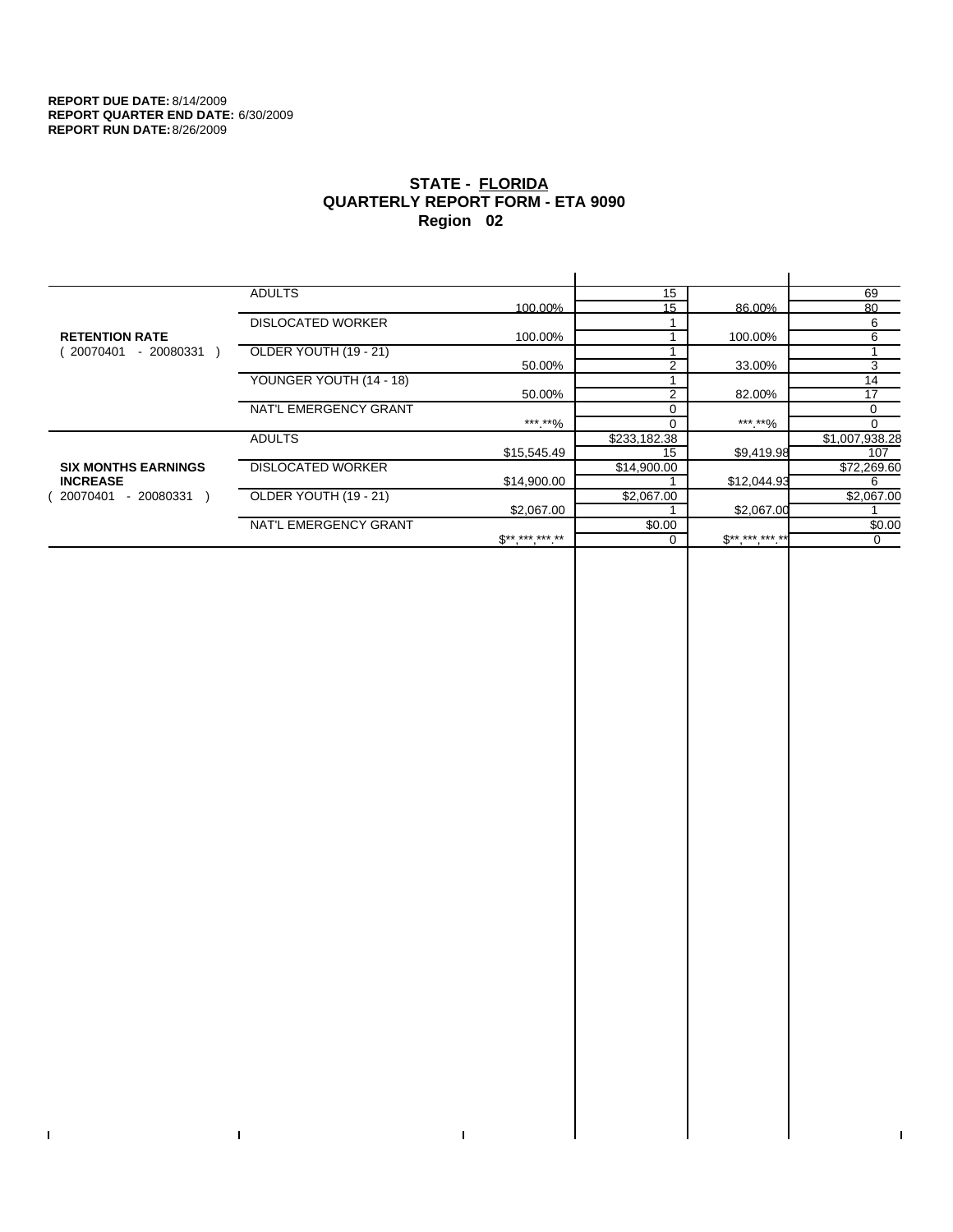| <b>PERFORMANCE ITEMS</b>                             | <b>PROGRAM GROUPS</b>                                |                        | <b>CURRENT QUARTER</b> | <b>CUMULATIVE</b>      |                    |
|------------------------------------------------------|------------------------------------------------------|------------------------|------------------------|------------------------|--------------------|
| TIME PERIOD TO CUMULATE                              |                                                      |                        | (MOST RECENT)          | <b>4-QTR REPORTING</b> |                    |
| PERFORMANCE RESULTS                                  |                                                      |                        |                        |                        | <b>PERIOD</b>      |
|                                                      |                                                      |                        | <b>NUMERATOR</b>       |                        | <b>NUMERATOR</b>   |
|                                                      |                                                      | <b>VALUE</b>           | <b>DENOMINATOR</b>     | <b>VALUE</b>           | <b>DENOMINATOR</b> |
|                                                      | <b>TOTAL ADULT PARTICIPANT</b>                       | 171                    |                        | 213                    |                    |
|                                                      | ADULT(SELF SERV ONLY)                                | $-N/A-$                |                        | -N/A-                  |                    |
|                                                      | <b>ADULT</b>                                         | 114                    |                        | 146                    |                    |
|                                                      | <b>DISLOCATED WORKER</b>                             | 59                     |                        | 69                     |                    |
|                                                      | NAT'L EMERGENCY GRANT                                | $\Omega$               |                        | $\Omega$               |                    |
|                                                      | <b>RECEIVED TRAINING SERVICES</b>                    | 102                    |                        | 156                    |                    |
| <b>TOTAL PARTICIPANTS</b>                            | <b>ADULT</b>                                         | 63                     |                        | 99                     |                    |
| $(20080701 - 20090630)$                              | <b>DISLOCATED WORKER</b>                             | 40                     |                        | 59                     |                    |
|                                                      | <b>TOTAL YOUTH (14-21) PARTICIPANTS</b>              | 368                    |                        | 449                    |                    |
|                                                      | YOUNGER YOUTH (14-18                                 | 362                    |                        | 442                    |                    |
|                                                      | OLDER YOUTH (19-21)<br>OUT-OF-SCHOOL YOUTH           | 6<br>$\overline{16}$   |                        | 7<br>$\overline{24}$   |                    |
|                                                      | IN-SCHOOL YOUTH                                      | 352                    |                        | 425                    |                    |
|                                                      | <b>TOTAL ADULT EXITERS</b>                           | 11                     |                        | 64                     |                    |
|                                                      | ADULT(SELF-SERV ONLY                                 | $-N/A$ -               |                        | $-N/A$ -               |                    |
|                                                      | <b>ADULT</b>                                         | 7                      |                        | 50                     |                    |
|                                                      | <b>DISLOCATED WORKER</b>                             | $\overline{4}$         |                        | 14                     |                    |
| <b>TOTAL EXITERS</b>                                 | NAT'L EMERGENCY GRANT                                | $\mathbf 0$            |                        | $\mathbf 0$            |                    |
| $(20080401 - 20090331)$                              | TOTAL YOUTH(14-21)                                   | 46                     |                        | 105                    |                    |
|                                                      | YOUNGER YOUTH(14-18)                                 | 45                     |                        | 101                    |                    |
|                                                      | OLDER YOUTH(19-21)                                   | $\mathbf{1}$           |                        | 4                      |                    |
|                                                      | OUT-OF-SCHOOL YOUTH                                  | 4                      |                        | 13                     |                    |
|                                                      | IN-SCHOOL YOUTH                                      | 42                     |                        | $\overline{92}$        |                    |
|                                                      |                                                      |                        |                        |                        |                    |
| <b>PERFORMANCE ITEMS</b>                             | <b>PROGRAM GROUPS</b>                                | <b>CURRENT QUARTER</b> |                        |                        | <b>CUMULATIVE</b>  |
| TIME PERIOD TO CUMULATE                              |                                                      | (MOST RECENT)          |                        | <b>4-QTR REPORTING</b> |                    |
| PERFORMANCE RESULTS                                  |                                                      |                        |                        |                        | <b>PERIOD</b>      |
|                                                      |                                                      |                        | <b>NUMERATOR</b>       |                        | <b>NUMERATOR</b>   |
|                                                      |                                                      | <b>VALUE</b>           | <b>DENOMINATOR</b>     | VALUE                  | <b>DENOMINATOR</b> |
| <b>PLACEMENT IN EMPLOYMENT</b>                       | <b>WIA YOUTH (14 - 21)</b>                           |                        | 6                      |                        | 32                 |
| <b>OR EDUCATION</b>                                  | $(20071001 - 20080930)$                              | 55.00%                 | 11                     | 73.00%                 | 44                 |
| <b>ATTAINMENT OF DEGREE</b>                          | <b>WIA YOUTH (14 - 21)</b>                           |                        | 6                      |                        | 32                 |
| <b>OR CERTIFICATE</b>                                | 20071001 - 20080930 )                                | 55.00%                 | 11                     | 68.00%                 | 47                 |
| <b>LITERACY OR NUMERACY</b>                          | <b>WIA YOUTH (14 - 21)</b>                           |                        | $-N/A-$                |                        | $-N/A$ -           |
| <b>GAINS</b>                                         | 20071001 - 20080930                                  |                        | $-N/A-$                |                        | -N/A-              |
| YOUTH DIPLOMA OR<br><b>EQUIVALENT RATE</b>           | WIA YOUNGER YOUTH (14 - 18)<br>20080401 - 20090331 ) | 41.00%                 | 11<br>27               | 60.00%                 | 28<br>47           |
| <b>SKILL ATTAINMENT RATE</b>                         | WIA YOUNGER YOUTH (14 - 18)                          |                        |                        |                        |                    |
|                                                      | (20080401 - 20090331                                 |                        |                        |                        |                    |
|                                                      | <b>ADULTS</b>                                        |                        | 8                      |                        | 26.00              |
|                                                      |                                                      | 100.00%                | 8                      | 100.00%                | 26                 |
|                                                      | <b>DISLOCATED WORKER</b>                             |                        | $\overline{3}$         |                        | 16.00              |
|                                                      |                                                      | 100.00%                | 3                      | 100.00%                | 16                 |
| <b>ENTERED EMPLOYMENT RATE OLDER YOUTH (19 - 21)</b> |                                                      |                        | 0                      |                        | 5                  |
| $(20071001 - 20080930)$                              |                                                      | ***.**%                | 0                      | 83.00%                 | 6                  |
|                                                      | NAT'L EMERGENCY GRANT                                |                        | 0                      |                        | 0                  |
|                                                      |                                                      | ***.**%                | 0                      | ***.**%                | $\mathbf 0$        |
| <b>EMPLOYMENT &amp; CREDENTIAL</b>                   | <b>ADULTS</b>                                        | 89.00%                 | 8<br>9                 | 91.00%                 | 62<br>68           |
| <b>ADULT/DISLOCATED WORKER DISLOCATED WORKER</b>     |                                                      |                        | $\overline{2}$         |                        | 12                 |
| OR CREDENTIAL RATES                                  |                                                      | 100.00%                | $\overline{2}$         | 92.00%                 | 13                 |
| <b>OLDER YOUTH</b>                                   | OLDER YOUTH (19 - 21)                                |                        | 0                      |                        | 6                  |
| 20071001 - 20080930                                  |                                                      | ***.**%                | $\mathbf 0$            | 67.00%                 | 9                  |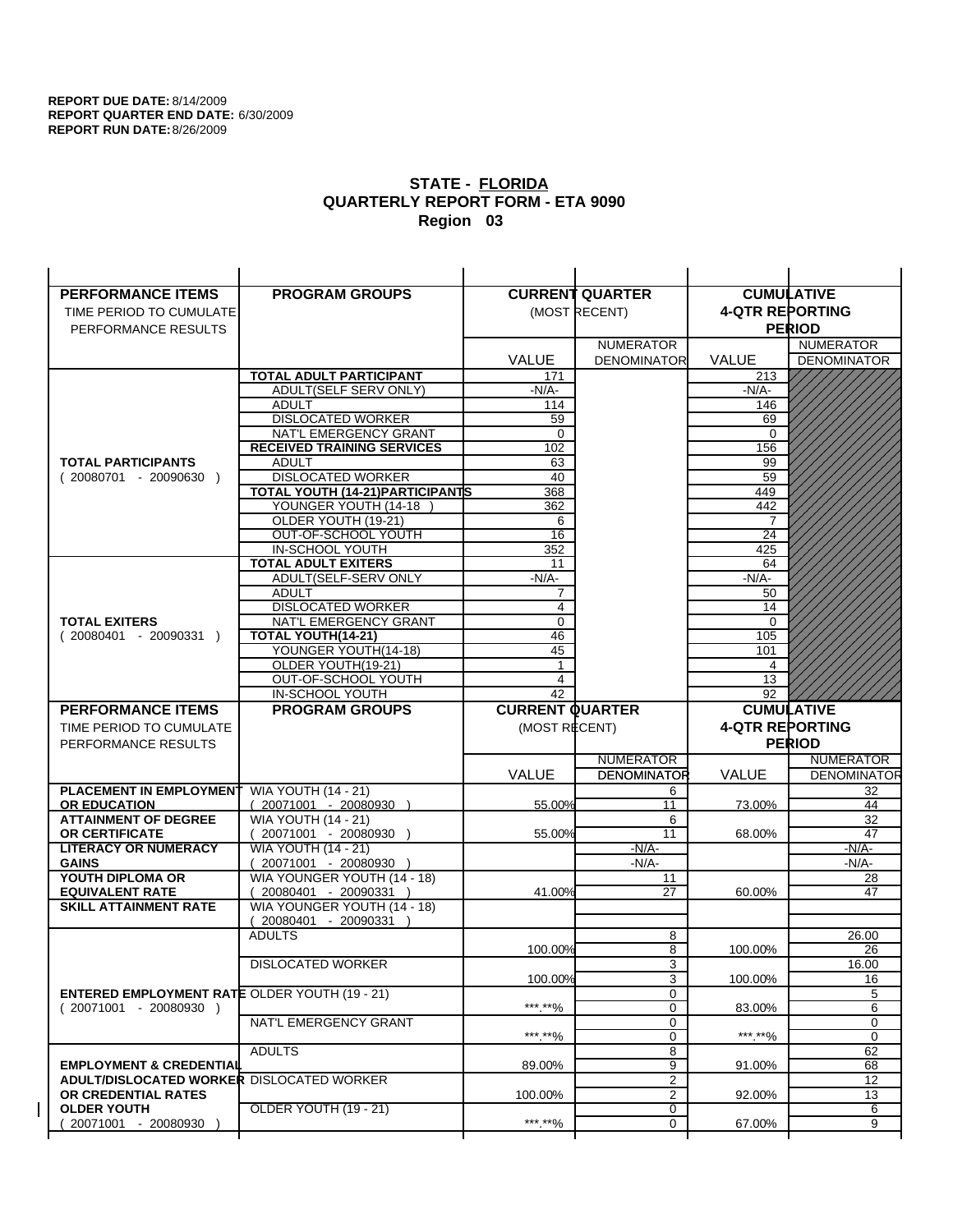$\mathbf I$ 

 $\bar{\Gamma}$ 

# **STATE - FLORIDA QUARTERLY REPORT FORM - ETA 9090 Region 03**

|                            | <b>ADULTS</b>            |                     | 36           |             | 74             |
|----------------------------|--------------------------|---------------------|--------------|-------------|----------------|
|                            |                          | 95.00%              | 38           | 96.00%      | 77             |
|                            | <b>DISLOCATED WORKER</b> |                     | 4            |             | 15             |
| <b>RETENTION RATE</b>      |                          | 100.00%             | 4            | 88.00%      | 17             |
| 20070401<br>- 20080331     | OLDER YOUTH (19 - 21)    |                     | 0            |             | 5              |
|                            |                          | 0.00%               | 2            | 50.00%      | 10             |
|                            | YOUNGER YOUTH (14 - 18)  |                     | 4            |             | 13             |
|                            |                          | 67.00%              | 6            | 45.00%      | 29             |
|                            | NAT'L EMERGENCY GRANT    |                     | 0            |             | 0              |
|                            |                          | ***.**%             | U            | *** **%     | 0              |
|                            | <b>ADULTS</b>            |                     | \$594,446.08 |             | \$1,096,199.33 |
|                            |                          | \$15,643.32         | 38           | \$13,368.28 | 82             |
| <b>SIX MONTHS EARNINGS</b> | <b>DISLOCATED WORKER</b> |                     | \$57,323.00  |             | \$205,206.48   |
| <b>INCREASE</b>            |                          | \$14,330.75         | 4            | \$12,070.97 |                |
| - 20080331<br>20070401     | OLDER YOUTH (19 - 21)    |                     | (\$4,210.00) |             | \$28,041.16    |
|                            |                          | (\$4,210.00)        |              | \$4,005.88  |                |
|                            | NAT'L EMERGENCY GRANT    |                     | \$0.00       |             | \$0.00         |
|                            |                          | $S^{**}$ *** *** ** |              | $S********$ | 0              |
|                            |                          |                     |              |             |                |

 $\mathbf{I}$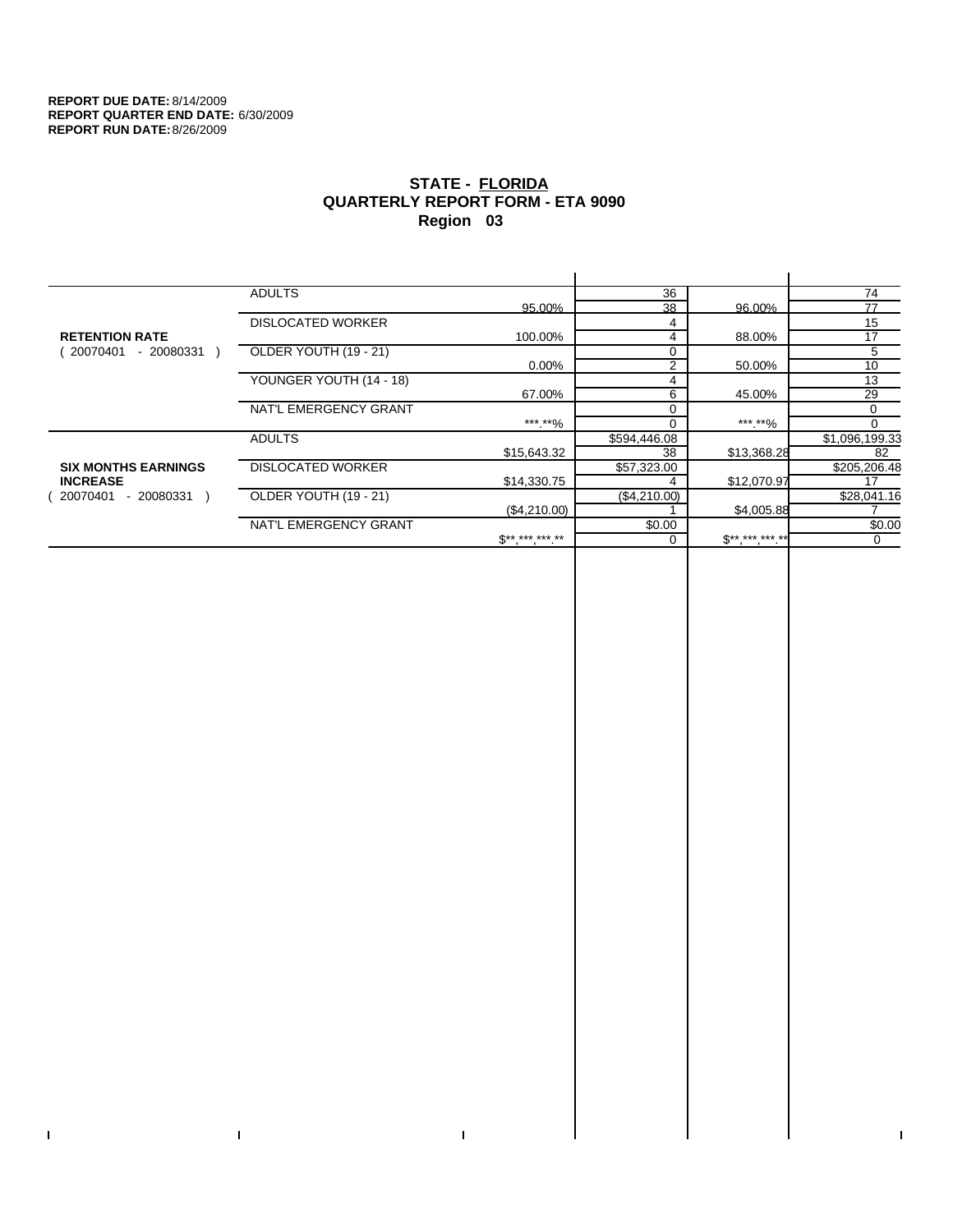| <b>PERFORMANCE ITEMS</b>                             | <b>PROGRAM GROUPS</b>                               |                        | <b>CURRENT QUARTER</b> | <b>CUMULATIVE</b>      |                       |
|------------------------------------------------------|-----------------------------------------------------|------------------------|------------------------|------------------------|-----------------------|
| TIME PERIOD TO CUMULATE                              |                                                     |                        | (MOST RECENT)          | <b>4-QTR REPORTING</b> |                       |
| PERFORMANCE RESULTS                                  |                                                     |                        |                        |                        | <b>PERIOD</b>         |
|                                                      |                                                     |                        | <b>NUMERATOR</b>       |                        | <b>NUMERATOR</b>      |
|                                                      |                                                     | <b>VALUE</b>           | <b>DENOMINATOR</b>     | <b>VALUE</b>           | <b>DENOMINATOR</b>    |
|                                                      | <b>TOTAL ADULT PARTICIPANT</b>                      | 448                    |                        | 658                    |                       |
|                                                      | ADULT(SELF SERV ONLY)                               | $-N/A-$                |                        | -N/A-                  |                       |
|                                                      | <b>ADULT</b>                                        | 368                    |                        | 565                    |                       |
|                                                      | <b>DISLOCATED WORKER</b>                            | 82                     |                        | 95                     |                       |
|                                                      | NAT'L EMERGENCY GRANT                               | $\Omega$               |                        | $\Omega$               |                       |
|                                                      | <b>RECEIVED TRAINING SERVICES</b>                   | 291                    |                        | 369                    |                       |
| <b>TOTAL PARTICIPANTS</b>                            | <b>ADULT</b>                                        | 247                    |                        | 323                    |                       |
| $(20080701 - 20090630)$                              | <b>DISLOCATED WORKER</b>                            | 46                     |                        | 48                     |                       |
|                                                      | <b>TOTAL YOUTH (14-21) PARTICIPANTS</b>             | 291                    |                        | 372                    |                       |
|                                                      | YOUNGER YOUTH (14-18                                | 244                    |                        | 310                    |                       |
|                                                      | OLDER YOUTH (19-21)                                 | 47                     |                        | 62                     |                       |
|                                                      | OUT-OF-SCHOOL YOUTH                                 | $\overline{48}$        |                        | 62                     |                       |
|                                                      | IN-SCHOOL YOUTH                                     | 243                    |                        | 310                    |                       |
|                                                      | <b>TOTAL ADULT EXITERS</b>                          | 70                     |                        | 493                    |                       |
|                                                      | ADULT(SELF-SERV ONLY                                | $-N/A$ -               |                        | $-N/A$ -               |                       |
|                                                      | <b>ADULT</b>                                        | 68                     |                        | 478                    |                       |
| <b>TOTAL EXITERS</b>                                 | <b>DISLOCATED WORKER</b><br>NAT'L EMERGENCY GRANT   | 2<br>0                 |                        | 15<br>0                |                       |
| $(20080401 - 20090331)$                              | TOTAL YOUTH(14-21)                                  | $\overline{4}$         |                        | 110                    |                       |
|                                                      | YOUNGER YOUTH(14-18)                                | 2                      |                        | 81                     |                       |
|                                                      | OLDER YOUTH(19-21)                                  | 2                      |                        | 29                     |                       |
|                                                      | OUT-OF-SCHOOL YOUTH                                 | 1                      |                        | 30                     |                       |
|                                                      | IN-SCHOOL YOUTH                                     | 3                      |                        | 80                     |                       |
|                                                      |                                                     |                        |                        |                        |                       |
| <b>PERFORMANCE ITEMS</b>                             |                                                     |                        |                        |                        |                       |
|                                                      | <b>PROGRAM GROUPS</b>                               | <b>CURRENT QUARTER</b> |                        |                        | <b>CUMULATIVE</b>     |
| TIME PERIOD TO CUMULATE                              |                                                     | (MOST RECENT)          |                        | <b>4-QTR REPORTING</b> |                       |
| PERFORMANCE RESULTS                                  |                                                     |                        |                        |                        | <b>PERIOD</b>         |
|                                                      |                                                     |                        | <b>NUMERATOR</b>       |                        | <b>NUMERATOR</b>      |
|                                                      |                                                     | <b>VALUE</b>           | <b>DENOMINATOR</b>     | VALUE                  | <b>DENOMINATOR</b>    |
| <b>PLACEMENT IN EMPLOYMENT</b>                       | <b>WIA YOUTH (14 - 21)</b>                          |                        | 44                     |                        | 77<br>98              |
| <b>OR EDUCATION</b>                                  | $(20071001 - 20080930)$                             | 76.00%                 | 58                     | 79.00%                 |                       |
| <b>ATTAINMENT OF DEGREE</b><br><b>OR CERTIFICATE</b> | <b>WIA YOUTH (14 - 21)</b>                          | 100.00%                | 60<br>60               | 100.00%                | 106<br>106            |
| <b>LITERACY OR NUMERACY</b>                          | 20071001 - 20080930 )<br><b>WIA YOUTH (14 - 21)</b> |                        | $-N/A-$                |                        | $-N/A$ -              |
| <b>GAINS</b>                                         | 20071001 - 20080930                                 |                        | $-N/A-$                |                        | -N/A-                 |
| YOUTH DIPLOMA OR                                     | WIA YOUNGER YOUTH (14 - 18)                         |                        | 1                      |                        | 44                    |
| <b>EQUIVALENT RATE</b>                               | 20080401 - 20090331 )                               | 100.00%                |                        | 100.00%                | 44                    |
| <b>SKILL ATTAINMENT RATE</b>                         | WIA YOUNGER YOUTH (14 - 18)                         |                        |                        |                        |                       |
|                                                      | (20080401 - 20090331                                |                        |                        |                        |                       |
|                                                      | <b>ADULTS</b>                                       |                        | 39                     |                        | 180.00                |
|                                                      |                                                     | 95.00%                 | 41                     | 96.00%                 | 187                   |
|                                                      | <b>DISLOCATED WORKER</b>                            |                        | 10                     |                        | 24.00                 |
|                                                      |                                                     | 100.00%                | 10                     | 100.00%                | 24                    |
| <b>ENTERED EMPLOYMENT RATE OLDER YOUTH (19 - 21)</b> |                                                     |                        | 4                      |                        | 18                    |
| $(20071001 - 20080930)$                              |                                                     | 100.00%                | 4                      | 95.00%                 | 19                    |
|                                                      | NAT'L EMERGENCY GRANT                               |                        | 0                      |                        | 0                     |
|                                                      |                                                     | ***.**%                | 0                      | ***.**%                | $\mathbf 0$           |
|                                                      | <b>ADULTS</b>                                       |                        | 19                     |                        | 459                   |
| <b>EMPLOYMENT &amp; CREDENTIAL</b>                   |                                                     | 86.00%                 | 22                     | 96.00%                 | 477                   |
| <b>ADULT/DISLOCATED WORKER DISLOCATED WORKER</b>     |                                                     |                        | 3                      |                        | 9                     |
| OR CREDENTIAL RATES                                  |                                                     | 100.00%                | 3                      | 90.00%                 | 10                    |
| <b>OLDER YOUTH</b><br>20071001 - 20080930            | <b>OLDER YOUTH (19 - 21)</b>                        | 100.00%                | 5<br>5                 | 92.00%                 | $\overline{24}$<br>26 |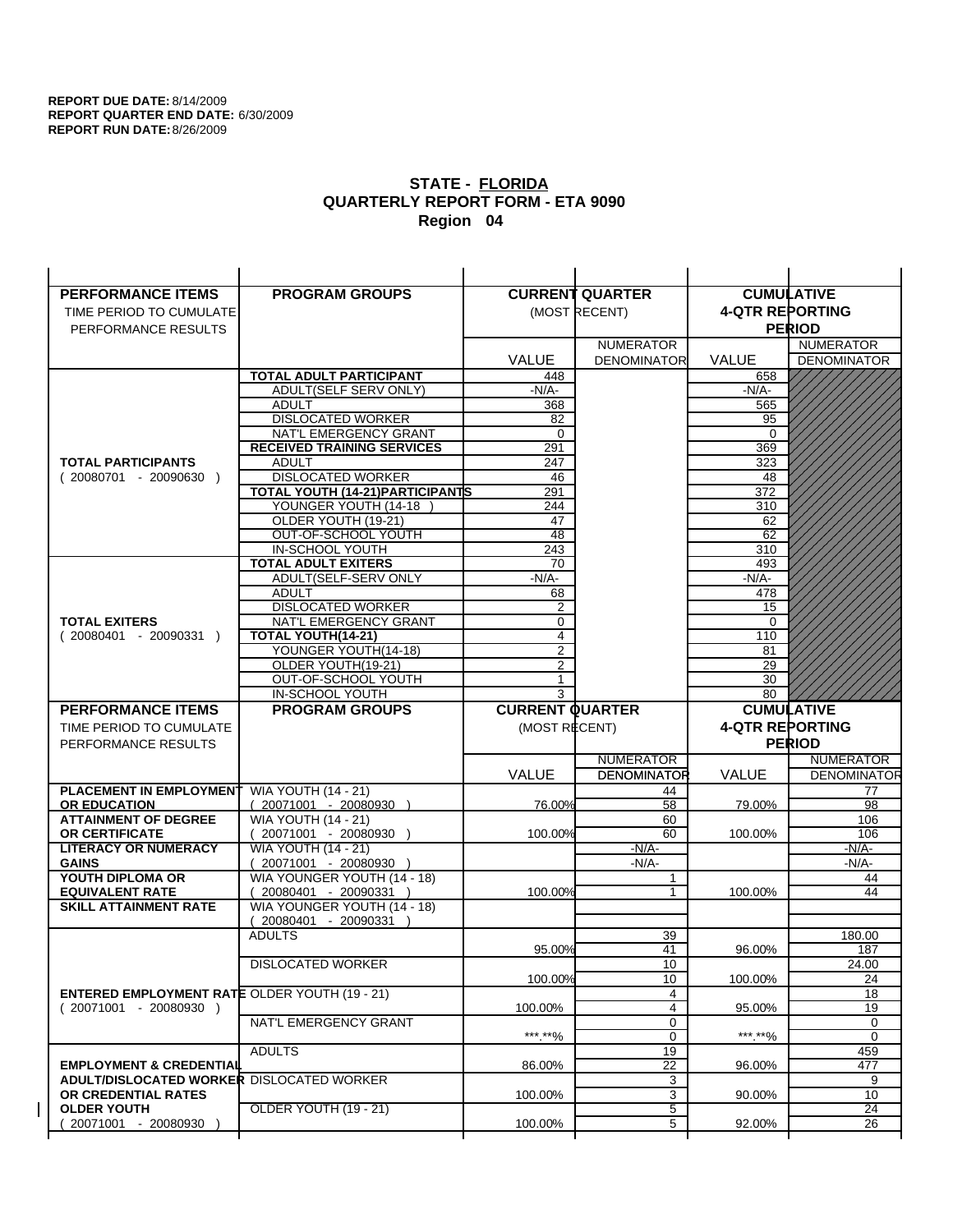$\bar{\mathbf{I}}$ 

 $\Gamma$ 

# **STATE - FLORIDA QUARTERLY REPORT FORM - ETA 9090 Region 04**

|                            | <b>ADULTS</b>            |              | 193            |              | 593             |
|----------------------------|--------------------------|--------------|----------------|--------------|-----------------|
|                            |                          | 99.00%       | 194            | 97.00%       | 611             |
|                            | <b>DISLOCATED WORKER</b> |              |                |              | 23              |
| <b>RETENTION RATE</b>      |                          | 88.00%       | 8              | 96.00%       | 24              |
| - 20080331<br>20070401     | OLDER YOUTH (19 - 21)    |              | 5              |              | 15              |
|                            |                          | 83.00%       | 6              | 88.00%       | 17              |
|                            | YOUNGER YOUTH (14 - 18)  |              |                |              | 34              |
|                            |                          | 33.00%       | 3              | 79.00%       | 43              |
|                            | NAT'L EMERGENCY GRANT    |              |                |              | 0               |
|                            |                          | ***.**%      |                | ***.**%      | $\Omega$        |
|                            | <b>ADULTS</b>            |              | \$3,981,339.58 |              | \$12,461,875.87 |
|                            |                          | \$20,209.85  | 197            | \$20,099.80  | 620             |
| <b>SIX MONTHS EARNINGS</b> | <b>DISLOCATED WORKER</b> |              | \$127,944.70   |              | \$317,098.44    |
| <b>INCREASE</b>            |                          | \$15,993.09  | 8              | \$13,212.43  | 24              |
| $-20080331$<br>20070401    | OLDER YOUTH (19 - 21)    |              | \$64,716.78    |              | \$144,731.13    |
|                            |                          | \$10,786.13  | 6              | \$8,513.60   | 17              |
|                            | NAT'L EMERGENCY GRANT    |              | \$0.00         |              | \$0.00          |
|                            |                          | $S*********$ |                | $$********"$ | 0               |
|                            |                          |              |                |              |                 |

 $\bar{\Gamma}$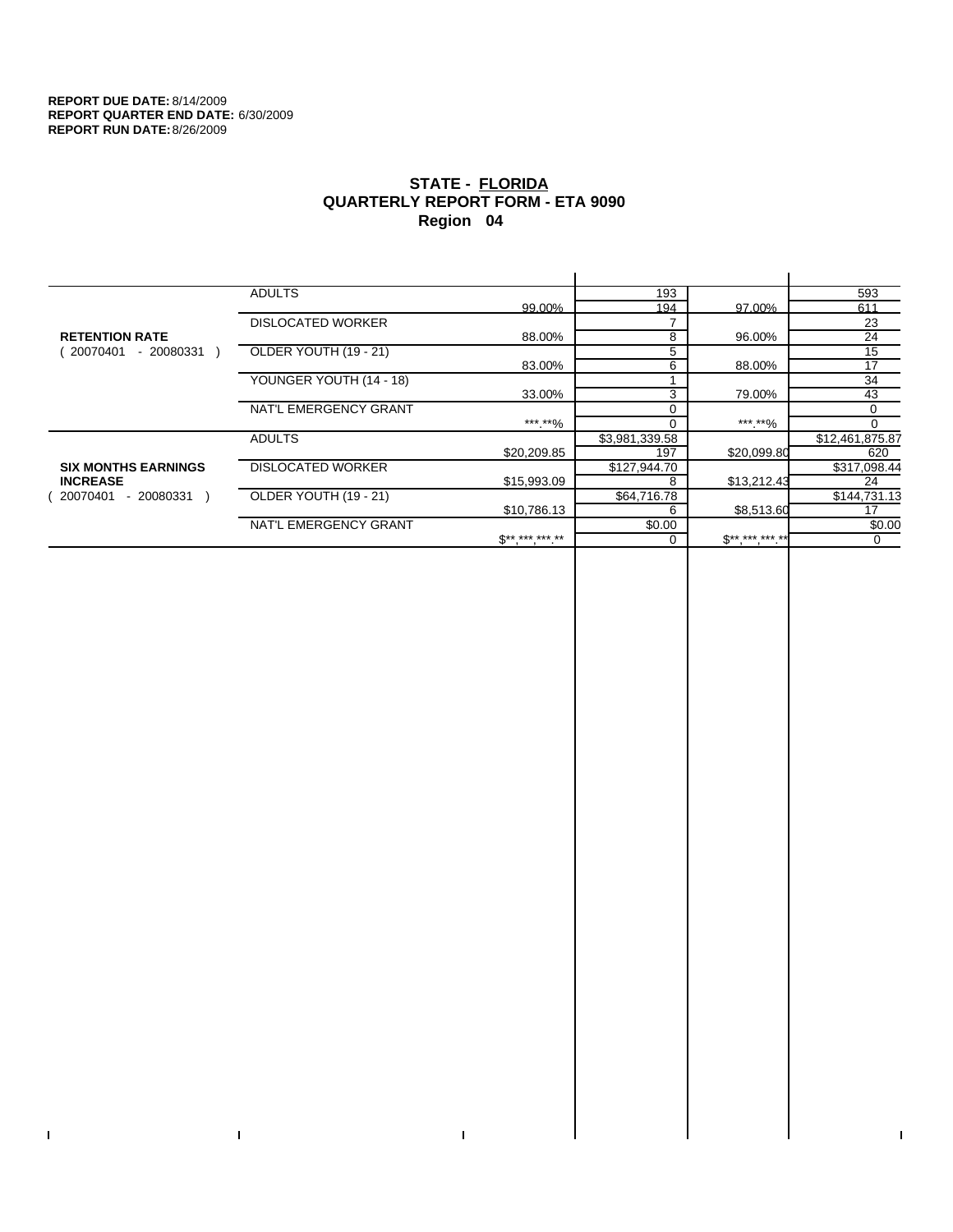| <b>PERFORMANCE ITEMS</b>                                                               | <b>PROGRAM GROUPS</b>                                |                        | <b>CURRENT QUARTER</b>           | <b>CUMULATIVE</b>      |                    |
|----------------------------------------------------------------------------------------|------------------------------------------------------|------------------------|----------------------------------|------------------------|--------------------|
| TIME PERIOD TO CUMULATE                                                                |                                                      |                        | (MOST RECENT)                    | <b>4-QTR REPORTING</b> |                    |
| PERFORMANCE RESULTS                                                                    |                                                      |                        |                                  |                        | <b>PERIOD</b>      |
|                                                                                        |                                                      |                        | <b>NUMERATOR</b>                 |                        | <b>NUMERATOR</b>   |
|                                                                                        |                                                      | <b>VALUE</b>           | <b>DENOMINATOR</b>               | <b>VALUE</b>           | <b>DENOMINATOR</b> |
|                                                                                        | <b>TOTAL ADULT PARTICIPANT</b>                       | 117                    |                                  | 145                    |                    |
|                                                                                        | ADULT(SELF SERV ONLY)                                | $-N/A-$                |                                  | -N/A-                  |                    |
|                                                                                        | <b>ADULT</b>                                         | 103                    |                                  | 127                    |                    |
|                                                                                        | <b>DISLOCATED WORKER</b>                             | 16                     |                                  | 21                     |                    |
|                                                                                        | NAT'L EMERGENCY GRANT                                | $\overline{2}$         |                                  | $\overline{2}$         |                    |
|                                                                                        | <b>RECEIVED TRAINING SERVICES</b>                    | 74                     |                                  | 93                     |                    |
| <b>TOTAL PARTICIPANTS</b>                                                              | <b>ADULT</b>                                         | 66                     |                                  | 83                     |                    |
| $(20080701 - 20090630)$                                                                | <b>DISLOCATED WORKER</b>                             | 9                      |                                  | 12                     |                    |
|                                                                                        | <b>TOTAL YOUTH (14-21) PARTICIPANTS</b>              | 411                    |                                  | 441                    |                    |
|                                                                                        | YOUNGER YOUTH (14-18                                 | 259                    |                                  | 275                    |                    |
|                                                                                        | OLDER YOUTH (19-21)<br>OUT-OF-SCHOOL YOUTH           | 152<br>214             |                                  | 166<br>235             |                    |
|                                                                                        | IN-SCHOOL YOUTH                                      | 197                    |                                  | 206                    |                    |
|                                                                                        | <b>TOTAL ADULT EXITERS</b>                           | 12                     |                                  | 38                     |                    |
|                                                                                        | ADULT(SELF-SERV ONLY                                 | $-N/A$ -               |                                  | $-N/A$ -               |                    |
|                                                                                        | <b>ADULT</b>                                         | 10                     |                                  | 34                     |                    |
|                                                                                        | <b>DISLOCATED WORKER</b>                             | 2                      |                                  | 6                      |                    |
| <b>TOTAL EXITERS</b>                                                                   | NAT'L EMERGENCY GRANT                                | $\mathbf 0$            |                                  | $\mathbf 0$            |                    |
| $(20080401 - 20090331)$                                                                | TOTAL YOUTH(14-21)                                   | 13                     |                                  | 46                     |                    |
|                                                                                        | YOUNGER YOUTH(14-18)                                 | 10                     |                                  | 26                     |                    |
|                                                                                        | OLDER YOUTH(19-21)                                   | 3                      |                                  | 20                     |                    |
|                                                                                        | OUT-OF-SCHOOL YOUTH                                  | $\overline{7}$         |                                  | 29                     |                    |
|                                                                                        | IN-SCHOOL YOUTH                                      | 6                      |                                  | 17                     |                    |
|                                                                                        |                                                      |                        |                                  |                        |                    |
| <b>PERFORMANCE ITEMS</b>                                                               | <b>PROGRAM GROUPS</b>                                | <b>CURRENT QUARTER</b> |                                  |                        | <b>CUMULATIVE</b>  |
| TIME PERIOD TO CUMULATE                                                                |                                                      | (MOST RECENT)          |                                  | <b>4-QTR REPORTING</b> |                    |
| PERFORMANCE RESULTS                                                                    |                                                      |                        |                                  |                        | <b>PERIOD</b>      |
|                                                                                        |                                                      |                        | <b>NUMERATOR</b>                 |                        | <b>NUMERATOR</b>   |
|                                                                                        |                                                      | <b>VALUE</b>           | <b>DENOMINATOR</b>               | VALUE                  | <b>DENOMINATOR</b> |
| PLACEMENT IN EMPLOYMENT                                                                | <b>WIA YOUTH (14 - 21)</b>                           |                        | 3                                |                        | 19                 |
| <b>OR EDUCATION</b>                                                                    | $(20071001 - 20080930)$                              | 75.00%                 | 4                                | 90.00%                 | 21                 |
| <b>ATTAINMENT OF DEGREE</b>                                                            | <b>WIA YOUTH (14 - 21)</b>                           |                        | 4                                |                        | 21                 |
| <b>OR CERTIFICATE</b>                                                                  | 20071001 - 20080930 )                                | 67.00%                 | 6                                | 84.00%                 | 25                 |
| <b>LITERACY OR NUMERACY</b>                                                            | <b>WIA YOUTH (14 - 21)</b>                           |                        | $-N/A-$                          |                        | $-N/A$ -           |
| <b>GAINS</b>                                                                           | 20071001 - 20080930                                  |                        | $-N/A-$                          |                        | -N/A-              |
| YOUTH DIPLOMA OR<br><b>EQUIVALENT RATE</b>                                             | WIA YOUNGER YOUTH (14 - 18)<br>20080401 - 20090331 ) | 50.00%                 | 3<br>6                           | 84.00%                 | 16<br>19           |
| <b>SKILL ATTAINMENT RATE</b>                                                           | WIA YOUNGER YOUTH (14 - 18)                          |                        |                                  |                        |                    |
|                                                                                        | (20080401 - 20090331                                 |                        |                                  |                        |                    |
|                                                                                        | <b>ADULTS</b>                                        |                        | 2                                |                        | 10.00              |
|                                                                                        |                                                      | 67.00%                 | 3                                | 67.00%                 | 15                 |
|                                                                                        | <b>DISLOCATED WORKER</b>                             |                        | $\overline{2}$                   |                        | 6.00               |
|                                                                                        |                                                      | 100.00%                | 2                                | 86.00%                 | 7                  |
| <b>ENTERED EMPLOYMENT RATE OLDER YOUTH (19 - 21)</b>                                   |                                                      |                        | 1                                |                        | 6                  |
| $(20071001 - 20080930)$                                                                |                                                      | 100.00%                | 1                                | 100.00%                | 6                  |
|                                                                                        | NAT'L EMERGENCY GRANT                                |                        | 0                                |                        | 0                  |
|                                                                                        |                                                      | ***.**%                | 0                                | ***.**%                | $\mathbf 0$        |
|                                                                                        | <b>ADULTS</b>                                        |                        | $\overline{2}$                   | 93.00%                 | 13                 |
| <b>EMPLOYMENT &amp; CREDENTIAL</b><br><b>ADULT/DISLOCATED WORKER DISLOCATED WORKER</b> |                                                      | 100.00%                | $\overline{2}$<br>$\overline{2}$ |                        | 14<br>3            |
| OR CREDENTIAL RATES                                                                    |                                                      | 100.00%                | $\overline{2}$                   | 75.00%                 | 4                  |
| <b>OLDER YOUTH</b>                                                                     | <b>OLDER YOUTH (19 - 21)</b>                         |                        | 0                                |                        | 5                  |
| 20071001 - 20080930                                                                    |                                                      | 0.00%                  | $\overline{2}$                   | 63.00%                 | 8                  |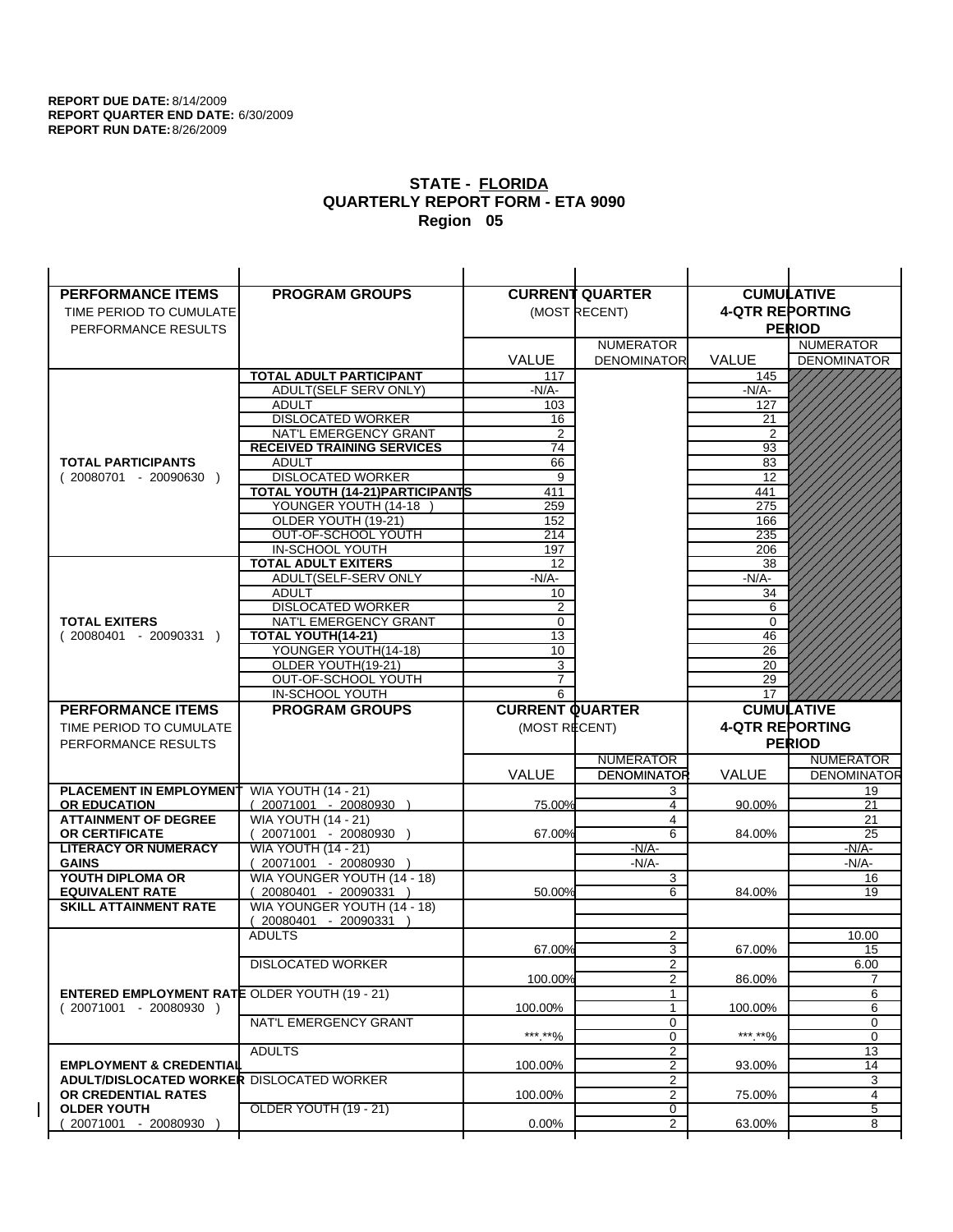$\bar{\mathbf{I}}$ 

 $\Gamma$ 

# **STATE - FLORIDA QUARTERLY REPORT FORM - ETA 9090 Region 05**

|                            | <b>ADULTS</b>            |              | 5            |             | 90             |
|----------------------------|--------------------------|--------------|--------------|-------------|----------------|
|                            |                          | 100.00%      |              | 89.00%      | 101            |
|                            | <b>DISLOCATED WORKER</b> |              |              |             | 17             |
| <b>RETENTION RATE</b>      |                          | 100.00%      |              | 77.00%      | 22             |
| 20070401<br>- 20080331     | OLDER YOUTH (19 - 21)    |              |              |             | 12             |
|                            |                          | 100.00%      |              | 86.00%      | 14             |
|                            | YOUNGER YOUTH (14 - 18)  |              |              |             | 10             |
|                            |                          | 100.00%      |              | 63.00%      | 16             |
|                            | NAT'L EMERGENCY GRANT    |              |              |             |                |
|                            |                          | ***.**%      |              | 100.00%     |                |
|                            | <b>ADULTS</b>            |              | \$139,461.50 |             | \$1,603,202.06 |
|                            |                          | \$23,243.58  | 6            | \$12,332.32 | 130            |
| <b>SIX MONTHS EARNINGS</b> | <b>DISLOCATED WORKER</b> |              | \$16,772.00  |             | \$231,690.00   |
| <b>INCREASE</b>            |                          | \$16,772.00  |              | \$8,911.15  | 26             |
| $-20080331$<br>20070401    | OLDER YOUTH (19 - 21)    |              | \$1,522.00   |             | \$59,507.25    |
|                            |                          | \$1,522.00   |              | \$4,250.52  | 14             |
|                            | NAT'L EMERGENCY GRANT    |              | \$0.00       |             | \$14,110.00    |
|                            |                          | $S*********$ |              | \$7.055.00  |                |
|                            |                          |              |              |             |                |

 $\bar{\Gamma}$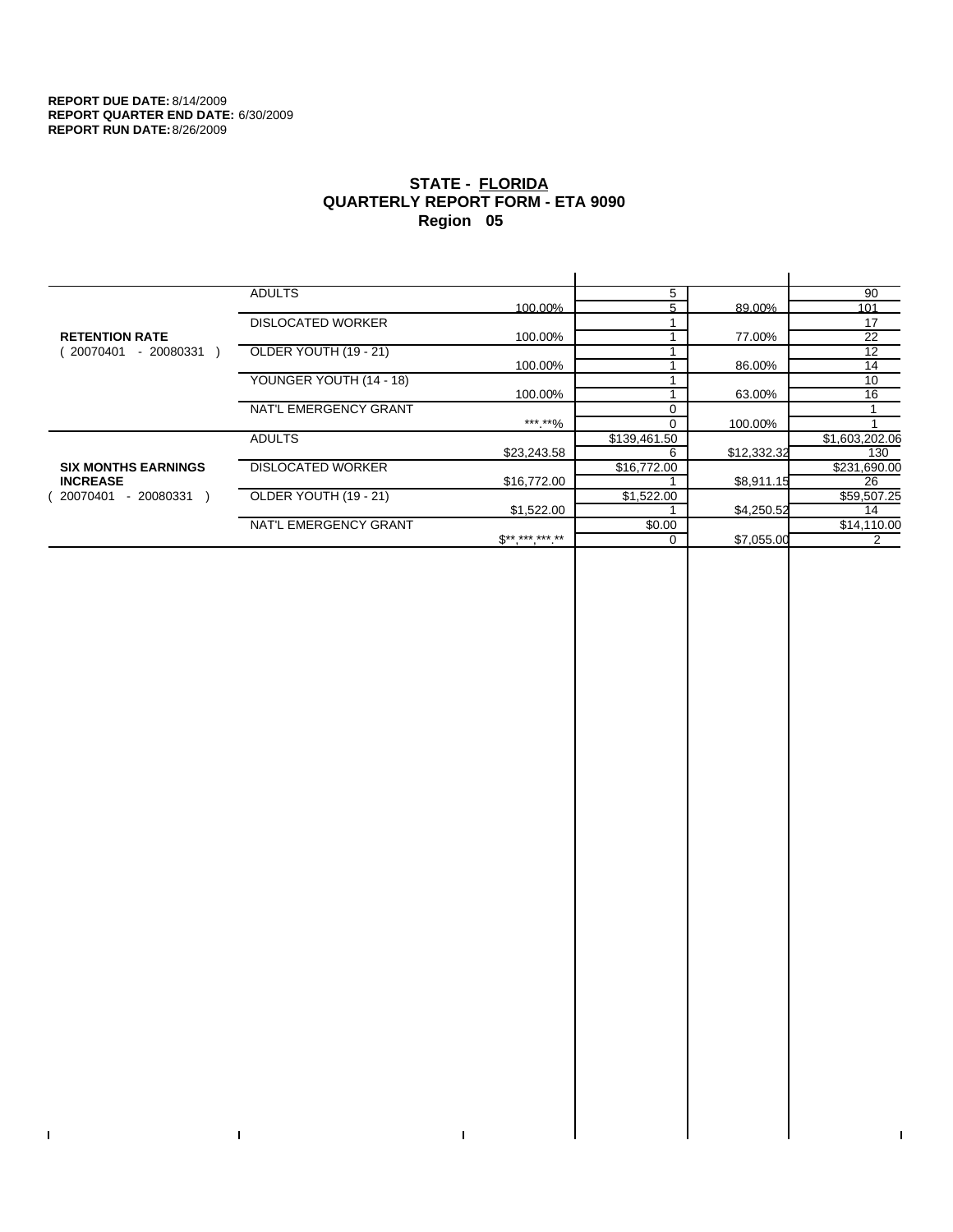$\overline{1}$ 

| <b>PERFORMANCE ITEMS</b>                             | <b>PROGRAM GROUPS</b>                                 |                        | <b>CURRENT QUARTER</b>                 |                        | <b>CUMULATIVE</b>                      |
|------------------------------------------------------|-------------------------------------------------------|------------------------|----------------------------------------|------------------------|----------------------------------------|
| TIME PERIOD TO CUMULATE                              |                                                       |                        | (MOST RECENT)                          | <b>4-QTR REPORTING</b> |                                        |
| PERFORMANCE RESULTS                                  |                                                       |                        |                                        |                        | <b>PERIOD</b>                          |
|                                                      |                                                       |                        | <b>NUMERATOR</b>                       |                        | <b>NUMERATOR</b>                       |
|                                                      |                                                       | <b>VALUE</b>           | <b>DENOMINATOR</b>                     | <b>VALUE</b>           | <b>DENOMINATOR</b>                     |
|                                                      | TOTAL ADULT PARTICIPANT                               | 77                     |                                        | 98                     |                                        |
|                                                      | ADULT(SELF SERV ONLY)                                 | $-N/A-$                |                                        | $-N/A-$                |                                        |
|                                                      | <b>ADULT</b>                                          | 72                     |                                        | 92                     |                                        |
|                                                      | <b>DISLOCATED WORKER</b>                              | 13                     |                                        | 14                     |                                        |
|                                                      | NAT'L EMERGENCY GRANT                                 | $\mathbf 0$            |                                        | $\mathbf 0$            |                                        |
|                                                      | <b>RECEIVED TRAINING SERVICES</b>                     | 32                     |                                        | 53                     |                                        |
| <b>TOTAL PARTICIPANTS</b>                            | <b>ADULT</b>                                          | 31                     |                                        | 52                     |                                        |
| $(20080701 - 20090630)$                              | <b>DISLOCATED WORKER</b>                              | 3                      |                                        | 4                      |                                        |
|                                                      | <b>TOTAL YOUTH (14-21) PARTICIPANTS</b>               | 33                     |                                        | 48                     |                                        |
|                                                      | YOUNGER YOUTH (14-18                                  | 26                     |                                        | 38                     |                                        |
|                                                      | OLDER YOUTH (19-21)                                   | $\overline{7}$         |                                        | 10                     |                                        |
|                                                      | OUT-OF-SCHOOL YOUTH                                   | 11                     |                                        | $\overline{18}$        |                                        |
|                                                      | IN-SCHOOL YOUTH                                       | 22                     |                                        | 30                     |                                        |
|                                                      | <b>TOTAL ADULT EXITERS</b>                            | 5                      |                                        | 41                     |                                        |
|                                                      | ADULT(SELF-SERV ONLY                                  | $-N/A$ -               |                                        | $-N/A-$                |                                        |
|                                                      | <b>ADULT</b><br><b>DISLOCATED WORKER</b>              | 5<br>0                 |                                        | 38<br>4                |                                        |
| <b>TOTAL EXITERS</b>                                 | NAT'L EMERGENCY GRANT                                 | 0                      |                                        | $\mathbf 0$            |                                        |
| $(20080401 - 20090331)$                              | <b>TOTAL YOUTH(14-21)</b>                             | 2                      |                                        | 24                     |                                        |
|                                                      | YOUNGER YOUTH(14-18)                                  | 0                      |                                        | 20                     |                                        |
|                                                      | OLDER YOUTH(19-21)                                    | 2                      |                                        | 4                      |                                        |
|                                                      | OUT-OF-SCHOOL YOUTH                                   | 1                      |                                        | 10                     |                                        |
|                                                      | IN-SCHOOL YOUTH                                       |                        |                                        | 14                     |                                        |
|                                                      |                                                       |                        |                                        |                        |                                        |
| <b>PERFORMANCE ITEMS</b>                             | <b>PROGRAM GROUPS</b>                                 | <b>CURRENT QUARTER</b> |                                        |                        | <b>CUMULATIVE</b>                      |
| TIME PERIOD TO CUMULATE                              |                                                       |                        |                                        |                        |                                        |
|                                                      |                                                       | (MOST RECENT)          |                                        | <b>4-QTR REPORTING</b> |                                        |
| PERFORMANCE RESULTS                                  |                                                       |                        |                                        |                        | <b>PERIOD</b>                          |
|                                                      |                                                       |                        | <b>NUMERATOR</b><br><b>DENOMINATOR</b> | <b>VALUE</b>           | <b>NUMERATOR</b><br><b>DENOMINATOR</b> |
|                                                      |                                                       | <b>VALUE</b>           |                                        |                        |                                        |
| PLACEMENT IN EMPLOYMENT                              | <b>WIA YOUTH (14 - 21)</b><br>$(20071001 - 20080930)$ | 38.00%                 | 3<br>8                                 | 64.00%                 | 16<br>25                               |
| <b>OR EDUCATION</b><br><b>ATTAINMENT OF DEGREE</b>   |                                                       |                        | 4                                      |                        | 15                                     |
| <b>OR CERTIFICATE</b>                                | <b>WIA YOUTH (14 - 21)</b><br>(20071001 - 20080930    | 57.00%                 | $\overline{7}$                         | 65.00%                 | 23                                     |
| <b>LITERACY OR NUMERACY</b>                          | <b>WIA YOUTH (14 - 21)</b>                            |                        | $-N/A$ -                               |                        | -N/A-                                  |
| <b>GAINS</b>                                         | 20071001 - 20080930                                   |                        | $-N/A-$                                |                        | $-N/A-$                                |
| YOUTH DIPLOMA OR                                     | WIA YOUNGER YOUTH (14 - 18)                           |                        | 0                                      |                        | 9                                      |
| <b>EQUIVALENT RATE</b>                               | 20080401 - 20090331 )                                 | *** **%                | $\Omega$                               | 90.00%                 | 10                                     |
| <b>SKILL ATTAINMENT RATE</b>                         | WIA YOUNGER YOUTH (14 - 18)                           |                        |                                        |                        |                                        |
|                                                      | (20080401 - 20090331                                  |                        |                                        |                        |                                        |
|                                                      | <b>ADULTS</b>                                         |                        | 4                                      |                        | 29.00                                  |
|                                                      |                                                       | 100.00%                | 4                                      | 83.00%                 | 35                                     |
|                                                      | <b>DISLOCATED WORKER</b>                              |                        | 0                                      |                        | 7.00                                   |
|                                                      |                                                       | ***.**%                | $\Omega$                               | 100.00%                | $\overline{7}$                         |
| <b>ENTERED EMPLOYMENT RATE OLDER YOUTH (19 - 21)</b> |                                                       |                        | 1                                      |                        | 2                                      |
| $(20071001 - 20080930)$                              |                                                       | 100.00%                | 1                                      | 50.00%                 | 4                                      |
|                                                      | NAT'L EMERGENCY GRANT                                 |                        | 0                                      |                        | 0                                      |
|                                                      |                                                       | ***.**%                | 0<br>$\mathbf{1}$                      | *** **%                | 0                                      |
| <b>EMPLOYMENT &amp; CREDENTIAL</b>                   | <b>ADULTS</b>                                         | 100.00%                | $\mathbf{1}$                           | 88.00%                 | 23<br>26                               |
| <b>ADULT/DISLOCATED WORKER DISLOCATED WORKER</b>     |                                                       |                        | 0                                      |                        | 5                                      |
| OR CREDENTIAL RATES                                  |                                                       | ***.**%                | 0                                      | 100.00%                | 5                                      |
| <b>OLDER YOUTH</b>                                   | <b>OLDER YOUTH (19 - 21)</b>                          |                        | 0                                      |                        | 2                                      |
| 20071001 - 20080930                                  |                                                       | $0.00\%$               | 1                                      | 33.00%                 | 6                                      |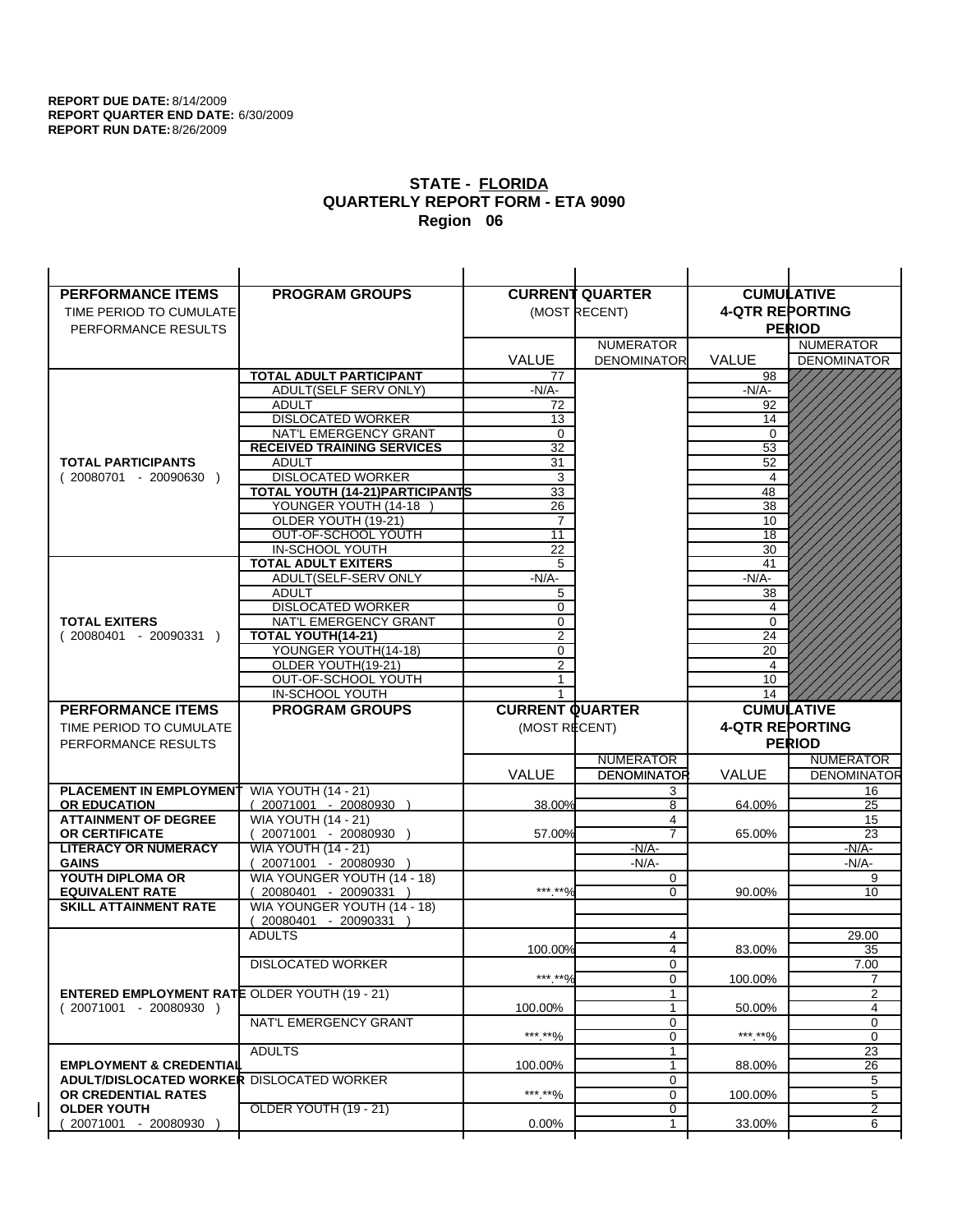$\bar{\mathbf{I}}$ 

 $\Gamma$ 

# **STATE - FLORIDA QUARTERLY REPORT FORM - ETA 9090 Region 06**

|                            | <b>ADULTS</b>            |                 | 11           |                   | 56           |
|----------------------------|--------------------------|-----------------|--------------|-------------------|--------------|
|                            |                          | 100.00%         | 11           | 82.00%            | 68           |
|                            | <b>DISLOCATED WORKER</b> |                 | 2            |                   | 11           |
| <b>RETENTION RATE</b>      |                          | 100.00%         | 2            | 100.00%           | 11           |
| 20070401<br>- 20080331     | OLDER YOUTH (19 - 21)    |                 | 2            |                   | 4            |
|                            |                          | 100.00%         | 2            | 100.00%           | 4            |
|                            | YOUNGER YOUTH (14 - 18)  |                 | $\Omega$     |                   | 6            |
|                            |                          | $0.00\%$        | 2            | 60.00%            | 10           |
|                            | NAT'L EMERGENCY GRANT    |                 |              |                   | $\Omega$     |
|                            |                          | ***.**%         |              | *** **%           | <sup>0</sup> |
|                            | <b>ADULTS</b>            |                 | \$170,883.00 |                   | \$845,806.87 |
|                            |                          | \$15,534.82     |              | \$8,903.23        | 95           |
| <b>SIX MONTHS EARNINGS</b> | <b>DISLOCATED WORKER</b> |                 | \$14,336.00  |                   | \$149,959.00 |
| <b>INCREASE</b>            |                          | \$7,168.00      |              | \$12,496.58       | 12           |
| - 20080331<br>20070401     | OLDER YOUTH (19 - 21)    |                 | \$5,508.00   |                   | \$27,854.53  |
|                            |                          | \$2,754.00      |              | \$6,963.63        |              |
|                            | NAT'L EMERGENCY GRANT    |                 | \$0.00       |                   | \$0.00       |
|                            |                          | $S^{*********}$ |              | $$***$ ***.***.** | $\Omega$     |
|                            |                          |                 |              |                   |              |

 $\bar{\Gamma}$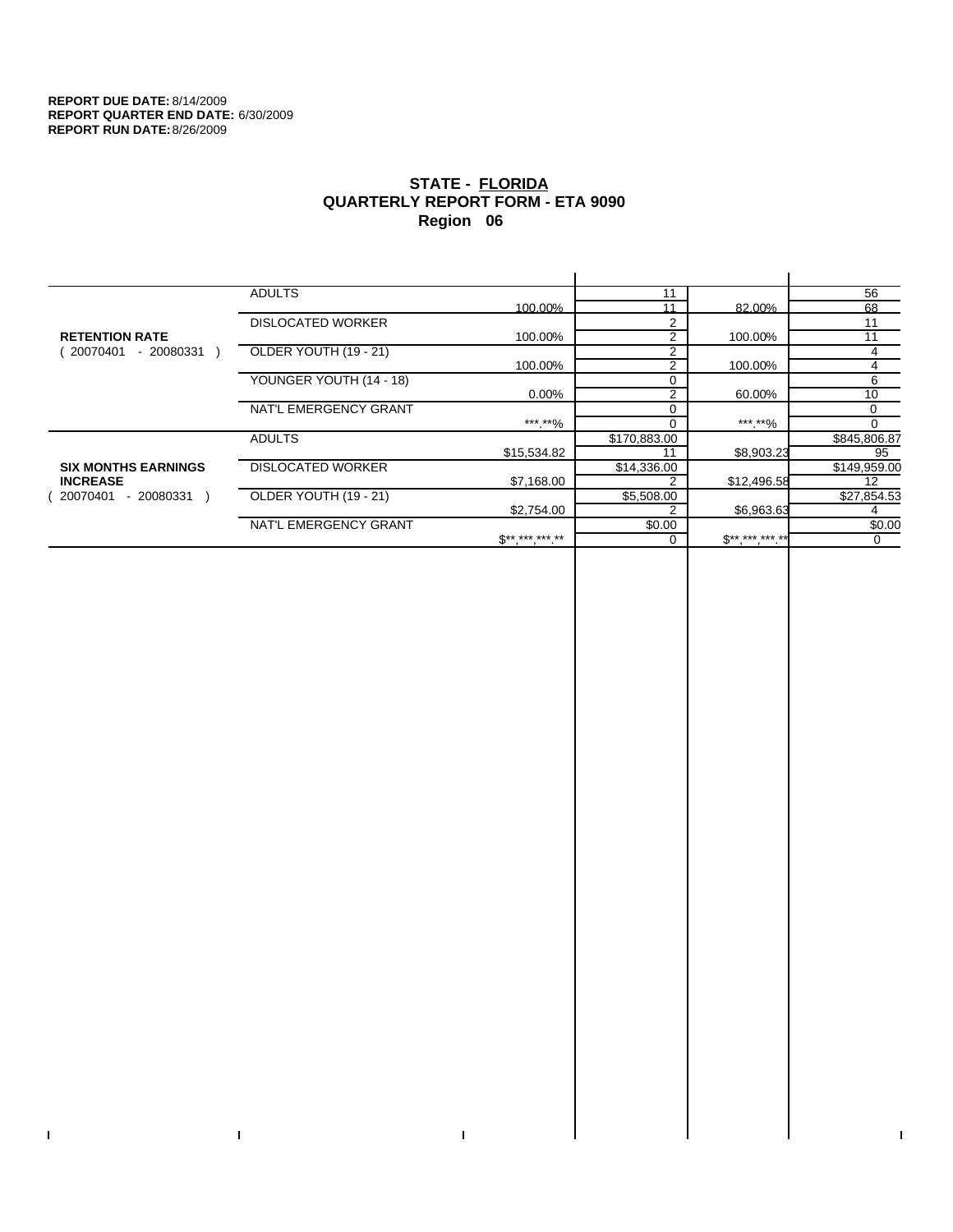| <b>PERFORMANCE ITEMS</b>                                                        | <b>PROGRAM GROUPS</b>                                           |                        | <b>CURRENT QUARTER</b>  | <b>CUMULATIVE</b>      |                    |
|---------------------------------------------------------------------------------|-----------------------------------------------------------------|------------------------|-------------------------|------------------------|--------------------|
| TIME PERIOD TO CUMULATE                                                         |                                                                 |                        | (MOST RECENT)           | <b>4-QTR REPORTING</b> |                    |
| PERFORMANCE RESULTS                                                             |                                                                 |                        |                         |                        | <b>PERIOD</b>      |
|                                                                                 |                                                                 |                        | <b>NUMERATOR</b>        |                        | <b>NUMERATOR</b>   |
|                                                                                 |                                                                 | <b>VALUE</b>           | <b>DENOMINATOR</b>      | <b>VALUE</b>           | <b>DENOMINATOR</b> |
|                                                                                 | <b>TOTAL ADULT PARTICIPANT</b>                                  | 131                    |                         | 205                    |                    |
|                                                                                 | ADULT(SELF SERV ONLY)                                           | -N/A-                  |                         | -N/A-                  |                    |
|                                                                                 | <b>ADULT</b>                                                    | 97                     |                         | 164                    |                    |
|                                                                                 | <b>DISLOCATED WORKER</b>                                        | 36                     |                         | 43                     |                    |
|                                                                                 | NAT'L EMERGENCY GRANT                                           | $\mathbf 0$            |                         | $\Omega$               |                    |
|                                                                                 | <b>RECEIVED TRAINING SERVICES</b>                               | 82                     |                         | 138                    |                    |
| <b>TOTAL PARTICIPANTS</b>                                                       | <b>ADULT</b>                                                    | 64                     |                         | 117                    |                    |
| $(20080701 - 20090630)$                                                         | <b>DISLOCATED WORKER</b>                                        | 19                     |                         | 23                     |                    |
|                                                                                 | <b>TOTAL YOUTH (14-21) PARTICIPANTS</b><br>YOUNGER YOUTH (14-18 | 142                    |                         | 175                    |                    |
|                                                                                 | OLDER YOUTH (19-21)                                             | 115<br>27              |                         | 137<br>38              |                    |
|                                                                                 | OUT-OF-SCHOOL YOUTH                                             | $\overline{51}$        |                         | 68                     |                    |
|                                                                                 | IN-SCHOOL YOUTH                                                 | 91                     |                         | 107                    |                    |
|                                                                                 | <b>TOTAL ADULT EXITERS</b>                                      | 23                     |                         | 95                     |                    |
|                                                                                 | ADULT(SELF-SERV ONLY                                            | $-N/A$ -               |                         | $-N/A$ -               |                    |
|                                                                                 | <b>ADULT</b>                                                    | 18                     |                         | 82                     |                    |
|                                                                                 | <b>DISLOCATED WORKER</b>                                        | 5                      |                         | 13                     |                    |
| <b>TOTAL EXITERS</b>                                                            | NAT'L EMERGENCY GRANT                                           | 0                      |                         | 0                      |                    |
| $(20080401 - 20090331)$                                                         | TOTAL YOUTH(14-21)                                              | 7                      |                         | 47                     |                    |
|                                                                                 | YOUNGER YOUTH(14-18)                                            | 4                      |                         | 34                     |                    |
|                                                                                 | OLDER YOUTH(19-21)                                              | 3                      |                         | 13                     |                    |
|                                                                                 | OUT-OF-SCHOOL YOUTH<br>IN-SCHOOL YOUTH                          | 4<br>3                 |                         | 22<br>25               |                    |
|                                                                                 |                                                                 |                        |                         |                        |                    |
|                                                                                 |                                                                 |                        |                         |                        |                    |
| <b>PERFORMANCE ITEMS</b>                                                        | <b>PROGRAM GROUPS</b>                                           | <b>CURRENT QUARTER</b> |                         |                        | <b>CUMULATIVE</b>  |
| TIME PERIOD TO CUMULATE                                                         |                                                                 | (MOST RECENT)          |                         | <b>4-QTR REPORTING</b> |                    |
| PERFORMANCE RESULTS                                                             |                                                                 |                        |                         |                        | <b>PERIOD</b>      |
|                                                                                 |                                                                 |                        | <b>NUMERATOR</b>        |                        | <b>NUMERATOR</b>   |
|                                                                                 |                                                                 | <b>VALUE</b>           | <b>DENOMINATOR</b>      | VALUE                  | <b>DENOMINATOR</b> |
| PLACEMENT IN EMPLOYMENT                                                         | <b>WIA YOUTH (14 - 21)</b>                                      |                        | 9                       |                        | 26                 |
| <b>OR EDUCATION</b>                                                             | $(20071001 - 20080930)$                                         | 90.00%                 | 10 <sup>1</sup>         | 76.00%                 | 34                 |
| <b>ATTAINMENT OF DEGREE</b>                                                     | <b>WIA YOUTH (14 - 21)</b>                                      |                        | 8<br>10                 |                        | 25                 |
| <b>OR CERTIFICATE</b><br><b>LITERACY OR NUMERACY</b>                            | 20071001 - 20080930 )<br><b>WIA YOUTH (14 - 21)</b>             | 80.00%                 | $-N/A-$                 | 69.00%                 | 36<br>$-N/A$ -     |
| <b>GAINS</b>                                                                    | 20071001 - 20080930                                             |                        | $-N/A-$                 |                        | -N/A-              |
| YOUTH DIPLOMA OR                                                                | WIA YOUNGER YOUTH (14 - 18)                                     |                        | $\overline{\mathbf{c}}$ |                        | 19                 |
| <b>EQUIVALENT RATE</b>                                                          | 20080401 - 20090331 )                                           | 50.00%                 | 4                       | 66.00%                 | 29                 |
| <b>SKILL ATTAINMENT RATE</b>                                                    | WIA YOUNGER YOUTH (14 - 18)                                     |                        |                         |                        |                    |
|                                                                                 | (20080401 - 20090331                                            |                        |                         |                        |                    |
|                                                                                 | <b>ADULTS</b>                                                   |                        | 12                      |                        | 31.00              |
|                                                                                 |                                                                 | 100.00%                | 12                      | 100.00%                | 31                 |
|                                                                                 | <b>DISLOCATED WORKER</b>                                        |                        | $\mathbf{1}$            |                        | 11.00              |
|                                                                                 |                                                                 | 100.00%                | $\mathbf{1}$            | 100.00%                | 11                 |
| <b>ENTERED EMPLOYMENT RATE OLDER YOUTH (19 - 21)</b><br>$(20071001 - 20080930)$ |                                                                 | 100.00%                | $\overline{2}$<br>2     | 73.00%                 | 8<br>11            |
|                                                                                 | NAT'L EMERGENCY GRANT                                           |                        | 0                       |                        | 0                  |
|                                                                                 |                                                                 | ***.**%                | 0                       | ***.**%                | $\mathbf 0$        |
|                                                                                 | <b>ADULTS</b>                                                   |                        | 24                      |                        | 57                 |
| <b>EMPLOYMENT &amp; CREDENTIAL</b>                                              |                                                                 | 89.00%                 | 27                      | 85.00%                 | 67                 |
| <b>ADULT/DISLOCATED WORKER DISLOCATED WORKER</b>                                |                                                                 |                        | 0                       |                        | 4                  |
| OR CREDENTIAL RATES                                                             |                                                                 | $0.00\%$               | $\mathbf{1}$            | 80.00%                 | 5                  |
| <b>OLDER YOUTH</b><br>20071001 - 20080930                                       | <b>OLDER YOUTH (19 - 21)</b>                                    | 0.00%                  | 0<br>$\overline{2}$     | 33.00%                 | 4<br>12            |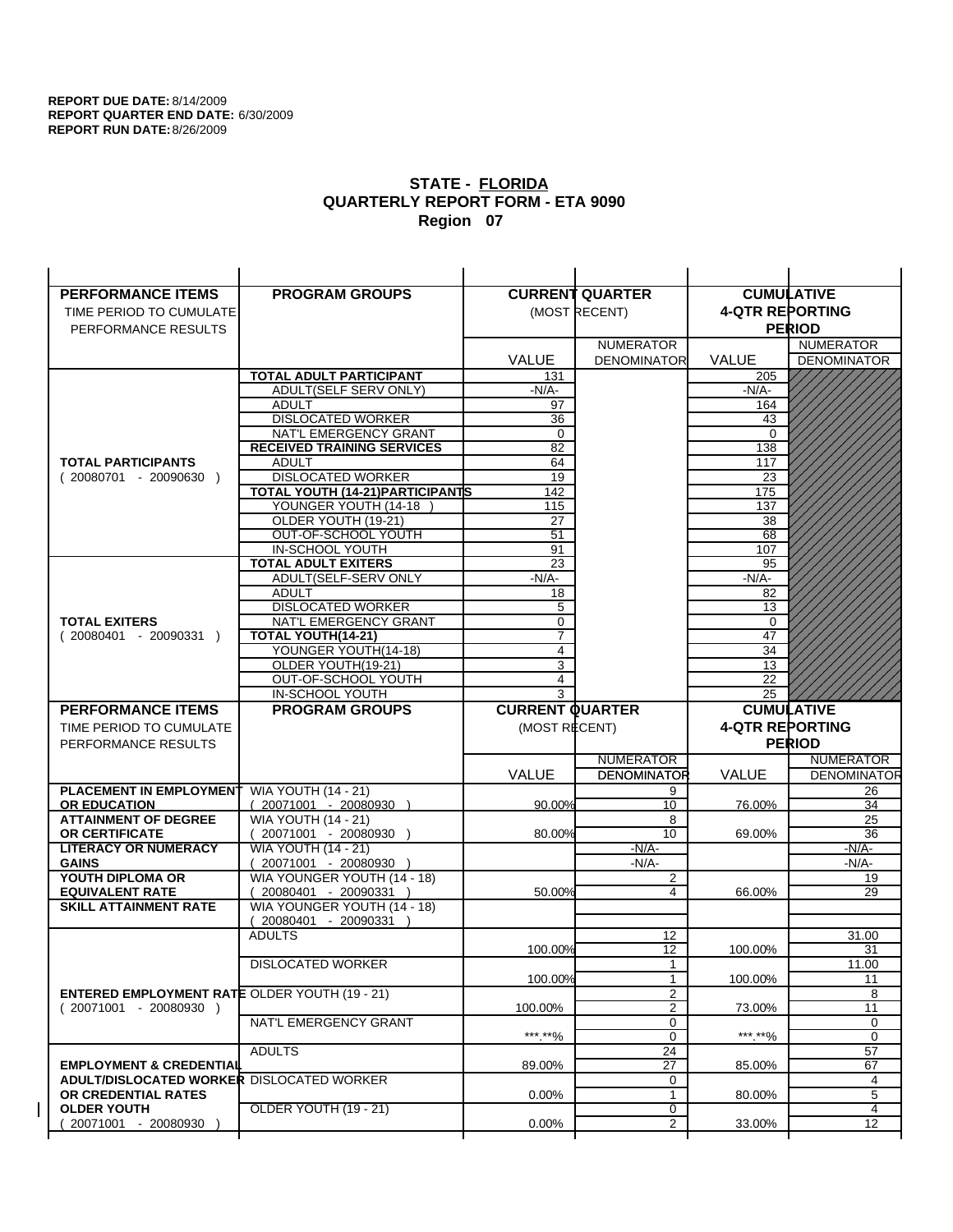$\bar{\mathbf{I}}$ 

 $\mathbf{I}$ 

# **STATE - FLORIDA QUARTERLY REPORT FORM - ETA 9090 Region 07**

|                            | <b>ADULTS</b>            |              | 11             |              | 84             |
|----------------------------|--------------------------|--------------|----------------|--------------|----------------|
|                            |                          | 79.00%       | 14             | 92.00%       | 91             |
|                            | <b>DISLOCATED WORKER</b> |              | 3              |              | 9              |
| <b>RETENTION RATE</b>      |                          | 100.00%      | 3              | 100.00%      | 9              |
| 20070401<br>- 20080331     | OLDER YOUTH (19 - 21)    |              | 2              |              | 5              |
|                            |                          | 100.00%      | $\overline{2}$ | 83.00%       | 6              |
|                            | YOUNGER YOUTH (14 - 18)  |              | 3              |              | 32             |
|                            |                          | 75.00%       | 4              | 71.00%       | 45             |
|                            | NAT'L EMERGENCY GRANT    |              |                |              | 0              |
|                            |                          | ***.**%      |                | *** **%      | $\Omega$       |
|                            | <b>ADULTS</b>            |              | \$145,421.36   |              | \$1,330,587.50 |
|                            |                          | \$10,387.24  | 14             | \$14,462.91  | 92             |
| <b>SIX MONTHS EARNINGS</b> | <b>DISLOCATED WORKER</b> |              | \$58,246.00    |              | \$192,313.26   |
| <b>INCREASE</b>            |                          | \$19,415.33  |                | \$21,368.14  | 9              |
| 20070401<br>- 20080331     | OLDER YOUTH (19 - 21)    |              | \$10,997.00    |              | \$15,214.00    |
|                            |                          | \$5,498.50   |                | \$3,803.50   |                |
|                            | NAT'L EMERGENCY GRANT    |              | \$0.00         |              | \$0.00         |
|                            |                          | $$*********$ |                | $S*********$ | $\Omega$       |
|                            |                          |              |                |              |                |

 $\bar{\Gamma}$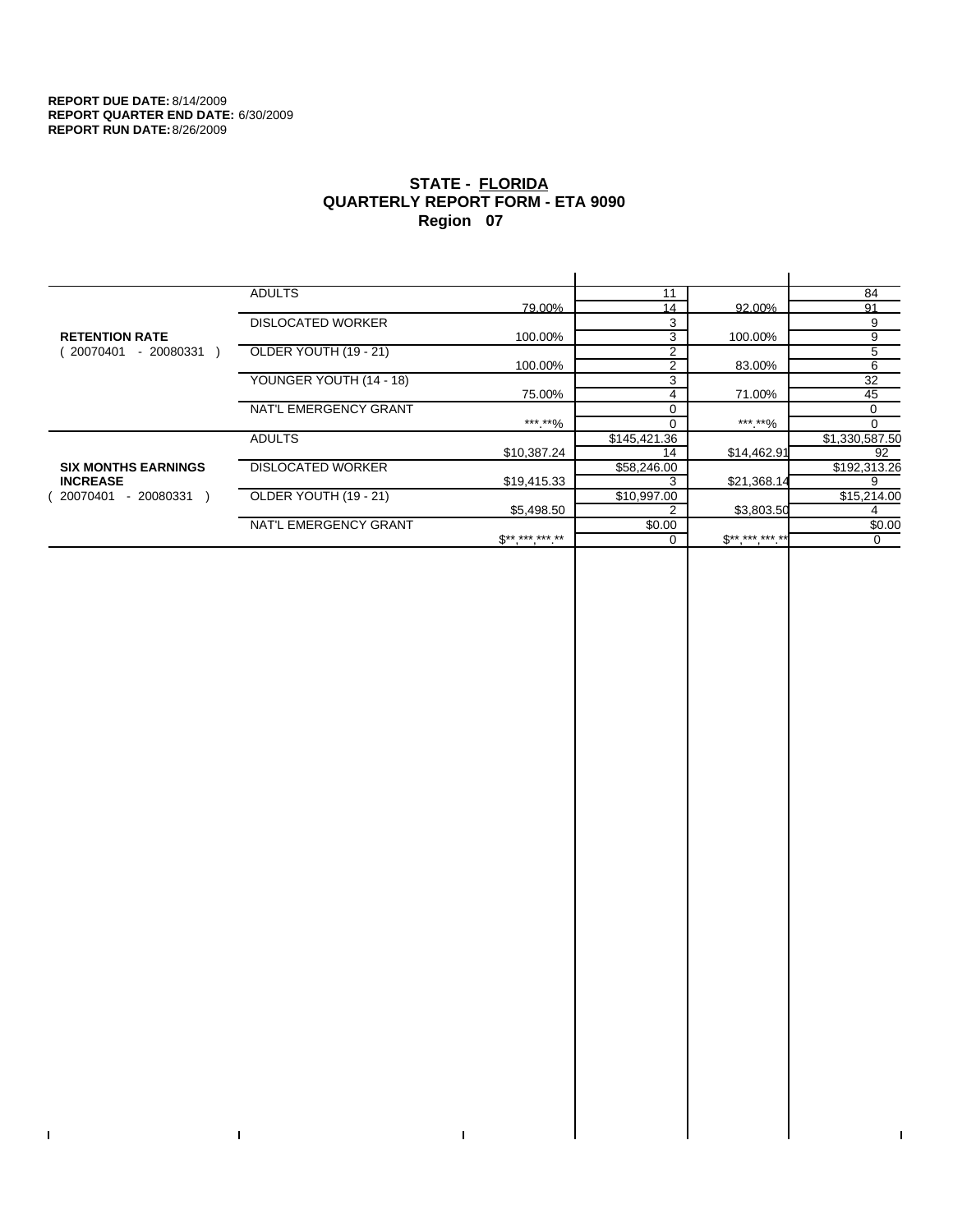| <b>PERFORMANCE ITEMS</b>                                                               | <b>PROGRAM GROUPS</b>                                |                        | <b>CURRENT QUARTER</b> | <b>CUMULATIVE</b>      |                    |
|----------------------------------------------------------------------------------------|------------------------------------------------------|------------------------|------------------------|------------------------|--------------------|
| TIME PERIOD TO CUMULATE                                                                |                                                      |                        | (MOST RECENT)          | <b>4-QTR REPORTING</b> |                    |
| PERFORMANCE RESULTS                                                                    |                                                      |                        |                        |                        | <b>PERIOD</b>      |
|                                                                                        |                                                      |                        | <b>NUMERATOR</b>       |                        | <b>NUMERATOR</b>   |
|                                                                                        |                                                      | <b>VALUE</b>           | <b>DENOMINATOR</b>     | <b>VALUE</b>           | <b>DENOMINATOR</b> |
|                                                                                        | <b>TOTAL ADULT PARTICIPANT</b>                       | 2943                   |                        | 3952                   |                    |
|                                                                                        | ADULT(SELF SERV ONLY)                                | $-N/A-$                |                        | -N/A-                  |                    |
|                                                                                        | <b>ADULT</b>                                         | 2915                   |                        | 3919                   |                    |
|                                                                                        | <b>DISLOCATED WORKER</b>                             | 40                     |                        | 47                     |                    |
|                                                                                        | NAT'L EMERGENCY GRANT                                | 11                     |                        | 12                     |                    |
|                                                                                        | <b>RECEIVED TRAINING SERVICES</b>                    | 2768                   |                        | 3820                   |                    |
| <b>TOTAL PARTICIPANTS</b>                                                              | <b>ADULT</b>                                         | 2745                   |                        | 3794                   |                    |
| $(20080701 - 20090630)$                                                                | <b>DISLOCATED WORKER</b>                             | 32                     |                        | 39                     |                    |
|                                                                                        | <b>TOTAL YOUTH (14-21) PARTICIPANTS</b>              | 628                    |                        | 831                    |                    |
|                                                                                        | YOUNGER YOUTH (14-18                                 | 516                    |                        | 684                    |                    |
|                                                                                        | OLDER YOUTH (19-21)<br>OUT-OF-SCHOOL YOUTH           | 112<br>147             |                        | 147<br>196             |                    |
|                                                                                        | IN-SCHOOL YOUTH                                      | 481                    |                        | 635                    |                    |
|                                                                                        | <b>TOTAL ADULT EXITERS</b>                           | 406                    |                        | 2002                   |                    |
|                                                                                        | ADULT(SELF-SERV ONLY                                 | -N/A-                  |                        | $-N/A-$                |                    |
|                                                                                        | <b>ADULT</b>                                         | 405                    |                        | 1988                   |                    |
|                                                                                        | <b>DISLOCATED WORKER</b>                             | 1                      |                        | 16                     |                    |
| <b>TOTAL EXITERS</b>                                                                   | NAT'L EMERGENCY GRANT                                | $\mathbf 0$            |                        | -1                     |                    |
| $(20080401 - 20090331)$                                                                | TOTAL YOUTH(14-21)                                   | 65                     |                        | 307                    |                    |
|                                                                                        | YOUNGER YOUTH(14-18)                                 | 52                     |                        | 245                    |                    |
|                                                                                        | OLDER YOUTH(19-21)                                   | 13                     |                        | 62                     |                    |
|                                                                                        | OUT-OF-SCHOOL YOUTH                                  | 22                     |                        | 90                     |                    |
|                                                                                        | IN-SCHOOL YOUTH                                      | $\overline{43}$        |                        | 217                    |                    |
|                                                                                        |                                                      |                        |                        |                        |                    |
| <b>PERFORMANCE ITEMS</b>                                                               | <b>PROGRAM GROUPS</b>                                | <b>CURRENT QUARTER</b> |                        |                        | <b>CUMULATIVE</b>  |
| TIME PERIOD TO CUMULATE                                                                |                                                      | (MOST RECENT)          |                        | <b>4-QTR REPORTING</b> |                    |
| PERFORMANCE RESULTS                                                                    |                                                      |                        |                        |                        | <b>PERIOD</b>      |
|                                                                                        |                                                      |                        | <b>NUMERATOR</b>       |                        | <b>NUMERATOR</b>   |
|                                                                                        |                                                      | <b>VALUE</b>           | <b>DENOMINATOR</b>     | VALUE                  | <b>DENOMINATOR</b> |
| <b>PLACEMENT IN EMPLOYMENT</b>                                                         | <b>WIA YOUTH (14 - 21)</b>                           |                        | 39                     |                        | 118                |
| <b>OR EDUCATION</b>                                                                    | $(20071001 - 20080930)$                              | 57.00%                 | 68                     | 55.00%                 | 214                |
| <b>ATTAINMENT OF DEGREE</b>                                                            | <b>WIA YOUTH (14 - 21)</b>                           |                        | 73                     |                        | 215                |
| <b>OR CERTIFICATE</b>                                                                  | 20071001 - 20080930 )                                | 80.00%                 | 91                     | 74.00%                 | 291                |
| <b>LITERACY OR NUMERACY</b>                                                            | <b>WIA YOUTH (14 - 21)</b>                           |                        | $-N/A-$                |                        | $-N/A$ -           |
| <b>GAINS</b>                                                                           | 20071001 - 20080930                                  |                        | $-N/A-$                |                        | -N/A-              |
| YOUTH DIPLOMA OR<br><b>EQUIVALENT RATE</b>                                             | WIA YOUNGER YOUTH (14 - 18)<br>20080401 - 20090331 ) | 50.00%                 | 11<br>22               | 70.00%                 | 69<br>99           |
| <b>SKILL ATTAINMENT RATE</b>                                                           | WIA YOUNGER YOUTH (14 - 18)                          |                        |                        |                        |                    |
|                                                                                        | (20080401 - 20090331                                 |                        |                        |                        |                    |
|                                                                                        | <b>ADULTS</b>                                        |                        | 19                     |                        | 106.00             |
|                                                                                        |                                                      | 95.00%                 | 20                     | 95.00%                 | 112                |
|                                                                                        | <b>DISLOCATED WORKER</b>                             |                        | $\overline{2}$         |                        | 24.00              |
|                                                                                        |                                                      | 100.00%                | 2                      | 86.00%                 | 28                 |
| <b>ENTERED EMPLOYMENT RATE OLDER YOUTH (19 - 21)</b>                                   |                                                      |                        | 6                      |                        | 25                 |
| $(20071001 - 20080930)$                                                                |                                                      | 67.00%                 | 9                      | 68.00%                 | 37                 |
|                                                                                        | NAT'L EMERGENCY GRANT                                |                        | 0                      |                        | 0                  |
|                                                                                        |                                                      | ***.**%                | 0                      | ***.**%                | $\mathbf 0$        |
|                                                                                        | <b>ADULTS</b>                                        |                        | 253                    |                        | 1708               |
| <b>EMPLOYMENT &amp; CREDENTIAL</b><br><b>ADULT/DISLOCATED WORKER DISLOCATED WORKER</b> |                                                      | 96.00%                 | 263<br>2               | 97.00%                 | 1759<br>25         |
| OR CREDENTIAL RATES                                                                    |                                                      | 100.00%                | $\overline{2}$         | 86.00%                 | 29                 |
| <b>OLDER YOUTH</b>                                                                     | <b>OLDER YOUTH (19 - 21)</b>                         |                        | 9                      |                        | 33                 |
| 20071001 - 20080930                                                                    |                                                      | 56.00%                 | 16                     | 51.00%                 | 65                 |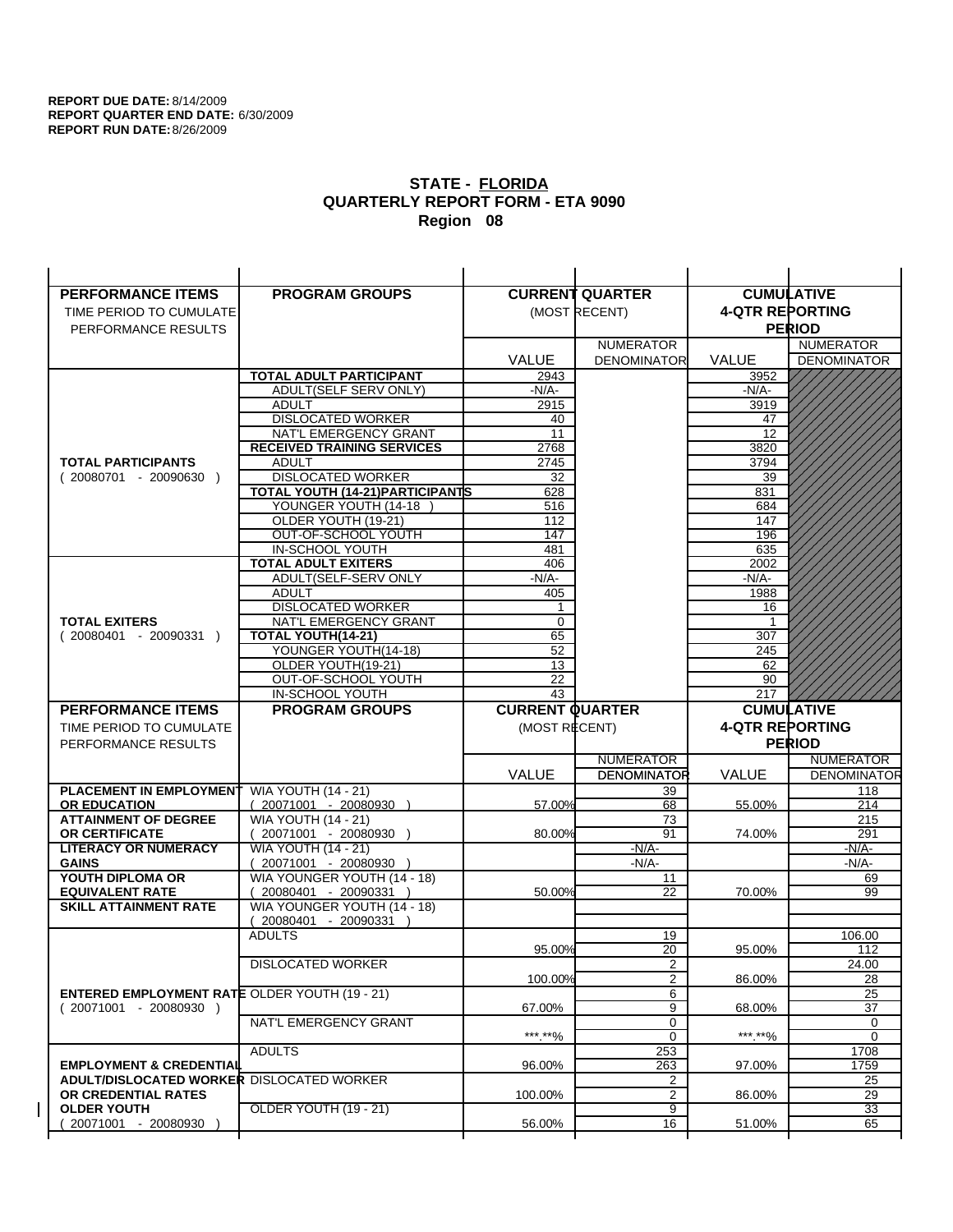$\bar{\Gamma}$ 

 $\mathbf{I}$ 

# **STATE - FLORIDA QUARTERLY REPORT FORM - ETA 9090 Region 08**

|                            | <b>ADULTS</b>            |              | 391            |              | 1519            |
|----------------------------|--------------------------|--------------|----------------|--------------|-----------------|
|                            |                          | 98.00%       | 401            | 95.00%       | 1591            |
|                            | <b>DISLOCATED WORKER</b> |              |                |              | 41              |
| <b>RETENTION RATE</b>      |                          | 78.00%       | 9              | 93.00%       | 44              |
| - 20080331<br>20070401     | OLDER YOUTH (19 - 21)    |              | 8              |              | 33              |
|                            |                          | 100.00%      | 8              | 87.00%       | 38              |
|                            | YOUNGER YOUTH (14 - 18)  |              | 16             |              | 96              |
|                            |                          | 67.00%       | 24             | 75.00%       | 128             |
|                            | NAT'L EMERGENCY GRANT    |              |                |              | 0               |
|                            |                          | ***.**%      |                | ***.**%      |                 |
|                            | <b>ADULTS</b>            |              | \$9,254,790.78 |              | \$31,268,905.02 |
|                            |                          | \$22,851.34  | 405            | \$18,502.31  | 1690            |
| <b>SIX MONTHS EARNINGS</b> | <b>DISLOCATED WORKER</b> |              | \$109,880.00   |              | \$746,506.82    |
| <b>INCREASE</b>            |                          | \$9,989.09   | 11             | \$15,552.23  | 48              |
| 20070401<br>- 20080331     | OLDER YOUTH (19 - 21)    |              | \$25,682.00    |              | \$124,182.45    |
|                            |                          | \$3,210.25   | 8              | \$3,548.07   | 35              |
|                            | NAT'L EMERGENCY GRANT    |              | \$0.00         |              | \$0.00          |
|                            |                          | $$*********$ |                | $S*********$ | 0               |
|                            |                          |              |                |              |                 |

 $\bar{\Gamma}$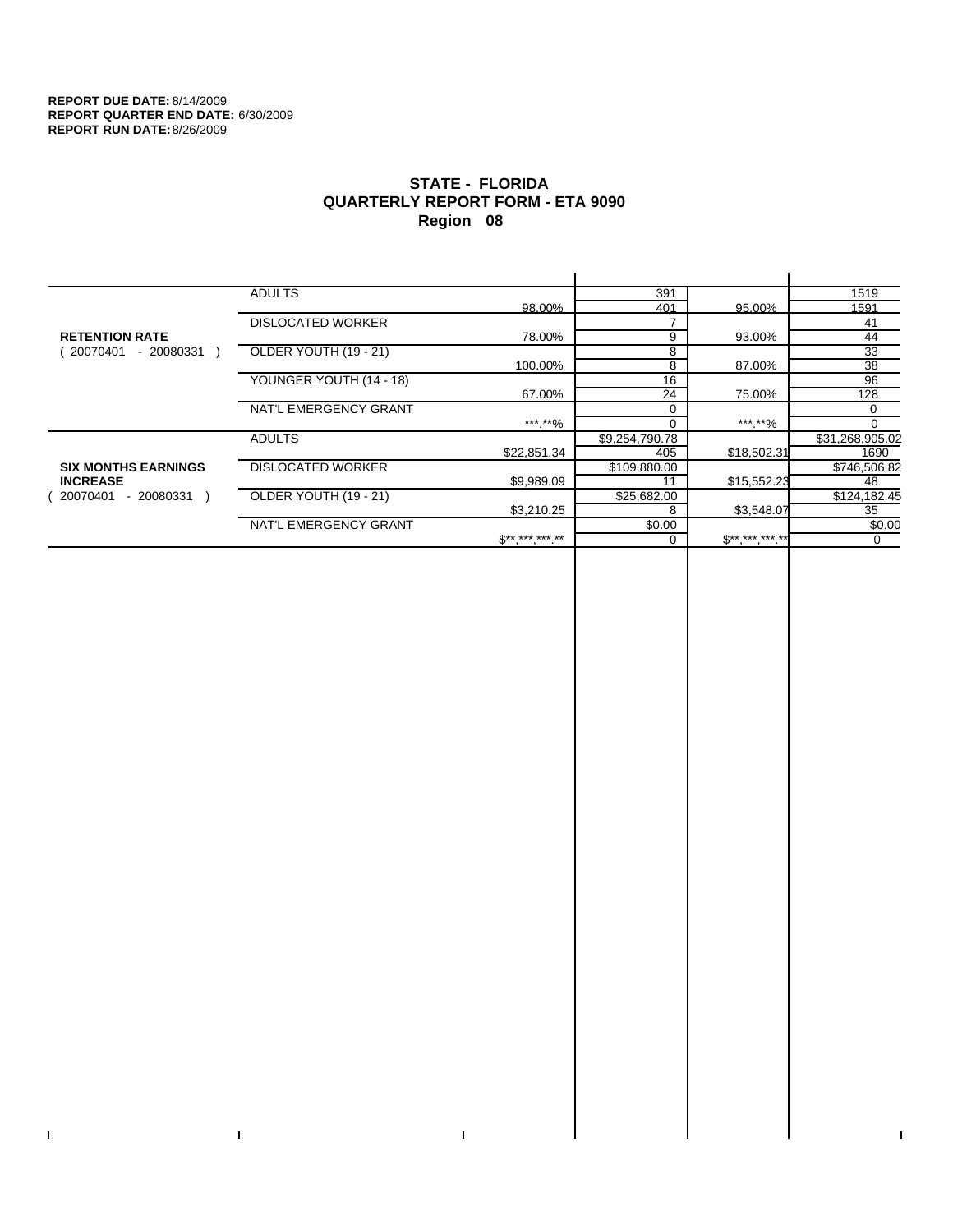| <b>PERFORMANCE ITEMS</b>                                                | <b>PROGRAM GROUPS</b>                                |                        | <b>CURRENT QUARTER</b> |                        | <b>CUMULATIVE</b>  |
|-------------------------------------------------------------------------|------------------------------------------------------|------------------------|------------------------|------------------------|--------------------|
| TIME PERIOD TO CUMULATE                                                 |                                                      |                        | (MOST RECENT)          | <b>4-QTR REPORTING</b> |                    |
| PERFORMANCE RESULTS                                                     |                                                      |                        |                        |                        | <b>PERIOD</b>      |
|                                                                         |                                                      |                        | <b>NUMERATOR</b>       |                        | <b>NUMERATOR</b>   |
|                                                                         |                                                      | <b>VALUE</b>           | <b>DENOMINATOR</b>     | VALUE                  | <b>DENOMINATOR</b> |
|                                                                         | TOTAL ADULT PARTICIPANT                              | 337                    |                        | 763                    |                    |
|                                                                         | ADULT(SELF SERV ONLY)                                | -N/A-                  |                        | -N/A-                  |                    |
|                                                                         | <b>ADULT</b>                                         | 217                    |                        | 547                    |                    |
|                                                                         | <b>DISLOCATED WORKER</b>                             | 128                    |                        | 228                    |                    |
|                                                                         | NAT'L EMERGENCY GRANT                                | 0                      |                        | $\Omega$               |                    |
|                                                                         | <b>RECEIVED TRAINING SERVICES</b>                    | 140                    |                        | 231                    |                    |
| <b>TOTAL PARTICIPANTS</b>                                               | <b>ADULT</b>                                         | 115                    |                        | 204                    |                    |
| $(20080701 - 20090630)$                                                 | <b>DISLOCATED WORKER</b>                             | 29                     |                        | 32                     |                    |
|                                                                         | <b>TOTAL YOUTH (14-21) PARTICIPANTS</b>              | 194                    |                        | 370                    |                    |
|                                                                         | YOUNGER YOUTH (14-18                                 | 139                    |                        | 290                    |                    |
|                                                                         | OLDER YOUTH (19-21)                                  | 55<br>81               |                        | 80<br>136              |                    |
|                                                                         | OUT-OF-SCHOOL YOUTH<br>IN-SCHOOL YOUTH               | 113                    |                        | 234                    |                    |
|                                                                         | <b>TOTAL ADULT EXITERS</b>                           | 85                     |                        | 466                    |                    |
|                                                                         | ADULT(SELF-SERV ONLY                                 | $-N/A$ -               |                        | $-N/A-$                |                    |
|                                                                         | <b>ADULT</b>                                         | 61                     |                        | 366                    |                    |
|                                                                         | <b>DISLOCATED WORKER</b>                             | 24                     |                        | 104                    |                    |
| <b>TOTAL EXITERS</b>                                                    | NAT'L EMERGENCY GRANT                                | $\mathbf 0$            |                        | 0                      |                    |
| $(20080401 - 20090331)$                                                 | <b>TOTAL YOUTH(14-21)</b>                            | 21                     |                        | 193                    |                    |
|                                                                         | YOUNGER YOUTH(14-18)                                 | 15                     |                        | 167                    |                    |
|                                                                         | OLDER YOUTH(19-21)                                   | 6                      |                        | 26                     |                    |
|                                                                         | OUT-OF-SCHOOL YOUTH                                  | 15                     |                        | 56                     |                    |
|                                                                         | IN-SCHOOL YOUTH                                      | 6                      |                        | 137                    |                    |
|                                                                         |                                                      |                        |                        |                        |                    |
| <b>PERFORMANCE ITEMS</b>                                                | <b>PROGRAM GROUPS</b>                                | <b>CURRENT QUARTER</b> |                        |                        | <b>CUMULATIVE</b>  |
| TIME PERIOD TO CUMULATE                                                 |                                                      | (MOST RECENT)          |                        | <b>4-QTR REPORTING</b> |                    |
| PERFORMANCE RESULTS                                                     |                                                      |                        |                        |                        | <b>PERIOD</b>      |
|                                                                         |                                                      |                        | <b>NUMERATOR</b>       |                        | <b>NUMERATOR</b>   |
|                                                                         |                                                      | <b>VALUE</b>           | <b>DENOMINATOR</b>     | <b>VALUE</b>           | <b>DENOMINATOR</b> |
| PLACEMENT IN EMPLOYMENT                                                 | <b>WIA YOUTH (14 - 21)</b>                           |                        | 9                      |                        | 27                 |
| <b>OR EDUCATION</b>                                                     | $(20071001 - 20080930)$                              | 53.00%                 | 17                     | 56.00%                 | 48                 |
| <b>ATTAINMENT OF DEGREE</b>                                             | <b>WIA YOUTH (14 - 21)</b>                           |                        | 10                     |                        | 26                 |
| <b>OR CERTIFICATE</b>                                                   | (20071001 - 20080930                                 | 59.00%                 | 17                     | 58.00%                 | 45                 |
| <b>LITERACY OR NUMERACY</b>                                             | <b>WIA YOUTH (14 - 21)</b>                           |                        | $-N/A$ -               |                        | -N/A-              |
| <b>GAINS</b>                                                            | 20071001 - 20080930                                  |                        | $-N/A-$                |                        | $-N/A-$            |
| YOUTH DIPLOMA OR                                                        | WIA YOUNGER YOUTH (14 - 18)                          |                        | 1<br>4                 |                        | 25                 |
| <b>EQUIVALENT RATE</b><br><b>SKILL ATTAINMENT RATE</b>                  | 20080401 - 20090331 )<br>WIA YOUNGER YOUTH (14 - 18) | 25.00%                 |                        | 37.00%                 | 68                 |
|                                                                         | (20080401 - 20090331                                 |                        |                        |                        |                    |
|                                                                         | <b>ADULTS</b>                                        |                        | 63                     |                        | 106.00             |
|                                                                         |                                                      | 78.00%                 | 81                     | 79.00%                 | 135                |
|                                                                         | <b>DISLOCATED WORKER</b>                             |                        | $\overline{18}$        |                        | 29.00              |
|                                                                         |                                                      | 58.00%                 | 31                     | 63.00%                 | 46                 |
| <b>ENTERED EMPLOYMENT RATE OLDER YOUTH (19 - 21)</b>                    |                                                      |                        | $\overline{2}$         |                        | 2                  |
| $(20071001 - 20080930)$                                                 |                                                      | 67.00%                 | 3                      | 50.00%                 | 4                  |
|                                                                         | NAT'L EMERGENCY GRANT                                |                        | 0                      |                        | 0                  |
|                                                                         |                                                      | ***.**%                | 0                      | *** **%                | 0                  |
|                                                                         | <b>ADULTS</b>                                        |                        | 17                     |                        | 36                 |
| <b>EMPLOYMENT &amp; CREDENTIAL</b>                                      |                                                      | 40.00%                 | 43                     | 52.00%                 | 69                 |
| <b>ADULT/DISLOCATED WORKER DISLOCATED WORKER</b><br>OR CREDENTIAL RATES |                                                      | $0.00\%$               | 0<br>$\overline{2}$    | 67.00%                 | 4<br>6             |
| <b>OLDER YOUTH</b>                                                      | OLDER YOUTH (19 - 21)                                |                        | 1                      |                        | 1                  |
| 20071001 - 20080930                                                     |                                                      | 33.00%                 | 3                      | 25.00%                 | 4                  |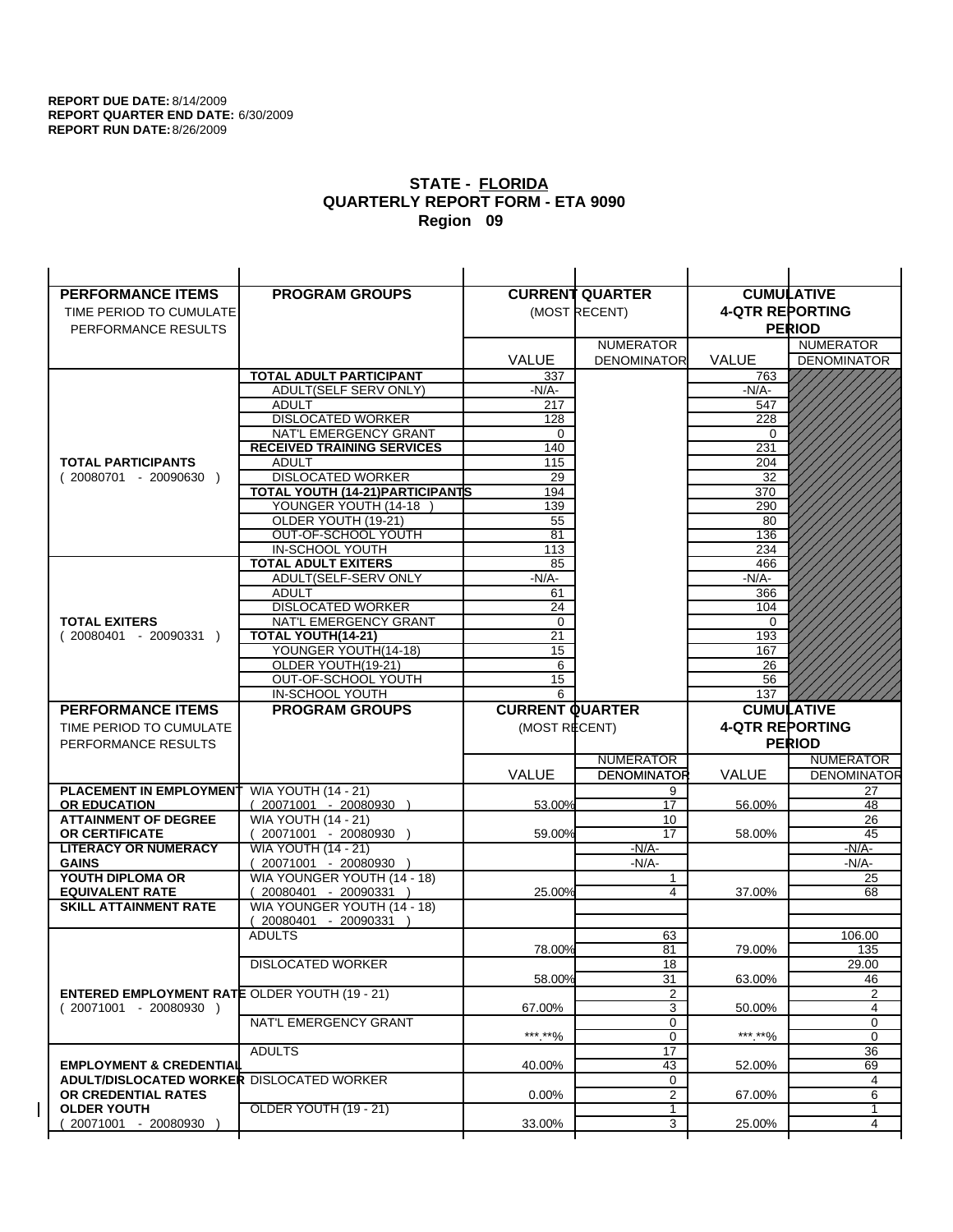$\bar{\Gamma}$ 

 $\mathbf{I}$ 

# **STATE - FLORIDA QUARTERLY REPORT FORM - ETA 9090 Region 09**

|                            | <b>ADULTS</b>            |                     | 17           |             | 60             |
|----------------------------|--------------------------|---------------------|--------------|-------------|----------------|
|                            |                          | 71.00%              | 24           | 86.00%      | 70             |
|                            | <b>DISLOCATED WORKER</b> |                     | 9            |             | 22             |
| <b>RETENTION RATE</b>      |                          | 90.00%              | 10           | 85.00%      | 26             |
| 20070401<br>- 20080331     | OLDER YOUTH (19 - 21)    |                     | $\Omega$     |             |                |
|                            |                          | ***.**%             | $\Omega$     | 100.00%     |                |
|                            | YOUNGER YOUTH (14 - 18)  |                     | 5            |             | 39             |
|                            |                          | 83.00%              | 6            | 55.00%      | 71             |
|                            | NAT'L EMERGENCY GRANT    |                     | $\Omega$     |             | 0              |
|                            |                          | ***.**%             |              | ***.**%     | $\Omega$       |
|                            | <b>ADULTS</b>            |                     | \$252,384.23 |             | \$1,062,598.24 |
|                            |                          | \$9,013.72          | 28           | \$13,799.98 | 77             |
| <b>SIX MONTHS EARNINGS</b> | <b>DISLOCATED WORKER</b> |                     | \$92,853.00  |             | \$308,835.00   |
| <b>INCREASE</b>            |                          | \$7,737.75          | 12           | \$10,294.50 | 30             |
| 20070401<br>- 20080331     | OLDER YOUTH (19 - 21)    |                     | \$0.00       |             | \$11,230.00    |
|                            |                          | $S*********$        |              | \$11,230.00 |                |
|                            | NAT'L EMERGENCY GRANT    |                     | \$0.00       |             | \$0.00         |
|                            |                          | $S^{**}$ *** *** ** |              | $$********$ | 0              |
|                            |                          |                     |              |             |                |

 $\bar{\Gamma}$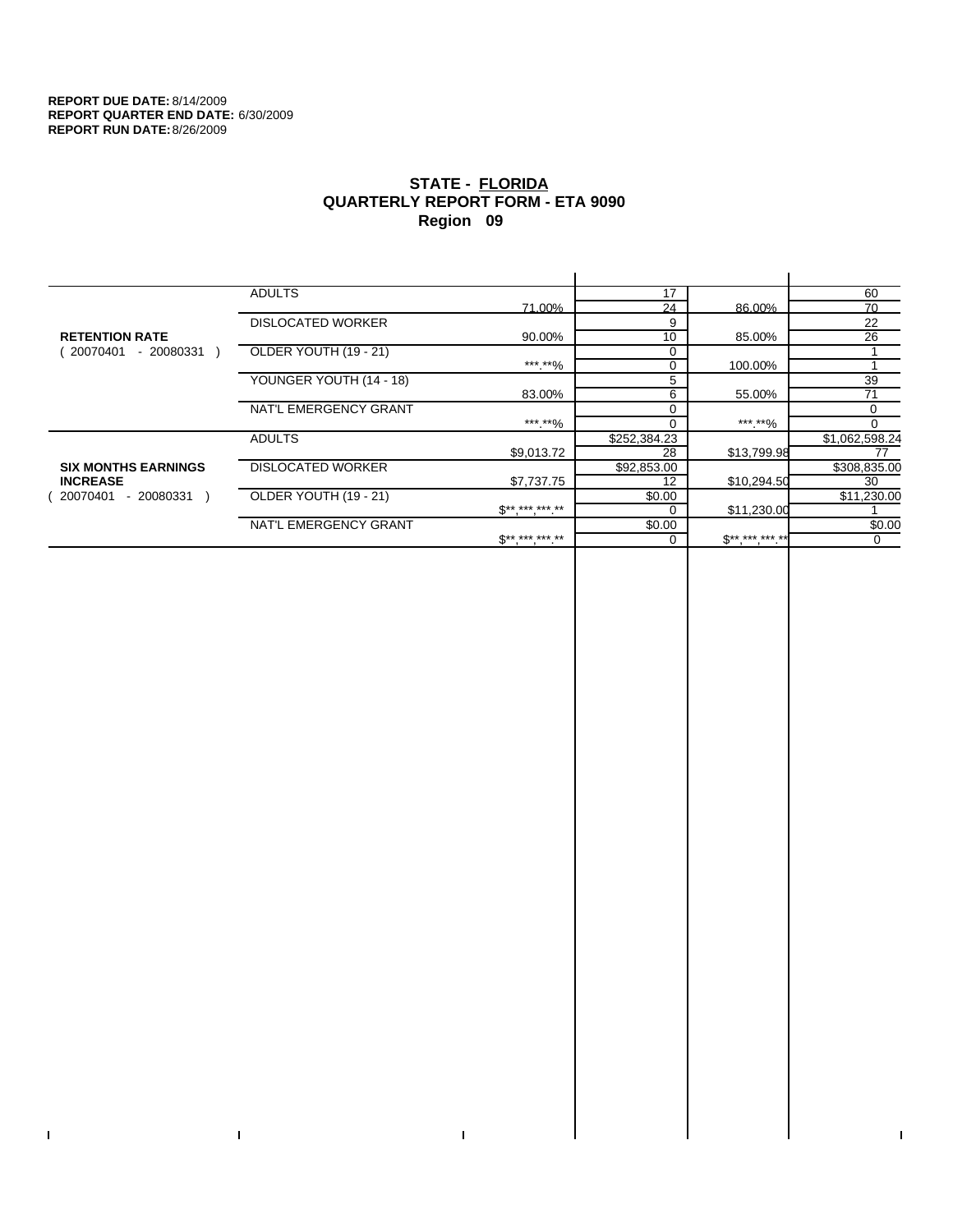| <b>PERFORMANCE ITEMS</b>                                                        | <b>PROGRAM GROUPS</b>                                    |                        | <b>CURRENT QUARTER</b> | <b>CUMULATIVE</b>      |                                    |
|---------------------------------------------------------------------------------|----------------------------------------------------------|------------------------|------------------------|------------------------|------------------------------------|
| TIME PERIOD TO CUMULATE                                                         |                                                          |                        | (MOST RECENT)          | <b>4-QTR REPORTING</b> |                                    |
| PERFORMANCE RESULTS                                                             |                                                          |                        |                        |                        | <b>PERIOD</b>                      |
|                                                                                 |                                                          |                        | <b>NUMERATOR</b>       |                        | <b>NUMERATOR</b>                   |
|                                                                                 |                                                          | <b>VALUE</b>           | <b>DENOMINATOR</b>     | <b>VALUE</b>           | <b>DENOMINATOR</b>                 |
|                                                                                 | <b>TOTAL ADULT PARTICIPANT</b>                           | 984                    |                        | 1299                   |                                    |
|                                                                                 | ADULT(SELF SERV ONLY)                                    | $-N/A-$                |                        | -N/A-                  |                                    |
|                                                                                 | <b>ADULT</b>                                             | 535                    |                        | 810                    |                                    |
|                                                                                 | <b>DISLOCATED WORKER</b>                                 | 458                    |                        | 499                    |                                    |
|                                                                                 | NAT'L EMERGENCY GRANT                                    | 179                    |                        | 182                    |                                    |
|                                                                                 | <b>RECEIVED TRAINING SERVICES</b>                        | 538                    |                        | 665                    |                                    |
| <b>TOTAL PARTICIPANTS</b>                                                       | <b>ADULT</b>                                             | 310                    |                        | 415                    |                                    |
| $(20080701 - 20090630)$                                                         | <b>DISLOCATED WORKER</b>                                 | 234                    |                        | 256                    |                                    |
|                                                                                 | TOTAL YOUTH (14-21) PARTICIPANTS<br>YOUNGER YOUTH (14-18 | 291                    |                        | 450                    |                                    |
|                                                                                 | OLDER YOUTH (19-21)                                      | 237<br>54              |                        | 370<br>80              |                                    |
|                                                                                 | OUT-OF-SCHOOL YOUTH                                      | $\overline{75}$        |                        | 108                    |                                    |
|                                                                                 | IN-SCHOOL YOUTH                                          | 216                    |                        | 342                    |                                    |
|                                                                                 | <b>TOTAL ADULT EXITERS</b>                               | 116                    |                        | 592                    |                                    |
|                                                                                 | ADULT(SELF-SERV ONLY                                     | -N/A-                  |                        | $-N/A-$                |                                    |
|                                                                                 | <b>ADULT</b>                                             | 106                    |                        | 544                    |                                    |
|                                                                                 | <b>DISLOCATED WORKER</b>                                 | 10                     |                        | 49                     |                                    |
| <b>TOTAL EXITERS</b>                                                            | NAT'L EMERGENCY GRANT                                    | 3                      |                        | 3                      |                                    |
| $(20080401 - 20090331)$                                                         | TOTAL YOUTH(14-21)                                       | 20                     |                        | 208                    |                                    |
|                                                                                 | YOUNGER YOUTH(14-18)                                     | 10                     |                        | 170                    |                                    |
|                                                                                 | OLDER YOUTH(19-21)                                       | 10                     |                        | 38                     |                                    |
|                                                                                 | OUT-OF-SCHOOL YOUTH<br>IN-SCHOOL YOUTH                   | 11<br>9                |                        | 58<br>150              |                                    |
|                                                                                 |                                                          |                        |                        |                        |                                    |
|                                                                                 |                                                          |                        |                        |                        |                                    |
| <b>PERFORMANCE ITEMS</b>                                                        | <b>PROGRAM GROUPS</b>                                    | <b>CURRENT QUARTER</b> |                        |                        | <b>CUMULATIVE</b>                  |
| TIME PERIOD TO CUMULATE                                                         |                                                          | (MOST RECENT)          |                        | <b>4-QTR REPORTING</b> |                                    |
| PERFORMANCE RESULTS                                                             |                                                          |                        |                        |                        | <b>PERIOD</b>                      |
|                                                                                 |                                                          |                        | <b>NUMERATOR</b>       |                        | <b>NUMERATOR</b>                   |
|                                                                                 |                                                          | <b>VALUE</b>           | <b>DENOMINATOR</b>     | VALUE                  | <b>DENOMINATOR</b>                 |
| PLACEMENT IN EMPLOYMENT                                                         | <b>WIA YOUTH (14 - 21)</b>                               |                        | 45                     |                        | 83                                 |
| <b>OR EDUCATION</b>                                                             | $(20071001 - 20080930)$                                  | 61.00%                 | 74                     | 63.00%                 | 132                                |
| <b>ATTAINMENT OF DEGREE</b>                                                     | <b>WIA YOUTH (14 - 21)</b>                               |                        | 56                     |                        | 124                                |
| <b>OR CERTIFICATE</b><br><b>LITERACY OR NUMERACY</b>                            | 20071001 - 20080930 )<br><b>WIA YOUTH (14 - 21)</b>      | 52.00%                 | 108<br>-N/A-           | 67.00%                 | 184<br>$-N/A$ -                    |
| <b>GAINS</b>                                                                    | 20071001 - 20080930                                      |                        | $-N/A-$                |                        | -N/A-                              |
| YOUTH DIPLOMA OR                                                                | WIA YOUNGER YOUTH (14 - 18)                              |                        | 0                      |                        | 49                                 |
| <b>EQUIVALENT RATE</b>                                                          | 20080401 - 20090331 )                                    | 0.00%                  | 1                      | 79.00%                 | 62                                 |
| <b>SKILL ATTAINMENT RATE</b>                                                    | WIA YOUNGER YOUTH (14 - 18)                              |                        |                        |                        |                                    |
|                                                                                 | (20080401 - 20090331                                     |                        |                        |                        |                                    |
|                                                                                 | <b>ADULTS</b>                                            |                        | 28                     |                        | 230.00                             |
|                                                                                 |                                                          | 93.00%                 | 30                     | 97.00%                 | 238                                |
|                                                                                 | <b>DISLOCATED WORKER</b>                                 |                        | $\overline{9}$         |                        | 41.00                              |
|                                                                                 |                                                          | 90.00%                 | 10                     | 91.00%                 | 45                                 |
| <b>ENTERED EMPLOYMENT RATE OLDER YOUTH (19 - 21)</b><br>$(20071001 - 20080930)$ |                                                          | 67.00%                 | 2<br>3                 | 80.00%                 | 16<br>$\overline{20}$              |
|                                                                                 | NAT'L EMERGENCY GRANT                                    |                        | 0                      |                        | 0                                  |
|                                                                                 |                                                          | ***.**%                | 0                      | ***.**%                | $\mathbf 0$                        |
|                                                                                 | <b>ADULTS</b>                                            |                        | 9                      |                        | 187                                |
| <b>EMPLOYMENT &amp; CREDENTIAL</b>                                              |                                                          | 60.00%                 | 15                     | 70.00%                 | 267                                |
| <b>ADULT/DISLOCATED WORKER DISLOCATED WORKER</b>                                |                                                          |                        | 1                      |                        | 9                                  |
| OR CREDENTIAL RATES                                                             |                                                          | 50.00%                 | $\overline{2}$         | 60.00%                 | 15                                 |
| <b>OLDER YOUTH</b><br>20071001 - 20080930                                       | <b>OLDER YOUTH (19 - 21)</b>                             | 43.00%                 | 3<br>$\overline{7}$    | 64.00%                 | $\overline{18}$<br>$\overline{28}$ |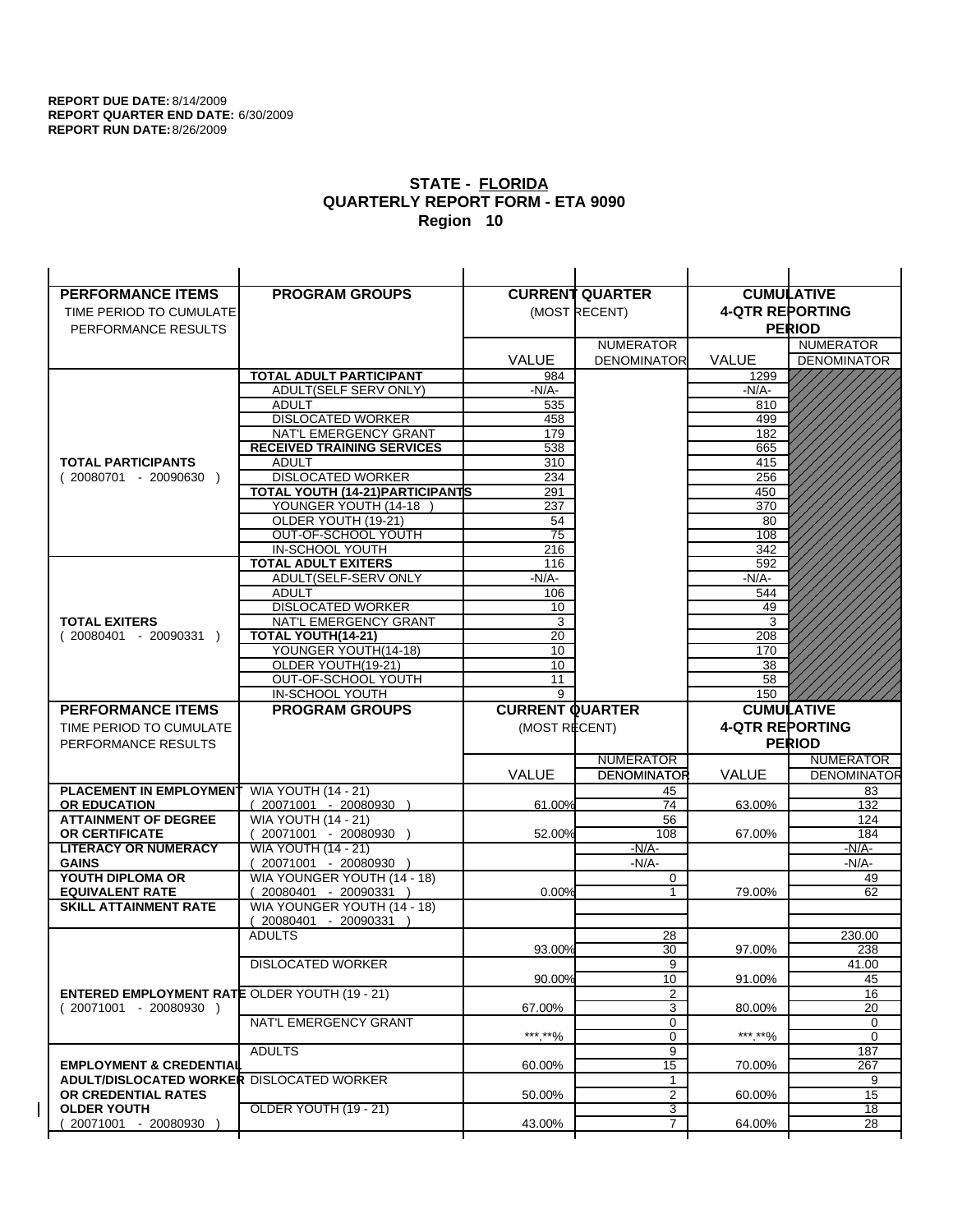$\bar{\Gamma}$ 

 $\Gamma$ 

# **STATE - FLORIDA QUARTERLY REPORT FORM - ETA 9090 Region 10**

|                            | <b>ADULTS</b>            |                 | 66             |             | 502             |
|----------------------------|--------------------------|-----------------|----------------|-------------|-----------------|
|                            |                          | 94.00%          | 70             | 92.00%      | 546             |
|                            | <b>DISLOCATED WORKER</b> |                 |                |             | 49              |
| <b>RETENTION RATE</b>      |                          | 100.00%         |                | 92.00%      | 53              |
| - 20080331<br>20070401     | OLDER YOUTH (19 - 21)    |                 | 6              |             | 18              |
|                            |                          | 86.00%          |                | 75.00%      | 24              |
|                            | YOUNGER YOUTH (14 - 18)  |                 | 4              |             | 28              |
|                            |                          | 50.00%          | 8              | 58.00%      | 48              |
|                            | NAT'L EMERGENCY GRANT    |                 |                |             | 0               |
|                            |                          | ***.**%         |                | ***.**%     |                 |
|                            | <b>ADULTS</b>            |                 | \$1,218,256.40 |             | \$11,260,418.33 |
|                            |                          | \$16,920.23     | 72             | \$12,415.01 | 907             |
| <b>SIX MONTHS EARNINGS</b> | <b>DISLOCATED WORKER</b> |                 | \$135,967.00   |             | \$812,610.46    |
| <b>INCREASE</b>            |                          | \$16,995.88     | 8              | \$12,898.58 | 63              |
| $-20080331$<br>20070401    | OLDER YOUTH (19 - 21)    |                 | \$33,046.75    |             | \$36,304.14     |
|                            |                          | \$4,720.96      |                | \$1,910.74  | 19              |
|                            | NAT'L EMERGENCY GRANT    |                 | \$0.00         |             | \$0.00          |
|                            |                          | $S^{*********}$ |                | $S********$ | 0               |
|                            |                          |                 |                |             |                 |

 $\bar{\Gamma}$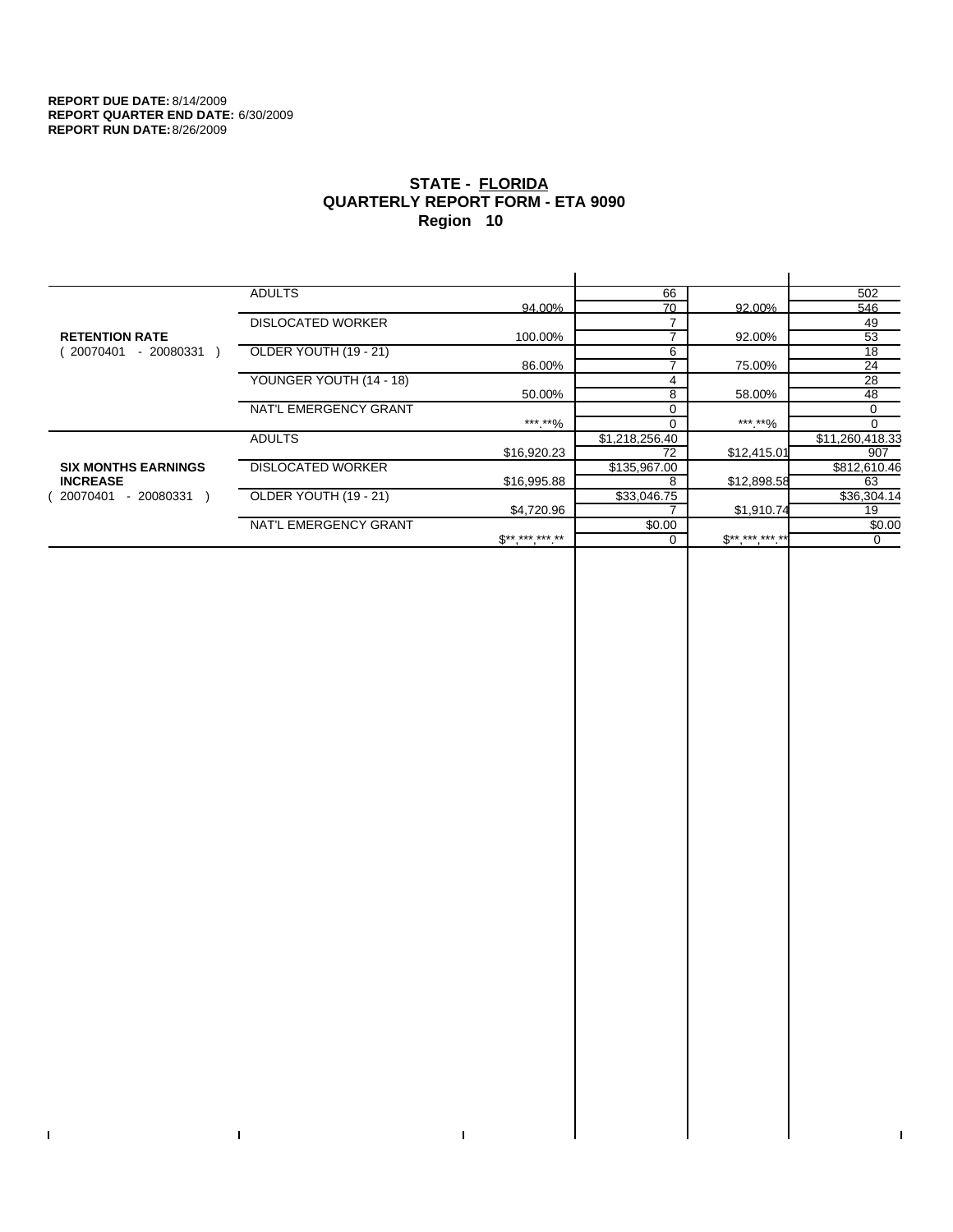| <b>PERFORMANCE ITEMS</b>                                                        | <b>PROGRAM GROUPS</b>                         |                        | <b>CURRENT QUARTER</b> |                        | <b>CUMULATIVE</b>  |
|---------------------------------------------------------------------------------|-----------------------------------------------|------------------------|------------------------|------------------------|--------------------|
| TIME PERIOD TO CUMULATE                                                         |                                               |                        | (MOST RECENT)          | <b>4-QTR REPORTING</b> |                    |
| PERFORMANCE RESULTS                                                             |                                               |                        |                        |                        | <b>PERIOD</b>      |
|                                                                                 |                                               |                        | <b>NUMERATOR</b>       |                        | <b>NUMERATOR</b>   |
|                                                                                 |                                               | <b>VALUE</b>           | <b>DENOMINATOR</b>     | <b>VALUE</b>           | <b>DENOMINATOR</b> |
|                                                                                 | TOTAL ADULT PARTICIPANT                       | 554                    |                        | 1143                   |                    |
|                                                                                 | ADULT(SELF SERV ONLY)                         | -N/A-                  |                        | -N/A-                  |                    |
|                                                                                 | <b>ADULT</b>                                  | 476                    |                        | 1033                   |                    |
|                                                                                 | <b>DISLOCATED WORKER</b>                      | 141                    |                        | 225                    |                    |
|                                                                                 | NAT'L EMERGENCY GRANT                         | 19                     |                        | 28                     |                    |
|                                                                                 | <b>RECEIVED TRAINING SERVICES</b>             | 220                    |                        | 544                    |                    |
| <b>TOTAL PARTICIPANTS</b>                                                       | <b>ADULT</b>                                  | 196                    |                        | 511                    |                    |
| $(20080701 - 20090630)$                                                         | <b>DISLOCATED WORKER</b>                      | 48                     |                        | 94                     |                    |
|                                                                                 | <b>TOTAL YOUTH (14-21) PARTICIPANTS</b>       | 162                    |                        | 257                    |                    |
|                                                                                 | YOUNGER YOUTH (14-18                          | 121                    |                        | 195                    |                    |
|                                                                                 | OLDER YOUTH (19-21)                           | 41                     |                        | 62                     |                    |
|                                                                                 | OUT-OF-SCHOOL YOUTH                           | 118                    |                        | 162                    |                    |
|                                                                                 | IN-SCHOOL YOUTH<br><b>TOTAL ADULT EXITERS</b> | 44<br>209              |                        | 95<br>985              |                    |
|                                                                                 | ADULT(SELF-SERV ONLY                          | -N/A-                  |                        | $-N/A-$                |                    |
|                                                                                 | <b>ADULT</b>                                  | 204                    |                        | 854                    |                    |
|                                                                                 | <b>DISLOCATED WORKER</b>                      | 35                     |                        | 205                    |                    |
| <b>TOTAL EXITERS</b>                                                            | NAT'L EMERGENCY GRANT                         | 4                      |                        | 10                     |                    |
| $(20080401 - 20090331)$                                                         | TOTAL YOUTH(14-21)                            | 36                     |                        | 154                    |                    |
|                                                                                 | YOUNGER YOUTH(14-18)                          | 28                     |                        | 121                    |                    |
|                                                                                 | OLDER YOUTH(19-21)                            | 8                      |                        | 33                     |                    |
|                                                                                 | OUT-OF-SCHOOL YOUTH                           | 12                     |                        | 85                     |                    |
|                                                                                 | IN-SCHOOL YOUTH                               | 24                     |                        | 69                     |                    |
|                                                                                 |                                               |                        |                        |                        |                    |
| <b>PERFORMANCE ITEMS</b>                                                        | <b>PROGRAM GROUPS</b>                         | <b>CURRENT QUARTER</b> |                        |                        | <b>CUMULATIVE</b>  |
| TIME PERIOD TO CUMULATE                                                         |                                               |                        |                        | <b>4-QTR REPORTING</b> |                    |
| PERFORMANCE RESULTS                                                             |                                               | (MOST RECENT)          |                        |                        | <b>PERIOD</b>      |
|                                                                                 |                                               |                        | <b>NUMERATOR</b>       |                        | <b>NUMERATOR</b>   |
|                                                                                 |                                               | <b>VALUE</b>           | <b>DENOMINATOR</b>     | <b>VALUE</b>           | <b>DENOMINATOR</b> |
| PLACEMENT IN EMPLOYMENT                                                         | <b>WIA YOUTH (14 - 21)</b>                    |                        | 15                     |                        | 70                 |
| <b>OR EDUCATION</b>                                                             | $(20071001 - 20080930)$                       | 44.00%                 | 34                     | 46.00%                 | 151                |
| <b>ATTAINMENT OF DEGREE</b>                                                     | <b>WIA YOUTH (14 - 21)</b>                    |                        | 11                     |                        | 74                 |
| <b>OR CERTIFICATE</b>                                                           | (20071001 - 20080930                          | 32.00%                 | 34                     | 54.00%                 | 137                |
| <b>LITERACY OR NUMERACY</b>                                                     | <b>WIA YOUTH (14 - 21)</b>                    |                        | $-N/A-$                |                        | -N/A-              |
| <b>GAINS</b>                                                                    | 20071001 - 20080930                           |                        | $-N/A-$                |                        | $-N/A-$            |
| YOUTH DIPLOMA OR                                                                | WIA YOUNGER YOUTH (14 - 18)                   |                        | 1                      |                        | 8                  |
| <b>EQUIVALENT RATE</b>                                                          | 20080401 - 20090331 )                         | 14.00%                 | 7                      | 15.00%                 | 54                 |
| <b>SKILL ATTAINMENT RATE</b>                                                    | WIA YOUNGER YOUTH (14 - 18)                   |                        |                        |                        |                    |
|                                                                                 | (20080401 - 20090331                          |                        |                        |                        |                    |
|                                                                                 | <b>ADULTS</b>                                 |                        | 66                     |                        | 377.00             |
|                                                                                 |                                               | 74.00%                 | 89                     | 81.00%                 | 467                |
|                                                                                 | <b>DISLOCATED WORKER</b>                      |                        | 14                     |                        | 157.00             |
|                                                                                 |                                               | 82.00%                 | 17                     | 74.00%                 | 211                |
| <b>ENTERED EMPLOYMENT RATE OLDER YOUTH (19 - 21)</b><br>$(20071001 - 20080930)$ |                                               | 73.00%                 | 8<br>11                |                        | 21                 |
|                                                                                 | NAT'L EMERGENCY GRANT                         |                        | 0                      | 62.00%                 | 34<br>6            |
|                                                                                 |                                               | ***.**%                | 0                      | 75.00%                 | 8                  |
|                                                                                 | <b>ADULTS</b>                                 |                        | 92                     |                        | 322                |
| <b>EMPLOYMENT &amp; CREDENTIAL</b>                                              |                                               | 84.00%                 | 109                    | 85.00%                 | 380                |
| <b>ADULT/DISLOCATED WORKER DISLOCATED WORKER</b>                                |                                               |                        | 6                      |                        | 28                 |
| OR CREDENTIAL RATES                                                             |                                               | 86.00%                 | $\overline{7}$         | 61.00%                 | 46                 |
| <b>OLDER YOUTH</b><br>20071001 - 20080930                                       | OLDER YOUTH (19 - 21)                         | 64.00%                 | 7<br>11                | 46.00%                 | 16<br>35           |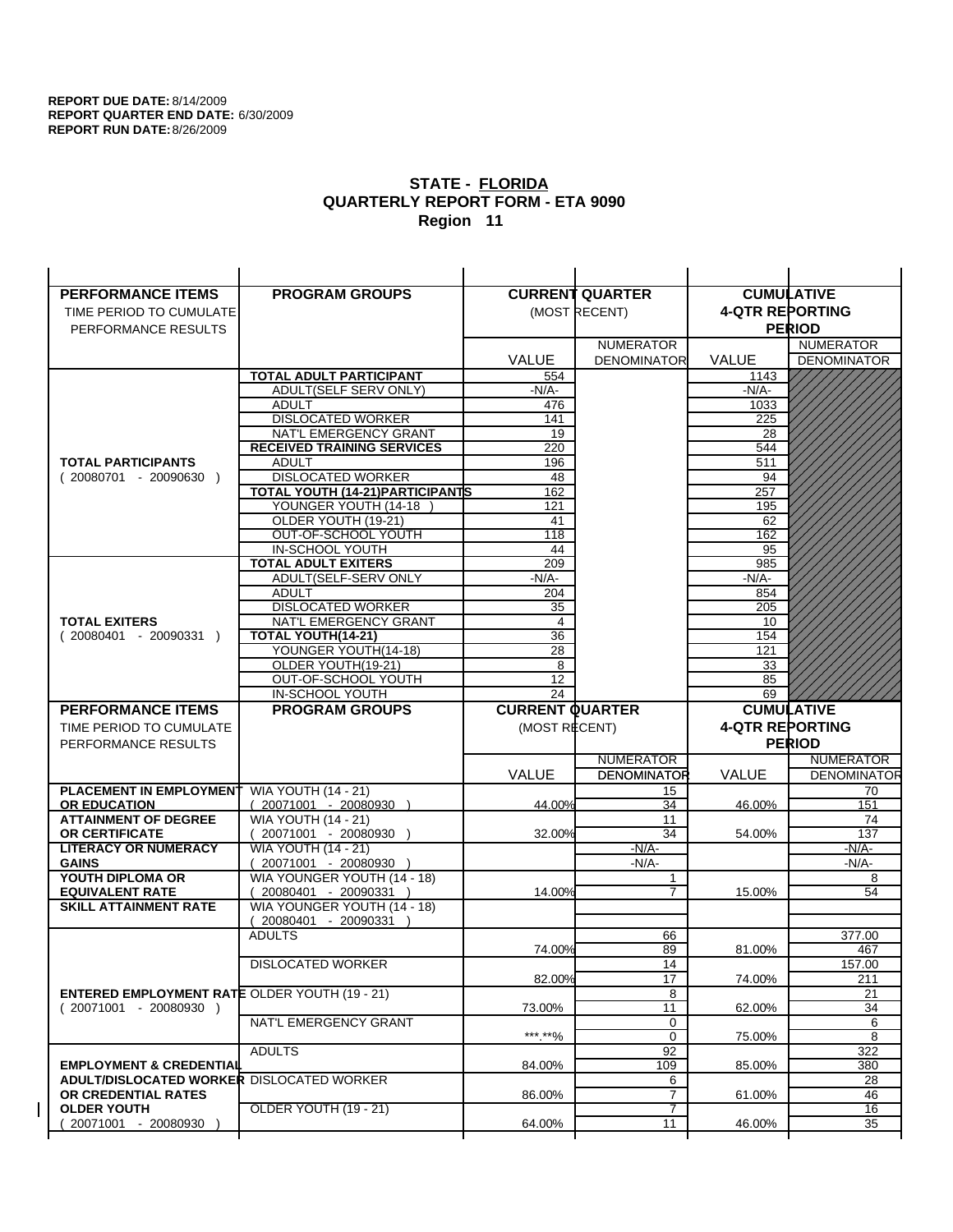$\bar{\Gamma}$ 

 $\Gamma$ 

# **STATE - FLORIDA QUARTERLY REPORT FORM - ETA 9090 Region 11**

|                            | <b>ADULTS</b>            |             | 148            |             | 531            |
|----------------------------|--------------------------|-------------|----------------|-------------|----------------|
|                            |                          | 84.00%      | 177            | 84.00%      | 629            |
|                            | <b>DISLOCATED WORKER</b> |             | 39             |             | 146            |
| <b>RETENTION RATE</b>      |                          | 85.00%      | 46             | 90.00%      | 163            |
| 20070401<br>- 20080331     | OLDER YOUTH (19 - 21)    |             | 2              |             | 14             |
|                            |                          | 50.00%      | 4              | 67.00%      | 21             |
|                            | YOUNGER YOUTH (14 - 18)  |             | C              |             | 19             |
|                            |                          | 29.00%      | ⇁              | 50.00%      | 38             |
|                            | NAT'L EMERGENCY GRANT    |             | 2              |             | 44             |
|                            |                          | 67.00%      | 3              | 79.00%      | 56             |
|                            | <b>ADULTS</b>            |             | \$2,157,838.97 |             | \$8,804,985.07 |
|                            |                          | \$11,180.51 | 193            | \$12,314.66 | 715            |
| <b>SIX MONTHS EARNINGS</b> | <b>DISLOCATED WORKER</b> |             | \$463,766.78   |             | \$2,082,693.93 |
| <b>INCREASE</b>            |                          | \$9,275.34  | 50             | \$11,506.60 | 181            |
| $-20080331$<br>20070401    | OLDER YOUTH (19 - 21)    |             | \$5,965.68     |             | \$39,852.78    |
|                            |                          | \$1,491.42  |                | \$1,992.64  | 20             |
|                            | NAT'L EMERGENCY GRANT    |             | \$38,747.00    |             | \$475,481.55   |
|                            |                          | \$12,915.67 |                | \$6,095.92  | 78             |
|                            |                          |             |                |             |                |

 $\bar{\Gamma}$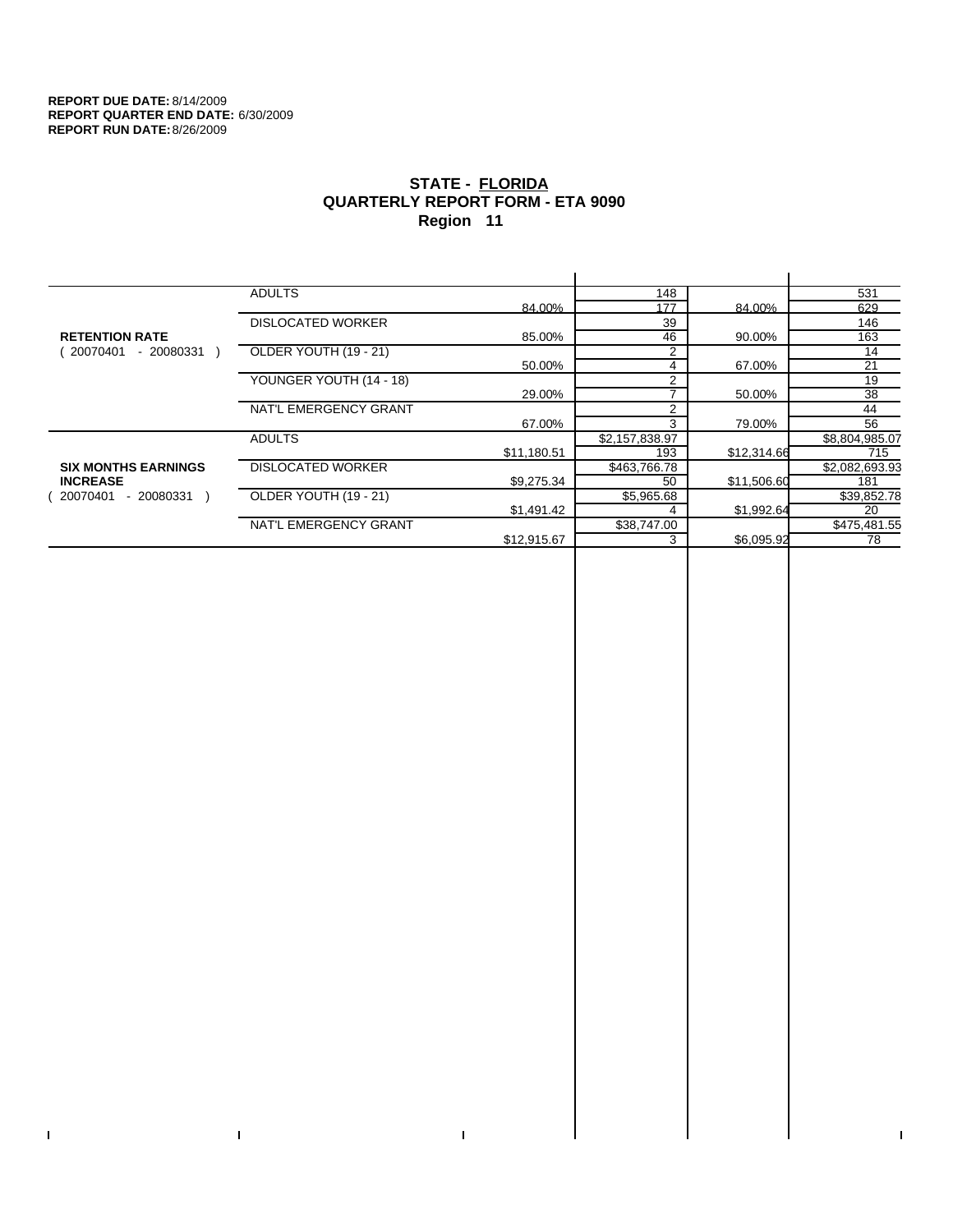$\overline{1}$ 

| <b>PERFORMANCE ITEMS</b>                             | <b>PROGRAM GROUPS</b>                              |                        | <b>CURRENT QUARTER</b> |                        | <b>CUMULATIVE</b>  |
|------------------------------------------------------|----------------------------------------------------|------------------------|------------------------|------------------------|--------------------|
| TIME PERIOD TO CUMULATE                              |                                                    |                        | (MOST RECENT)          | <b>4-QTR REPORTING</b> |                    |
| PERFORMANCE RESULTS                                  |                                                    |                        |                        |                        | <b>PERIOD</b>      |
|                                                      |                                                    |                        | <b>NUMERATOR</b>       |                        | <b>NUMERATOR</b>   |
|                                                      |                                                    | <b>VALUE</b>           | <b>DENOMINATOR</b>     | <b>VALUE</b>           | <b>DENOMINATOR</b> |
|                                                      | <b>TOTAL ADULT PARTICIPANT</b>                     | 3743                   |                        | 6373                   |                    |
|                                                      | ADULT(SELF SERV ONLY)                              | -N/A-                  |                        | -N/A-                  |                    |
|                                                      | <b>ADULT</b>                                       | 2920                   |                        | 5398                   |                    |
|                                                      | <b>DISLOCATED WORKER</b>                           | 834                    |                        | 989                    |                    |
|                                                      | NAT'L EMERGENCY GRANT                              | 16                     |                        | 16                     |                    |
|                                                      | <b>RECEIVED TRAINING SERVICES</b>                  | 2803                   |                        | 5451                   |                    |
| <b>TOTAL PARTICIPANTS</b>                            | <b>ADULT</b>                                       | 2370                   |                        | 4851                   |                    |
| $(20080701 - 20090630)$                              | <b>DISLOCATED WORKER</b>                           | 439                    |                        | 607                    |                    |
|                                                      | <b>TOTAL YOUTH (14-21) PARTICIPANTS</b>            | 1229                   |                        | 1391                   |                    |
|                                                      | YOUNGER YOUTH (14-18                               | 839                    |                        | 874                    |                    |
|                                                      | OLDER YOUTH (19-21)                                | 390                    |                        | 517                    |                    |
|                                                      | OUT-OF-SCHOOL YOUTH                                | 411                    |                        | 555                    |                    |
|                                                      | IN-SCHOOL YOUTH                                    | 818<br>995             |                        | 836                    |                    |
|                                                      | <b>TOTAL ADULT EXITERS</b><br>ADULT(SELF-SERV ONLY | $-N/A-$                |                        | 3064<br>$-N/A-$        |                    |
|                                                      | <b>ADULT</b>                                       | 946                    |                        | 2833                   |                    |
|                                                      | <b>DISLOCATED WORKER</b>                           | 49                     |                        | 234                    |                    |
| <b>TOTAL EXITERS</b>                                 | NAT'L EMERGENCY GRANT                              | 0                      |                        | 0                      |                    |
| $(20080401 - 20090331)$                              | <b>TOTAL YOUTH(14-21)</b>                          | 72                     |                        | 321                    |                    |
|                                                      | YOUNGER YOUTH(14-18)                               | 13                     |                        | 81                     |                    |
|                                                      | OLDER YOUTH(19-21)                                 | 59                     |                        | 240                    |                    |
|                                                      | OUT-OF-SCHOOL YOUTH                                | 62                     |                        | 279                    |                    |
|                                                      | IN-SCHOOL YOUTH                                    | 10                     |                        | 42                     |                    |
|                                                      |                                                    |                        |                        |                        |                    |
| <b>PERFORMANCE ITEMS</b>                             | <b>PROGRAM GROUPS</b>                              | <b>CURRENT QUARTER</b> |                        |                        | <b>CUMULATIVE</b>  |
| TIME PERIOD TO CUMULATE                              |                                                    | (MOST RECENT)          |                        | <b>4-QTR REPORTING</b> |                    |
| PERFORMANCE RESULTS                                  |                                                    |                        |                        |                        | <b>PERIOD</b>      |
|                                                      |                                                    |                        | <b>NUMERATOR</b>       |                        | <b>NUMERATOR</b>   |
|                                                      |                                                    | <b>VALUE</b>           | <b>DENOMINATOR</b>     | <b>VALUE</b>           | <b>DENOMINATOR</b> |
| <b>PLACEMENT IN EMPLOYMENT</b>                       | <b>WIA YOUTH (14 - 21)</b>                         |                        | 16                     |                        | 207                |
| <b>OR EDUCATION</b>                                  | (20071001 - 20080930 )                             | 46.00%                 | 35                     | 62.00%                 | 336                |
| <b>ATTAINMENT OF DEGREE</b>                          | <b>WIA YOUTH (14 - 21)</b>                         |                        | 22                     |                        | 137                |
| <b>OR CERTIFICATE</b>                                | (20071001 - 20080930                               | 67.00%                 | 33                     | 62.00%                 | 221                |
| <b>LITERACY OR NUMERACY</b>                          | <b>WIA YOUTH (14 - 21)</b>                         |                        | $-N/A$ -               |                        | -N/A-              |
| <b>GAINS</b>                                         | 20071001 - 20080930                                |                        | $-N/A-$                |                        | $-N/A-$            |
| YOUTH DIPLOMA OR                                     | WIA YOUNGER YOUTH (14 - 18)                        |                        | 0                      |                        | $\mathbf{1}$       |
| <b>EQUIVALENT RATE</b>                               | 20080401 - 20090331 )                              | 0.00%                  | 4                      | 3.00%                  | 32                 |
| <b>SKILL ATTAINMENT RATE</b>                         | WIA YOUNGER YOUTH (14 - 18)                        |                        |                        |                        |                    |
|                                                      | (20080401 - 20090331                               |                        |                        |                        |                    |
|                                                      | <b>ADULTS</b>                                      | 80.00%                 | 28<br>35               | 71.00%                 | 205.00<br>287      |
|                                                      | <b>DISLOCATED WORKER</b>                           |                        | $\overline{36}$        |                        | 286.00             |
|                                                      |                                                    | 73.00%                 | 49                     | 81.00%                 | 355                |
| <b>ENTERED EMPLOYMENT RATE OLDER YOUTH (19 - 21)</b> |                                                    |                        | 11                     |                        | 160                |
| $(20071001 - 20080930)$                              |                                                    | 44.00%                 | 25                     | 62.00%                 | 258                |
|                                                      | NAT'L EMERGENCY GRANT                              |                        | 0                      |                        | 0                  |
|                                                      |                                                    | *** **%                | 0                      | ***.**%                | $\mathbf 0$        |
|                                                      | <b>ADULTS</b>                                      |                        | 573                    |                        | 1338               |
| <b>EMPLOYMENT &amp; CREDENTIAL</b>                   |                                                    | 68.00%                 | 837                    | 74.00%                 | 1800               |
| <b>ADULT/DISLOCATED WORKER DISLOCATED WORKER</b>     |                                                    |                        | 19                     |                        | 127                |
| OR CREDENTIAL RATES                                  |                                                    | 50.00%                 | 38                     | 56.00%                 | 225                |
| <b>OLDER YOUTH</b><br>20071001 - 20080930            | OLDER YOUTH (19 - 21)                              | 28.00%                 | 10<br>36               | 26.00%                 | 81<br>316          |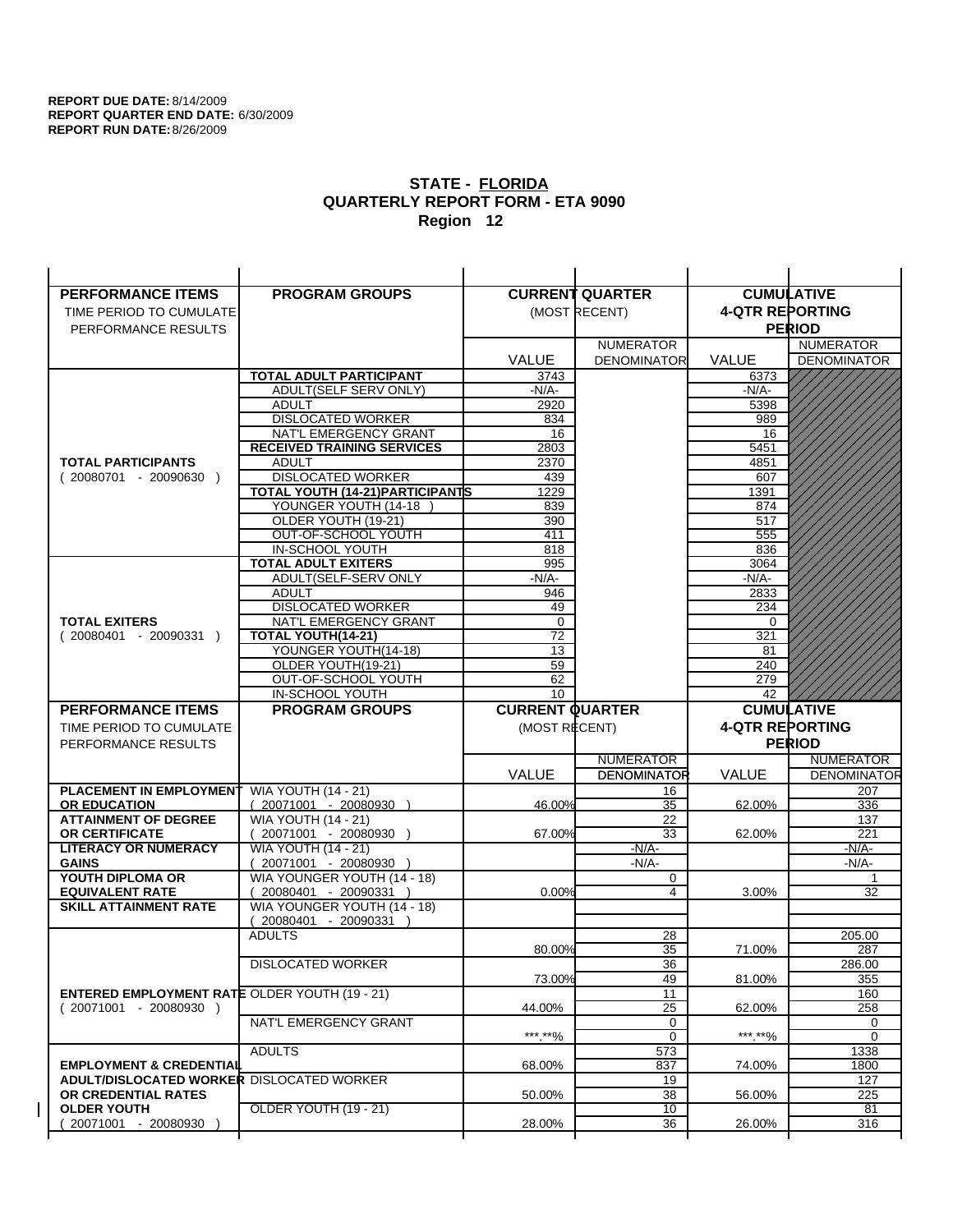$\bar{\Gamma}$ 

 $\Gamma$ 

# **STATE - FLORIDA QUARTERLY REPORT FORM - ETA 9090 Region 12**

|                            | <b>ADULTS</b>            |              | 428            |             | 1394            |
|----------------------------|--------------------------|--------------|----------------|-------------|-----------------|
|                            |                          | 90.00%       | 475            | 92.00%      | 1518            |
|                            | <b>DISLOCATED WORKER</b> |              | 93             |             | 262             |
| <b>RETENTION RATE</b>      |                          | 80.00%       | 116            | 86.00%      | 303             |
| - 20080331<br>20070401     | OLDER YOUTH (19 - 21)    |              | 52             |             | 172             |
|                            |                          | 81.00%       | 64             | 79.00%      | 218             |
|                            | YOUNGER YOUTH (14 - 18)  |              | 13             |             | 31              |
|                            |                          | 46.00%       | 28             | 53.00%      | 59              |
|                            | NAT'L EMERGENCY GRANT    |              |                |             |                 |
|                            |                          | ***.**%      |                | 100.00%     |                 |
|                            | <b>ADULTS</b>            |              | \$8,116,193.33 |             | \$25,033,590.58 |
|                            |                          | \$15,198.86  | 534            | \$14,470.28 | 1730            |
| <b>SIX MONTHS EARNINGS</b> | <b>DISLOCATED WORKER</b> |              | \$1,266,739.49 |             | \$3,657,502.08  |
| <b>INCREASE</b>            |                          | \$7,966.92   | 159            | \$9,779.42  | 374             |
| 20070401<br>- 20080331     | OLDER YOUTH (19 - 21)    |              | \$121,400.60   |             | \$557,725.48    |
|                            |                          | \$1,896.88   | 64             | \$2,558.37  | 218             |
|                            | NAT'L EMERGENCY GRANT    |              | \$0.00         |             | \$8,683.00      |
|                            |                          | $$*********$ |                | \$8,683.00  |                 |
|                            |                          |              |                |             |                 |

 $\bar{\Gamma}$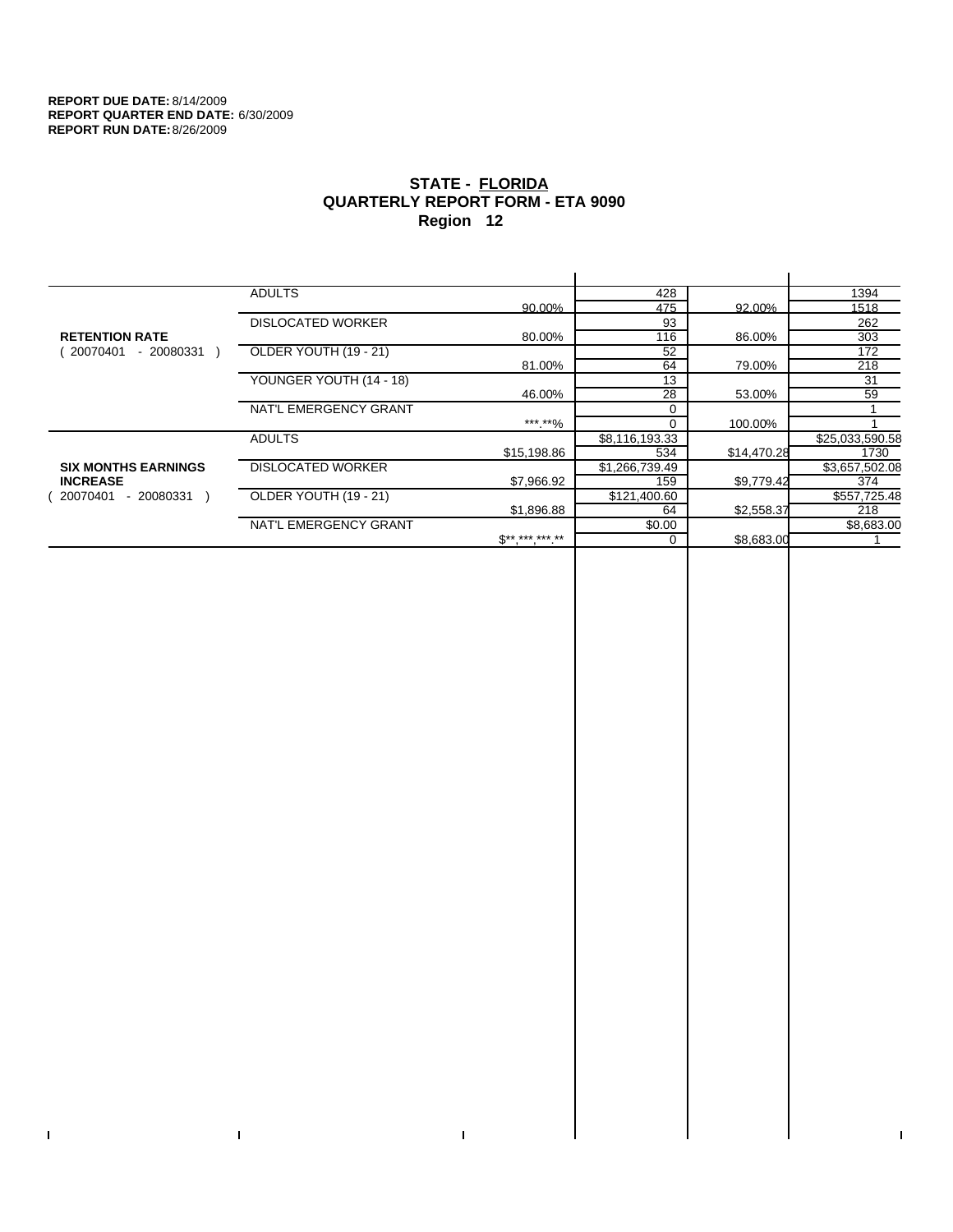| <b>PERFORMANCE ITEMS</b>                             | <b>PROGRAM GROUPS</b>                         |                        | <b>CURRENT QUARTER</b> |                        | <b>CUMULATIVE</b>     |
|------------------------------------------------------|-----------------------------------------------|------------------------|------------------------|------------------------|-----------------------|
| TIME PERIOD TO CUMULATE                              |                                               |                        | (MOST RECENT)          | <b>4-QTR REPORTING</b> |                       |
| PERFORMANCE RESULTS                                  |                                               |                        |                        |                        | <b>PERIOD</b>         |
|                                                      |                                               |                        | <b>NUMERATOR</b>       |                        | <b>NUMERATOR</b>      |
|                                                      |                                               | <b>VALUE</b>           | <b>DENOMINATOR</b>     | VALUE                  | <b>DENOMINATOR</b>    |
|                                                      | <b>TOTAL ADULT PARTICIPANT</b>                | 316                    |                        | 388                    |                       |
|                                                      | ADULT(SELF SERV ONLY)                         | -N/A-                  |                        | -N/A-                  |                       |
|                                                      | <b>ADULT</b>                                  | 237                    |                        | 297                    |                       |
|                                                      | <b>DISLOCATED WORKER</b>                      | 81                     |                        | 94                     |                       |
|                                                      | NAT'L EMERGENCY GRANT                         | 17                     |                        | 17                     |                       |
|                                                      | <b>RECEIVED TRAINING SERVICES</b>             | 173                    |                        | 228                    |                       |
| <b>TOTAL PARTICIPANTS</b>                            | <b>ADULT</b>                                  | 141                    |                        | 184                    |                       |
| $(20080701 - 20090630)$                              | <b>DISLOCATED WORKER</b>                      | 32                     |                        | 45                     |                       |
|                                                      | TOTAL YOUTH (14-21) PARTICIPANTS              | 184                    |                        | 207                    |                       |
|                                                      | YOUNGER YOUTH (14-18                          | 71                     |                        | 75                     |                       |
|                                                      | OLDER YOUTH (19-21)                           | 113                    |                        | 132                    |                       |
|                                                      | OUT-OF-SCHOOL YOUTH                           | 157                    |                        | 179                    |                       |
|                                                      | IN-SCHOOL YOUTH<br><b>TOTAL ADULT EXITERS</b> | 27<br>28               |                        | 28<br>147              |                       |
|                                                      | ADULT(SELF-SERV ONLY                          | $-N/A-$                |                        | $-N/A-$                |                       |
|                                                      | <b>ADULT</b>                                  | 19                     |                        | 126                    |                       |
|                                                      | <b>DISLOCATED WORKER</b>                      | 9                      |                        | 23                     |                       |
| <b>TOTAL EXITERS</b>                                 | NAT'L EMERGENCY GRANT                         | $\mathbf 0$            |                        | $\mathbf 0$            |                       |
| $(20080401 - 20090331)$                              | TOTAL YOUTH(14-21)                            | $\overline{7}$         |                        | 68                     |                       |
|                                                      | YOUNGER YOUTH(14-18)                          | $\mathbf{1}$           |                        | 23                     |                       |
|                                                      | OLDER YOUTH(19-21)                            | 6                      |                        | 45                     |                       |
|                                                      | OUT-OF-SCHOOL YOUTH                           | $\overline{7}$         |                        | 62                     |                       |
|                                                      | IN-SCHOOL YOUTH                               | $\Omega$               |                        | 6                      |                       |
|                                                      |                                               |                        |                        |                        |                       |
| <b>PERFORMANCE ITEMS</b>                             | <b>PROGRAM GROUPS</b>                         | <b>CURRENT QUARTER</b> |                        |                        | <b>CUMULATIVE</b>     |
| TIME PERIOD TO CUMULATE                              |                                               | (MOST RECENT)          |                        | <b>4-QTR REPORTING</b> |                       |
| PERFORMANCE RESULTS                                  |                                               |                        |                        |                        | <b>PERIOD</b>         |
|                                                      |                                               |                        | <b>NUMERATOR</b>       |                        | <b>NUMERATOR</b>      |
|                                                      |                                               | <b>VALUE</b>           | <b>DENOMINATOR</b>     | <b>VALUE</b>           | <b>DENOMINATOR</b>    |
| <b>PLACEMENT IN EMPLOYMENT</b>                       | <b>WIA YOUTH (14 - 21)</b>                    |                        | 4                      |                        | 33                    |
| <b>OR EDUCATION</b>                                  | $(20071001 - 20080930)$                       | 80.00%                 | 5                      | 63.00%                 | 52                    |
| <b>ATTAINMENT OF DEGREE</b>                          | <b>WIA YOUTH (14 - 21)</b>                    |                        | $\overline{7}$         |                        | 56                    |
| OR CERTIFICATE                                       | $(20071001 - 20080930)$                       | 88.00%                 | 8                      | 86.00%                 | 65                    |
| <b>LITERACY OR NUMERACY</b>                          | <b>WIA YOUTH (14 - 21)</b>                    |                        | $-N/A$ -               |                        | -N/A-                 |
| <b>GAINS</b>                                         | 20071001 - 20080930                           |                        | $-N/A-$                |                        | $-N/A-$               |
| YOUTH DIPLOMA OR                                     | WIA YOUNGER YOUTH (14 - 18)                   |                        | 1                      |                        | 13                    |
| <b>EQUIVALENT RATE</b>                               | $(20080401 - 20090331)$                       | 100.00%                | 1                      | 72.00%                 | 18                    |
| <b>SKILL ATTAINMENT RATE</b>                         | WIA YOUNGER YOUTH (14 - 18)                   |                        |                        |                        |                       |
|                                                      | (20080401 - 20090331                          |                        |                        |                        |                       |
|                                                      | <b>ADULTS</b>                                 | 100.00%                | 8<br>8                 | 100.00%                | 42.00<br>42           |
|                                                      |                                               |                        | 1                      |                        |                       |
|                                                      | <b>DISLOCATED WORKER</b>                      | 100.00%                | $\mathbf{1}$           | 96.00%                 | 26.00<br>27           |
| <b>ENTERED EMPLOYMENT RATE OLDER YOUTH (19 - 21)</b> |                                               |                        | $\overline{c}$         |                        | 18                    |
| $(20071001 - 20080930)$                              |                                               | 67.00%                 | 3                      | 60.00%                 | 30                    |
|                                                      | NAT'L EMERGENCY GRANT                         |                        | 0                      |                        | 1                     |
|                                                      |                                               | *** **%                | 0                      | 100.00%                | $\mathbf{1}$          |
|                                                      | <b>ADULTS</b>                                 |                        | 9                      |                        | 86                    |
| <b>EMPLOYMENT &amp; CREDENTIAL</b>                   |                                               | 69.00%                 | 13                     | 67.00%                 | 129                   |
| <b>ADULT/DISLOCATED WORKER DISLOCATED WORKER</b>     |                                               |                        | 0                      |                        | 9                     |
| OR CREDENTIAL RATES                                  |                                               | $0.00\%$               | $\mathbf{1}$           | 64.00%                 | 14                    |
| <b>OLDER YOUTH</b><br>20071001 - 20080930            | OLDER YOUTH (19 - 21)                         | 50.00%                 | 4<br>8                 | 55.00%                 | $\overline{26}$<br>47 |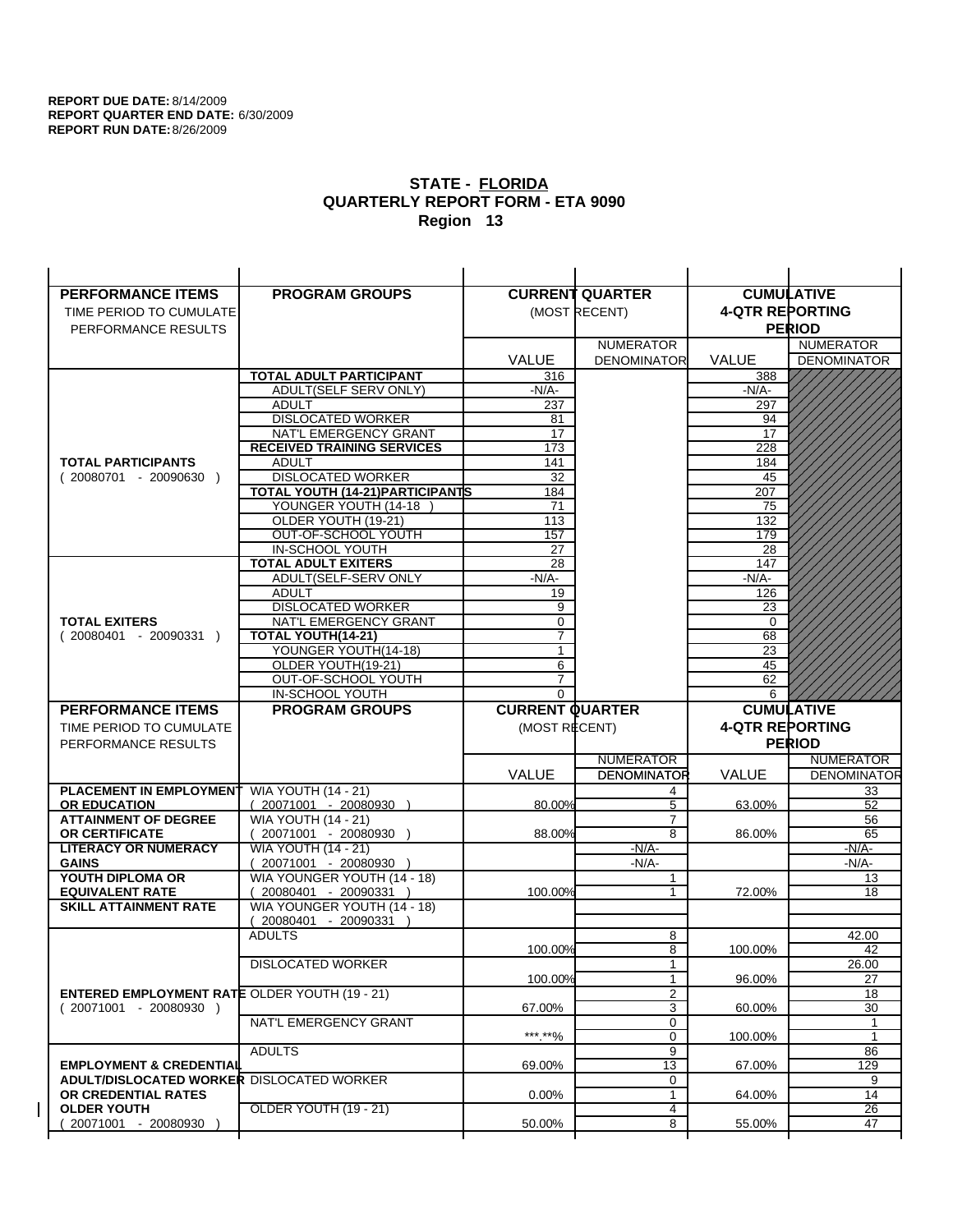$\bar{\Gamma}$ 

 $\Gamma$ 

# **STATE - FLORIDA QUARTERLY REPORT FORM - ETA 9090 Region 13**

|                            | <b>ADULTS</b>            |                 | 22           |             | 142            |
|----------------------------|--------------------------|-----------------|--------------|-------------|----------------|
|                            |                          | 92.00%          | 24           | 90.00%      | 158            |
|                            | <b>DISLOCATED WORKER</b> |                 | 6            |             | 30             |
| <b>RETENTION RATE</b>      |                          | 86.00%          |              | 91.00%      | 33             |
| 20070401<br>- 20080331     | OLDER YOUTH (19 - 21)    |                 | 4            |             | 24             |
|                            |                          | 100.00%         | 4            | 89.00%      | 27             |
|                            | YOUNGER YOUTH (14 - 18)  |                 | 5            |             | 30             |
|                            |                          | 83.00%          | 6            | 73.00%      | 41             |
|                            | NAT'L EMERGENCY GRANT    |                 |              |             | 0              |
|                            |                          | ***.**%         | $\Omega$     | 0.00%       |                |
|                            | <b>ADULTS</b>            |                 | \$357,446.77 |             | \$2,327,240.01 |
|                            |                          | \$14,297.87     | 25           | \$14,190.49 | 164            |
| <b>SIX MONTHS EARNINGS</b> | <b>DISLOCATED WORKER</b> |                 | \$80,499.61  |             | \$383,758.42   |
| <b>INCREASE</b>            |                          | \$11,499.94     |              | \$11,287.01 | 34             |
| - 20080331<br>20070401     | OLDER YOUTH (19 - 21)    |                 | \$23,406.00  |             | \$113,368.70   |
|                            |                          | \$5,851.50      |              | \$4,360.33  | 26             |
|                            | NAT'L EMERGENCY GRANT    |                 | \$0.00       |             | \$0.00         |
|                            |                          | $S^{*********}$ | $\Omega$     | \$0.00      |                |
|                            |                          |                 |              |             |                |

 $\bar{\Gamma}$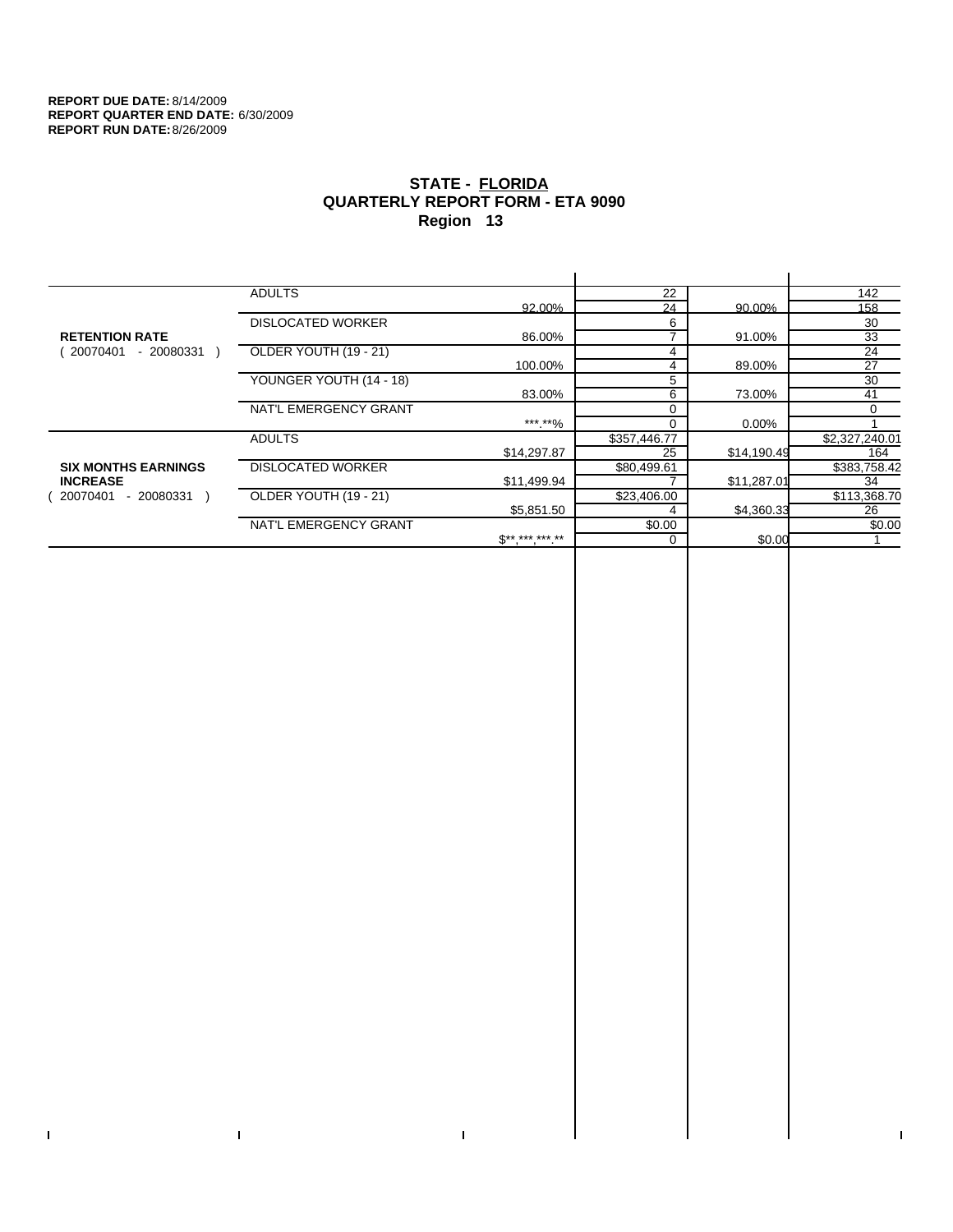| <b>PERFORMANCE ITEMS</b>                             | <b>PROGRAM GROUPS</b>                  |                        | <b>CURRENT QUARTER</b>             | <b>CUMULATIVE</b>      |                    |
|------------------------------------------------------|----------------------------------------|------------------------|------------------------------------|------------------------|--------------------|
| TIME PERIOD TO CUMULATE                              |                                        |                        | (MOST RECENT)                      | <b>4-QTR REPORTING</b> |                    |
| PERFORMANCE RESULTS                                  |                                        |                        |                                    |                        | <b>PERIOD</b>      |
|                                                      |                                        |                        | <b>NUMERATOR</b>                   |                        | <b>NUMERATOR</b>   |
|                                                      |                                        | <b>VALUE</b>           | <b>DENOMINATOR</b>                 | <b>VALUE</b>           | <b>DENOMINATOR</b> |
|                                                      | <b>TOTAL ADULT PARTICIPANT</b>         | 3579                   |                                    | 3975                   |                    |
|                                                      | ADULT(SELF SERV ONLY)                  | -N/A-                  |                                    | -N/A-                  |                    |
|                                                      | <b>ADULT</b>                           | 2843                   |                                    | 3175                   |                    |
|                                                      | <b>DISLOCATED WORKER</b>               | 736                    |                                    | 800                    |                    |
|                                                      | NAT'L EMERGENCY GRANT                  | 10                     |                                    | 17                     |                    |
|                                                      | <b>RECEIVED TRAINING SERVICES</b>      | 2532                   |                                    | 2655                   |                    |
| <b>TOTAL PARTICIPANTS</b>                            | <b>ADULT</b>                           | 1995                   |                                    | 2059                   |                    |
| $(20080701 - 20090630)$                              | <b>DISLOCATED WORKER</b>               | 537                    |                                    | 596                    |                    |
|                                                      | TOTAL YOUTH (14-21) PARTICIPANTS       | 438                    |                                    | 609                    |                    |
|                                                      | YOUNGER YOUTH (14-18                   | 214                    |                                    | 312                    |                    |
|                                                      | OLDER YOUTH (19-21)                    | 224                    |                                    | 297                    |                    |
|                                                      | OUT-OF-SCHOOL YOUTH<br>IN-SCHOOL YOUTH | 309<br>129             |                                    | 413<br>196             |                    |
|                                                      | <b>TOTAL ADULT EXITERS</b>             | 111                    |                                    | 1911                   |                    |
|                                                      | ADULT(SELF-SERV ONLY                   | -N/A-                  |                                    | $-N/A-$                |                    |
|                                                      | <b>ADULT</b>                           | 92                     |                                    | 1780                   |                    |
|                                                      | <b>DISLOCATED WORKER</b>               | 19                     |                                    | 131                    |                    |
| <b>TOTAL EXITERS</b>                                 | NAT'L EMERGENCY GRANT                  | 3                      |                                    | 7                      |                    |
| $(20080401 - 20090331)$                              | TOTAL YOUTH(14-21)                     | 54                     |                                    | 215                    |                    |
|                                                      | YOUNGER YOUTH(14-18)                   | 30                     |                                    | 126                    |                    |
|                                                      | OLDER YOUTH(19-21)                     | 24                     |                                    | 89                     |                    |
|                                                      | OUT-OF-SCHOOL YOUTH                    | 36                     |                                    | 132                    |                    |
|                                                      | IN-SCHOOL YOUTH                        | $\overline{18}$        |                                    | 83                     |                    |
|                                                      |                                        |                        |                                    |                        |                    |
| <b>PERFORMANCE ITEMS</b>                             | <b>PROGRAM GROUPS</b>                  | <b>CURRENT QUARTER</b> |                                    |                        | <b>CUMULATIVE</b>  |
| TIME PERIOD TO CUMULATE                              |                                        | (MOST RECENT)          |                                    | <b>4-QTR REPORTING</b> |                    |
| PERFORMANCE RESULTS                                  |                                        |                        |                                    |                        | <b>PERIOD</b>      |
|                                                      |                                        |                        | <b>NUMERATOR</b>                   |                        | <b>NUMERATOR</b>   |
|                                                      |                                        | <b>VALUE</b>           | <b>DENOMINATOR</b>                 | VALUE                  | <b>DENOMINATOR</b> |
| <b>PLACEMENT IN EMPLOYMENT</b>                       | <b>WIA YOUTH (14 - 21)</b>             |                        | 30                                 |                        | 81                 |
| <b>OR EDUCATION</b>                                  | $(20071001 - 20080930)$                | 83.00%                 | 36                                 | 88.00%                 | 92                 |
| <b>ATTAINMENT OF DEGREE</b>                          | <b>WIA YOUTH (14 - 21)</b>             |                        | 54                                 |                        | 140                |
| <b>OR CERTIFICATE</b>                                | 20071001 - 20080930 )                  | 92.00%                 | 59                                 | 94.00%                 | 149                |
| <b>LITERACY OR NUMERACY</b>                          | <b>WIA YOUTH (14 - 21)</b>             |                        | $-N/A-$                            |                        | $-N/A$ -           |
| <b>GAINS</b>                                         | 20071001 - 20080930                    |                        | $-N/A-$                            |                        | $-N/A-$            |
| YOUTH DIPLOMA OR                                     | WIA YOUNGER YOUTH (14 - 18)            |                        | 24                                 |                        | 80                 |
| <b>EQUIVALENT RATE</b>                               | 20080401 - 20090331 )                  | 96.00%                 | 25                                 | 93.00%                 | 86                 |
| <b>SKILL ATTAINMENT RATE</b>                         | WIA YOUNGER YOUTH (14 - 18)            |                        |                                    |                        |                    |
|                                                      | (20080401 - 20090331<br><b>ADULTS</b>  |                        | 24                                 |                        | 93.00              |
|                                                      |                                        | 96.00%                 | 25                                 | 97.00%                 | 96                 |
|                                                      | <b>DISLOCATED WORKER</b>               |                        | 13                                 |                        | 114.00             |
|                                                      |                                        | 93.00%                 | 14                                 | 92.00%                 | 124                |
| <b>ENTERED EMPLOYMENT RATE OLDER YOUTH (19 - 21)</b> |                                        |                        | 11                                 |                        | 23                 |
| $(20071001 - 20080930)$                              |                                        | 73.00%                 | 15                                 | 77.00%                 | 30                 |
|                                                      | NAT'L EMERGENCY GRANT                  |                        | 0                                  |                        | 2                  |
|                                                      |                                        | $0.00\%$               | $\mathbf{1}$                       | 67.00%                 | 3                  |
|                                                      | <b>ADULTS</b>                          |                        | 19                                 |                        | 1531               |
| <b>EMPLOYMENT &amp; CREDENTIAL</b>                   |                                        | 76.00%                 | $\overline{25}$                    | 77.00%                 | 1989               |
| <b>ADULT/DISLOCATED WORKER DISLOCATED WORKER</b>     |                                        |                        | 8                                  |                        | 79                 |
| OR CREDENTIAL RATES<br><b>OLDER YOUTH</b>            | <b>OLDER YOUTH (19 - 21)</b>           | 80.00%                 | 10                                 | 77.00%                 | 102                |
| 20071001 - 20080930                                  |                                        | 74.00%                 | $\overline{20}$<br>$\overline{27}$ | 82.00%                 | 45<br>55           |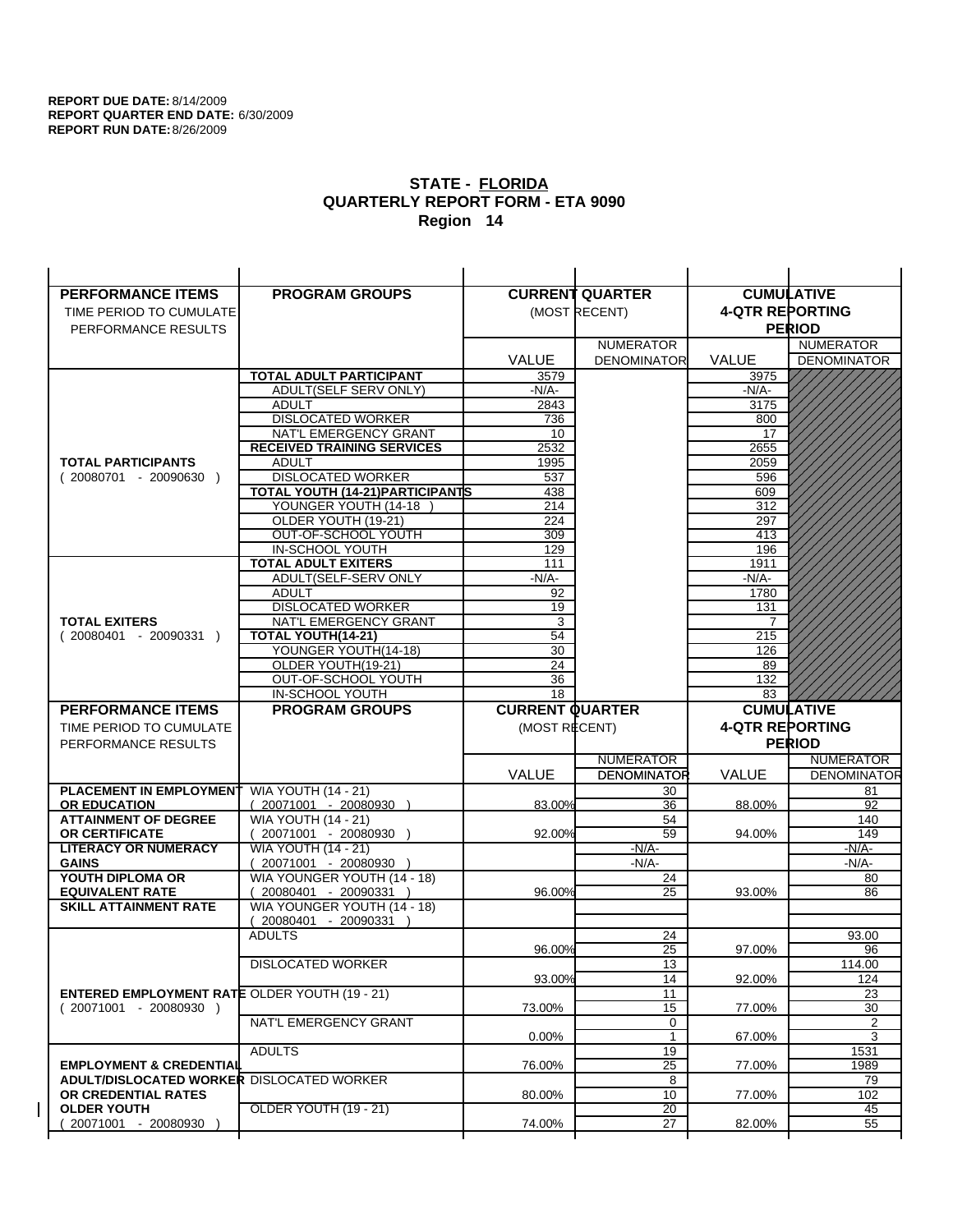$\mathbf I$ 

 $\bar{\Gamma}$ 

# **STATE - FLORIDA QUARTERLY REPORT FORM - ETA 9090 Region 14**

|                            | <b>ADULTS</b>            |             | 123                      |             | 2264            |
|----------------------------|--------------------------|-------------|--------------------------|-------------|-----------------|
|                            |                          | 98.00%      | 125                      | 97.00%      | 2333            |
|                            | <b>DISLOCATED WORKER</b> |             | 22                       |             | 127             |
| <b>RETENTION RATE</b>      |                          | 96.00%      | 23                       | 91.00%      | 139             |
| - 20080331<br>20070401     | OLDER YOUTH (19 - 21)    |             |                          |             | 28              |
|                            |                          | 100.00%     | $\overline{\phantom{a}}$ | 82.00%      | 34              |
|                            | YOUNGER YOUTH (14 - 18)  |             | 17                       |             | 82              |
|                            |                          | 94.00%      | 18                       | 82.00%      | 100             |
|                            | NAT'L EMERGENCY GRANT    |             |                          |             | 6               |
|                            |                          | 100.00%     |                          | 86.00%      |                 |
|                            | <b>ADULTS</b>            |             | \$2,831,578.17           |             | \$61,748,007.35 |
|                            |                          | \$22,121.70 | 128                      | \$23,505.14 | 2627            |
| <b>SIX MONTHS EARNINGS</b> | <b>DISLOCATED WORKER</b> |             | \$450,855.21             |             | \$2,344,971.91  |
| <b>INCREASE</b>            |                          | \$17,340.58 | 26                       | \$15,427.45 | 152             |
| - 20080331<br>20070401     | OLDER YOUTH (19 - 21)    |             | \$15,383.00              |             | \$93,358.58     |
|                            |                          | \$3,076.60  | 5                        | \$3,457.73  | 27              |
|                            | NAT'L EMERGENCY GRANT    |             | \$30,906.00              |             | \$99,353.20     |
|                            |                          | \$30,906.00 |                          | \$14,193.31 |                 |
|                            |                          |             |                          |             |                 |

 $\bar{\Gamma}$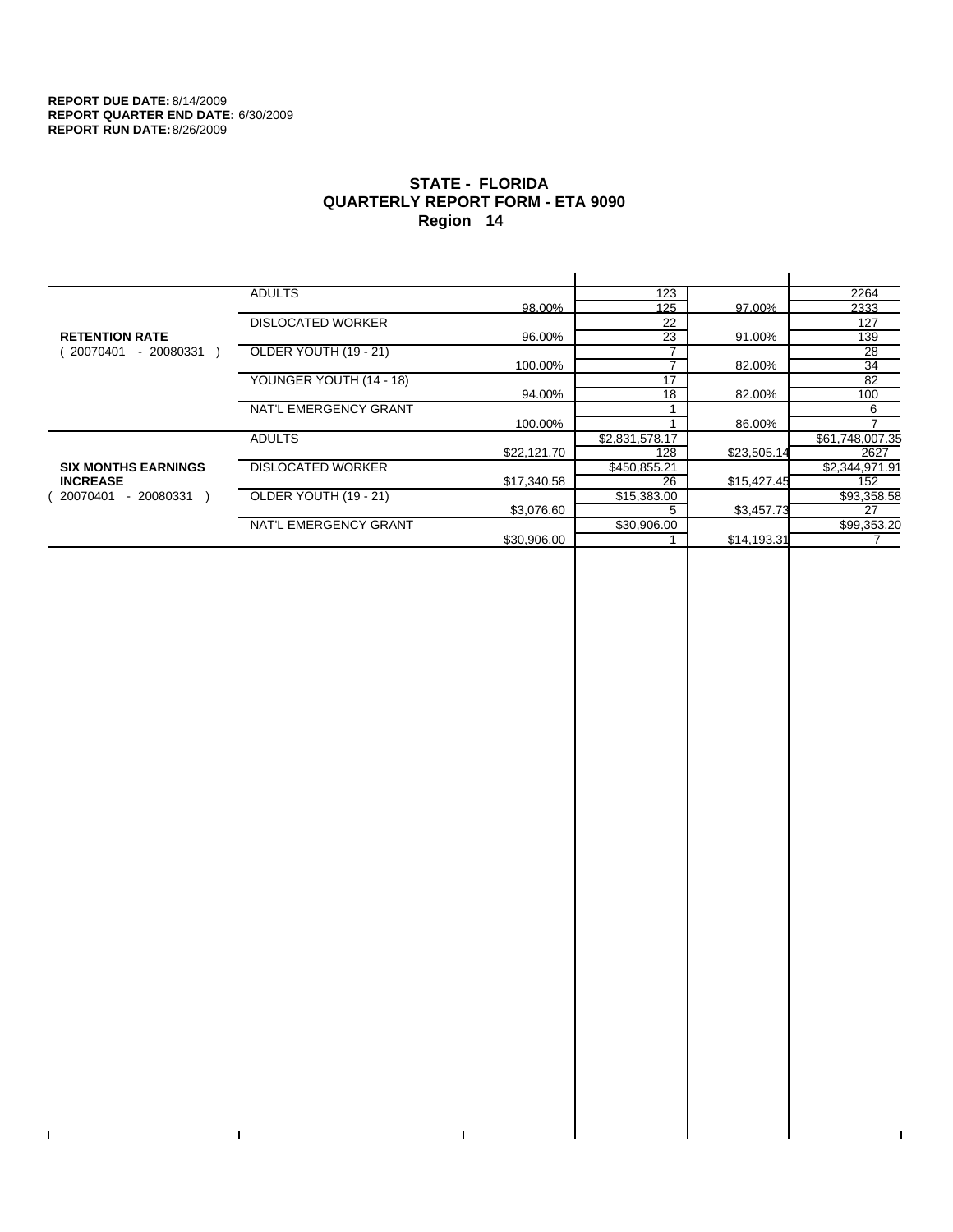| <b>PERFORMANCE ITEMS</b>                               | <b>PROGRAM GROUPS</b>                                |                        | <b>CURRENT QUARTER</b> |                        | <b>CUMULATIVE</b>  |
|--------------------------------------------------------|------------------------------------------------------|------------------------|------------------------|------------------------|--------------------|
| TIME PERIOD TO CUMULATE                                |                                                      |                        | (MOST RECENT)          | <b>4-QTR REPORTING</b> |                    |
| PERFORMANCE RESULTS                                    |                                                      |                        |                        |                        | <b>PERIOD</b>      |
|                                                        |                                                      |                        | <b>NUMERATOR</b>       |                        | <b>NUMERATOR</b>   |
|                                                        |                                                      | <b>VALUE</b>           | <b>DENOMINATOR</b>     | <b>VALUE</b>           | <b>DENOMINATOR</b> |
|                                                        | <b>TOTAL ADULT PARTICIPANT</b>                       | 1548                   |                        | 1804                   |                    |
|                                                        | ADULT(SELF SERV ONLY)                                | $-N/A-$                |                        | -N/A-                  |                    |
|                                                        | <b>ADULT</b>                                         | 762                    |                        | 944                    |                    |
|                                                        | <b>DISLOCATED WORKER</b>                             | 802                    |                        | 878                    |                    |
|                                                        | NAT'L EMERGENCY GRANT                                | 8                      |                        | 8                      |                    |
|                                                        | <b>RECEIVED TRAINING SERVICES</b>                    | 946                    |                        | 1321                   |                    |
| <b>TOTAL PARTICIPANTS</b>                              | <b>ADULT</b>                                         | 445                    |                        | 677                    |                    |
| $(20080701 - 20090630)$                                | <b>DISLOCATED WORKER</b>                             | 510                    |                        | 659                    |                    |
|                                                        | <b>TOTAL YOUTH (14-21) PARTICIPANTS</b>              | 660                    |                        | 755                    |                    |
|                                                        | YOUNGER YOUTH (14-18                                 | 401                    |                        | 455                    |                    |
|                                                        | OLDER YOUTH (19-21)                                  | 259<br>342             |                        | 300<br>400             |                    |
|                                                        | OUT-OF-SCHOOL YOUTH<br>IN-SCHOOL YOUTH               | 318                    |                        | 355                    |                    |
|                                                        | <b>TOTAL ADULT EXITERS</b>                           | 74                     |                        | 478                    |                    |
|                                                        | ADULT(SELF-SERV ONLY                                 | $-N/A-$                |                        | $-N/A-$                |                    |
|                                                        | <b>ADULT</b>                                         | 46                     |                        | 363                    |                    |
|                                                        | <b>DISLOCATED WORKER</b>                             | 28                     |                        | 117                    |                    |
| <b>TOTAL EXITERS</b>                                   | NAT'L EMERGENCY GRANT                                | 0                      |                        | 0                      |                    |
| $(20080401 - 20090331)$                                | <b>TOTAL YOUTH(14-21)</b>                            | 22                     |                        | 149                    |                    |
|                                                        | YOUNGER YOUTH(14-18)                                 | 11                     |                        | 97                     |                    |
|                                                        | OLDER YOUTH(19-21)                                   | 11                     |                        | 52                     |                    |
|                                                        | OUT-OF-SCHOOL YOUTH                                  | 20                     |                        | 77                     |                    |
|                                                        | IN-SCHOOL YOUTH                                      | 2                      |                        | 72                     |                    |
|                                                        |                                                      |                        |                        |                        |                    |
| <b>PERFORMANCE ITEMS</b>                               | <b>PROGRAM GROUPS</b>                                | <b>CURRENT QUARTER</b> |                        |                        | <b>CUMULATIVE</b>  |
| TIME PERIOD TO CUMULATE                                |                                                      | (MOST RECENT)          |                        | <b>4-QTR REPORTING</b> |                    |
| PERFORMANCE RESULTS                                    |                                                      |                        |                        |                        | <b>PERIOD</b>      |
|                                                        |                                                      |                        | <b>NUMERATOR</b>       |                        | <b>NUMERATOR</b>   |
|                                                        |                                                      | <b>VALUE</b>           | <b>DENOMINATOR</b>     | <b>VALUE</b>           | <b>DENOMINATOR</b> |
| <b>PLACEMENT IN EMPLOYMENT</b>                         | <b>WIA YOUTH (14 - 21)</b>                           |                        | 25                     |                        | 70                 |
| <b>OR EDUCATION</b>                                    | (20071001 - 20080930 )                               | 71.00%                 | 35                     | 69.00%                 | 102                |
| <b>ATTAINMENT OF DEGREE</b>                            | <b>WIA YOUTH (14 - 21)</b>                           |                        | 32                     |                        | 79                 |
| <b>OR CERTIFICATE</b>                                  | (20071001 - 20080930                                 | 82.00%                 | 39                     | 76.00%                 | 104                |
| <b>LITERACY OR NUMERACY</b>                            | <b>WIA YOUTH (14 - 21)</b>                           |                        | $-N/A-$                |                        | -N/A-              |
| <b>GAINS</b>                                           | 20071001 - 20080930                                  |                        | $-N/A-$                |                        | $-N/A-$            |
| YOUTH DIPLOMA OR                                       | WIA YOUNGER YOUTH (14 - 18)                          | 33.00%                 | $\overline{c}$<br>6    |                        | 45<br>56           |
| <b>EQUIVALENT RATE</b><br><b>SKILL ATTAINMENT RATE</b> | 20080401 - 20090331 )<br>WIA YOUNGER YOUTH (14 - 18) |                        |                        | 80.00%                 |                    |
|                                                        | (20080401 - 20090331                                 |                        |                        |                        |                    |
|                                                        | <b>ADULTS</b>                                        |                        | 6                      |                        | 28.00              |
|                                                        |                                                      | 86.00%                 | $\overline{7}$         | 82.00%                 | 34                 |
|                                                        | <b>DISLOCATED WORKER</b>                             |                        | $\overline{12}$        |                        | 107.00             |
|                                                        |                                                      | 92.00%                 | 13                     | 93.00%                 | 115                |
| <b>ENTERED EMPLOYMENT RATE OLDER YOUTH (19 - 21)</b>   |                                                      |                        | 8                      |                        | 20                 |
| $(20071001 - 20080930)$                                |                                                      | 73.00%                 | 11                     | 69.00%                 | 29                 |
|                                                        | NAT'L EMERGENCY GRANT                                |                        | 0                      |                        | 1                  |
|                                                        |                                                      | *** **%                | 0                      | 100.00%                | $\mathbf{1}$       |
|                                                        | <b>ADULTS</b>                                        |                        | 57                     |                        | 274                |
| <b>EMPLOYMENT &amp; CREDENTIAL</b>                     |                                                      | 92.00%                 | 62                     | 94.00%                 | 290                |
| <b>ADULT/DISLOCATED WORKER DISLOCATED WORKER</b>       |                                                      |                        | 11                     |                        | 102                |
| OR CREDENTIAL RATES<br><b>OLDER YOUTH</b>              | OLDER YOUTH (19 - 21)                                | 85.00%                 | 13<br>6                | 89.00%                 | 114<br>16          |
| 20071001 - 20080930                                    |                                                      | 40.00%                 | 15                     | 43.00%                 | 37                 |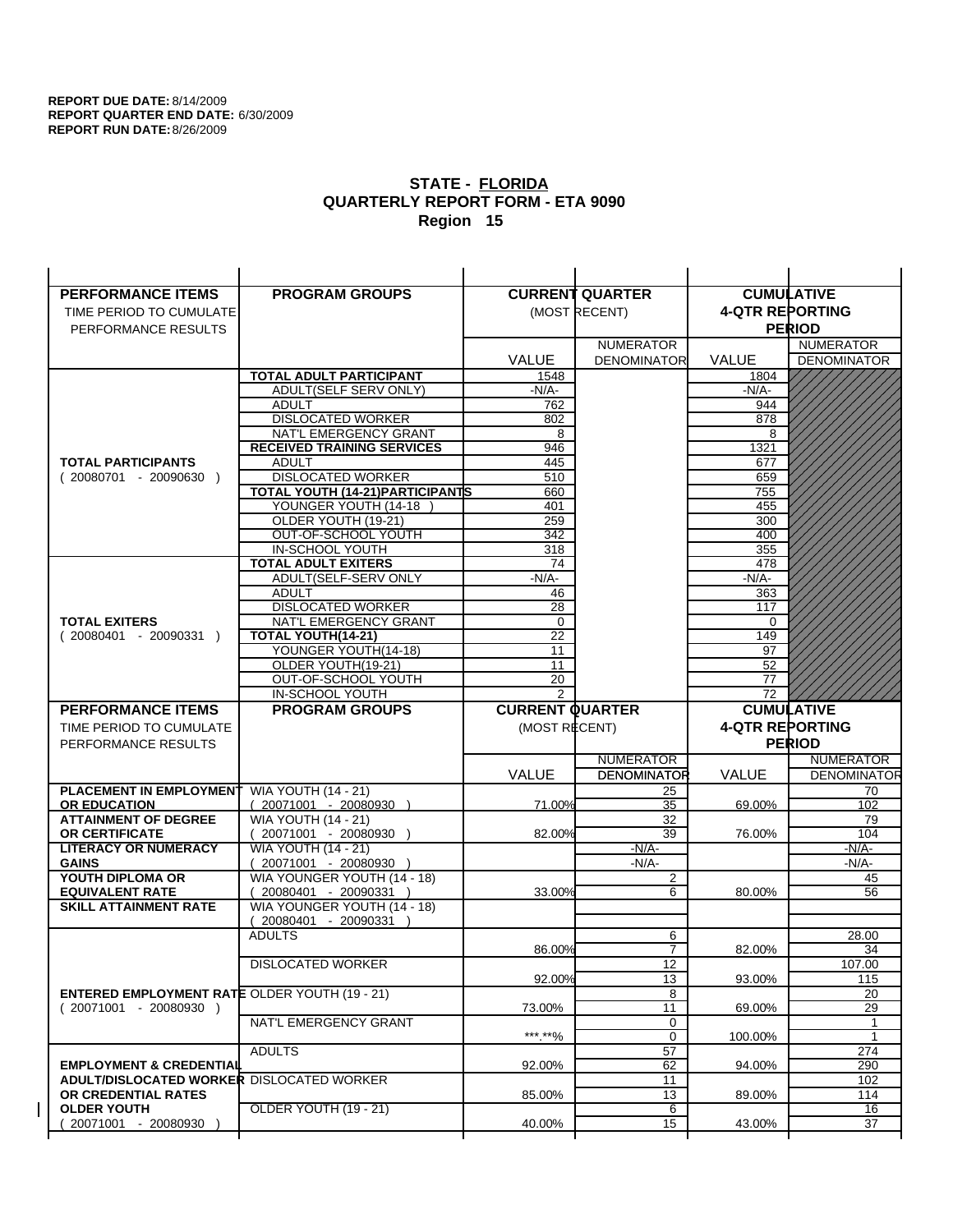$\bar{\Gamma}$ 

 $\Gamma$ 

# **STATE - FLORIDA QUARTERLY REPORT FORM - ETA 9090 Region 15**

|                            | <b>ADULTS</b>            |              | 38           |             | 237            |
|----------------------------|--------------------------|--------------|--------------|-------------|----------------|
|                            |                          | 93.00%       | 41           | 94.00%      | 253            |
|                            | <b>DISLOCATED WORKER</b> |              | 21           |             | 122            |
| <b>RETENTION RATE</b>      |                          | 84.00%       | 25           | 87.00%      | 140            |
| 20070401<br>- 20080331     | OLDER YOUTH (19 - 21)    |              | 3            |             | 28             |
|                            |                          | 100.00%      | 3            | 80.00%      | 35             |
|                            | YOUNGER YOUTH (14 - 18)  |              |              |             | 42             |
|                            |                          | 57.00%       |              | 60.00%      | 70             |
|                            | NAT'L EMERGENCY GRANT    |              |              |             | 2              |
|                            |                          | ***.**%      |              | 67.00%      | 3              |
|                            | <b>ADULTS</b>            |              | \$920,358.16 |             | \$6,556,393.34 |
|                            |                          | \$21,913.29  | 42           | \$24,464.15 | 268            |
| <b>SIX MONTHS EARNINGS</b> | <b>DISLOCATED WORKER</b> |              | \$470,211.00 |             | \$2,765,993.13 |
| <b>INCREASE</b>            |                          | \$18,085.04  | 26           | \$17,730.73 | 156            |
| - 20080331<br>20070401     | OLDER YOUTH (19 - 21)    |              | \$9,167.00   |             | \$171,109.65   |
|                            |                          | \$3,055.67   |              | \$4,888.85  | 35             |
|                            | NAT'L EMERGENCY GRANT    |              | \$0.00       |             | \$40,920.00    |
|                            |                          | $S*********$ |              | \$13,640.00 | 3              |
|                            |                          |              |              |             |                |

 $\bar{\Gamma}$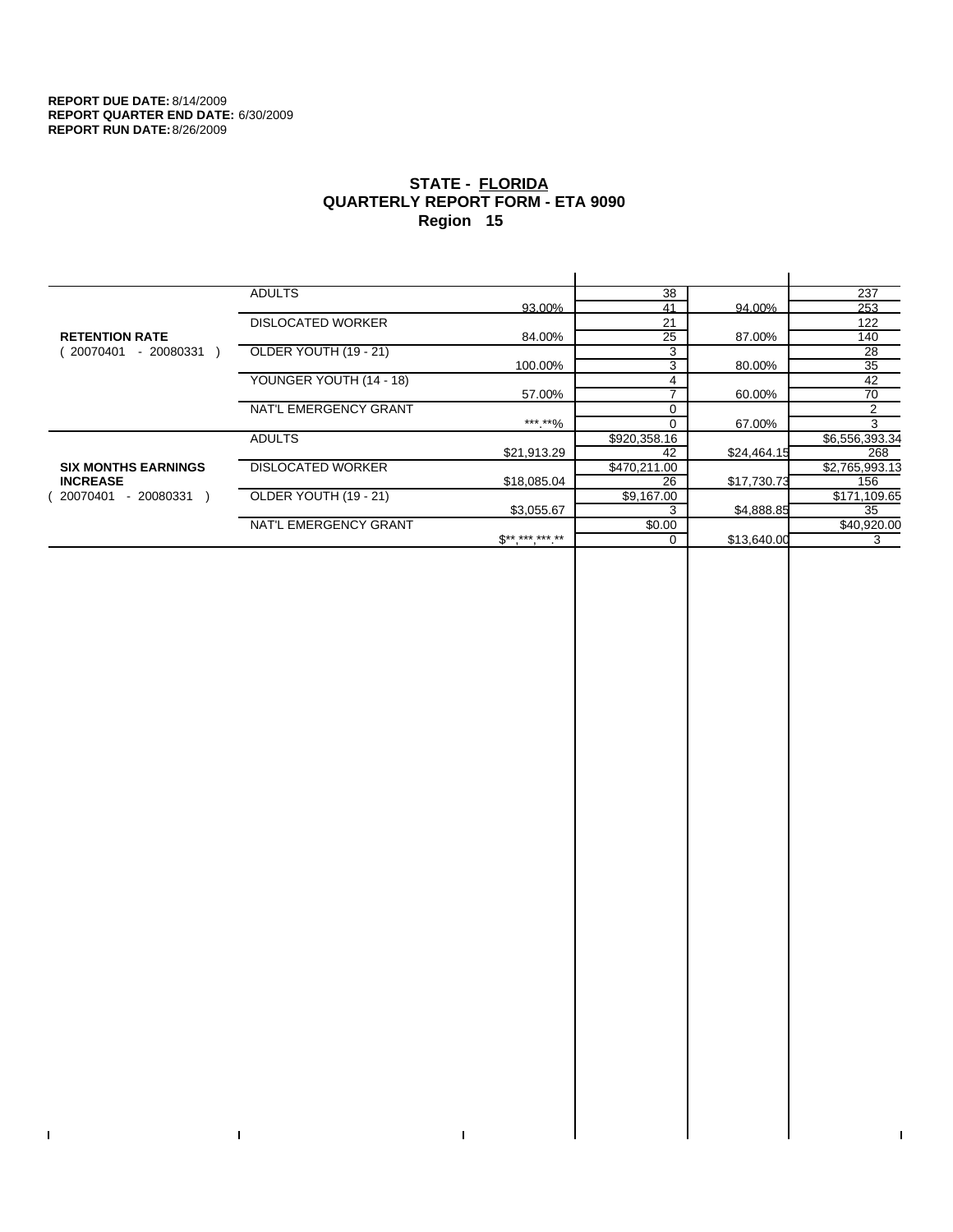| <b>PERFORMANCE ITEMS</b>                                                        | <b>PROGRAM GROUPS</b>                                    |                        | <b>CURRENT QUARTER</b>  | <b>CUMULATIVE</b>      |                                    |
|---------------------------------------------------------------------------------|----------------------------------------------------------|------------------------|-------------------------|------------------------|------------------------------------|
| TIME PERIOD TO CUMULATE                                                         |                                                          |                        | (MOST RECENT)           | <b>4-QTR REPORTING</b> |                                    |
| PERFORMANCE RESULTS                                                             |                                                          |                        |                         |                        | <b>PERIOD</b>                      |
|                                                                                 |                                                          |                        | <b>NUMERATOR</b>        |                        | <b>NUMERATOR</b>                   |
|                                                                                 |                                                          | <b>VALUE</b>           | <b>DENOMINATOR</b>      | <b>VALUE</b>           | <b>DENOMINATOR</b>                 |
|                                                                                 | <b>TOTAL ADULT PARTICIPANT</b>                           | 661                    |                         | 1033                   |                                    |
|                                                                                 | ADULT(SELF SERV ONLY)                                    | $-N/A-$                |                         | -N/A-                  |                                    |
|                                                                                 | <b>ADULT</b>                                             | 493                    |                         | 825                    |                                    |
|                                                                                 | <b>DISLOCATED WORKER</b>                                 | 174                    |                         | 218                    |                                    |
|                                                                                 | NAT'L EMERGENCY GRANT                                    | $\Omega$               |                         | $\Omega$               |                                    |
|                                                                                 | <b>RECEIVED TRAINING SERVICES</b>                        | 511                    |                         | 808                    |                                    |
| <b>TOTAL PARTICIPANTS</b>                                                       | <b>ADULT</b>                                             | 398                    |                         | 651                    |                                    |
| $(20080701 - 20090630)$                                                         | <b>DISLOCATED WORKER</b>                                 | 116                    |                         | 164                    |                                    |
|                                                                                 | TOTAL YOUTH (14-21) PARTICIPANTS<br>YOUNGER YOUTH (14-18 | 211                    |                         | 276                    |                                    |
|                                                                                 | OLDER YOUTH (19-21)                                      | 135<br>76              |                         | 181<br>95              |                                    |
|                                                                                 | OUT-OF-SCHOOL YOUTH                                      | 129                    |                         | 169                    |                                    |
|                                                                                 | IN-SCHOOL YOUTH                                          | 82                     |                         | 107                    |                                    |
|                                                                                 | <b>TOTAL ADULT EXITERS</b>                               | 80                     |                         | 495                    |                                    |
|                                                                                 | ADULT(SELF-SERV ONLY                                     | $-N/A$ -               |                         | $-N/A$ -               |                                    |
|                                                                                 | <b>ADULT</b>                                             | 70                     |                         | 419                    |                                    |
|                                                                                 | <b>DISLOCATED WORKER</b>                                 | 10                     |                         | 82                     |                                    |
| <b>TOTAL EXITERS</b>                                                            | NAT'L EMERGENCY GRANT                                    | 0                      |                         | 0                      |                                    |
| $(20080401 - 20090331)$                                                         | TOTAL YOUTH(14-21)                                       | 24                     |                         | 138                    |                                    |
|                                                                                 | YOUNGER YOUTH(14-18)                                     | 18                     |                         | 90                     |                                    |
|                                                                                 | OLDER YOUTH(19-21)                                       | 6                      |                         | 48                     |                                    |
|                                                                                 | OUT-OF-SCHOOL YOUTH<br>IN-SCHOOL YOUTH                   | 12<br>$\overline{12}$  |                         | 102<br>36              |                                    |
|                                                                                 |                                                          |                        |                         |                        |                                    |
|                                                                                 |                                                          |                        |                         |                        |                                    |
| <b>PERFORMANCE ITEMS</b>                                                        | <b>PROGRAM GROUPS</b>                                    | <b>CURRENT QUARTER</b> |                         |                        | <b>CUMULATIVE</b>                  |
| TIME PERIOD TO CUMULATE                                                         |                                                          | (MOST RECENT)          |                         | <b>4-QTR REPORTING</b> |                                    |
| PERFORMANCE RESULTS                                                             |                                                          |                        |                         |                        | <b>PERIOD</b>                      |
|                                                                                 |                                                          |                        | <b>NUMERATOR</b>        |                        | <b>NUMERATOR</b>                   |
|                                                                                 |                                                          | <b>VALUE</b>           | <b>DENOMINATOR</b>      | VALUE                  | <b>DENOMINATOR</b>                 |
| <b>PLACEMENT IN EMPLOYMENT</b>                                                  | <b>WIA YOUTH (14 - 21)</b>                               |                        | 10                      |                        | 86                                 |
| <b>OR EDUCATION</b>                                                             | $(20071001 - 20080930)$                                  | 71.00%                 | 14                      | 57.00%                 | 150                                |
| <b>ATTAINMENT OF DEGREE</b>                                                     | <b>WIA YOUTH (14 - 21)</b>                               |                        | 14                      |                        | 127                                |
| <b>OR CERTIFICATE</b><br><b>LITERACY OR NUMERACY</b>                            | 20071001 - 20080930 )<br><b>WIA YOUTH (14 - 21)</b>      | 93.00%                 | 15<br>$-N/A-$           | 95.00%                 | 134<br>-N/A-                       |
| <b>GAINS</b>                                                                    | 20071001 - 20080930                                      |                        | $-N/A-$                 |                        | -N/A-                              |
| YOUTH DIPLOMA OR                                                                | WIA YOUNGER YOUTH (14 - 18)                              |                        | $\overline{\mathbf{c}}$ |                        | 25                                 |
| <b>EQUIVALENT RATE</b>                                                          | 20080401 - 20090331 )                                    | 50.00%                 | 4                       | 40.00%                 | 62                                 |
| <b>SKILL ATTAINMENT RATE</b>                                                    | WIA YOUNGER YOUTH (14 - 18)                              |                        |                         |                        |                                    |
|                                                                                 | (20080401 - 20090331                                     |                        |                         |                        |                                    |
|                                                                                 | <b>ADULTS</b>                                            |                        | 14                      |                        | 67.00                              |
|                                                                                 |                                                          | 74.00%                 | 19                      | 71.00%                 | 94                                 |
|                                                                                 | <b>DISLOCATED WORKER</b>                                 |                        | 14                      |                        | 74.00                              |
|                                                                                 |                                                          | 64.00%                 | 22                      | 83.00%                 | 89                                 |
| <b>ENTERED EMPLOYMENT RATE OLDER YOUTH (19 - 21)</b><br>$(20071001 - 20080930)$ |                                                          | 75.00%                 | 3<br>4                  | 56.00%                 | 40<br>71                           |
|                                                                                 | NAT'L EMERGENCY GRANT                                    |                        | 0                       |                        | 0                                  |
|                                                                                 |                                                          | ***.**%                | 0                       | ***.**%                | $\mathbf 0$                        |
|                                                                                 | <b>ADULTS</b>                                            |                        | 96                      |                        | 189                                |
| <b>EMPLOYMENT &amp; CREDENTIAL</b>                                              |                                                          | 91.00%                 | 106                     | 78.00%                 | 243                                |
| <b>ADULT/DISLOCATED WORKER DISLOCATED WORKER</b>                                |                                                          |                        | 13                      |                        | 59                                 |
| OR CREDENTIAL RATES                                                             |                                                          | 62.00%                 | 21                      | 70.00%                 | 84                                 |
| <b>OLDER YOUTH</b><br>20071001 - 20080930                                       | <b>OLDER YOUTH (19 - 21)</b>                             | 75.00%                 | 3<br>4                  | 47.00%                 | $\overline{34}$<br>$\overline{73}$ |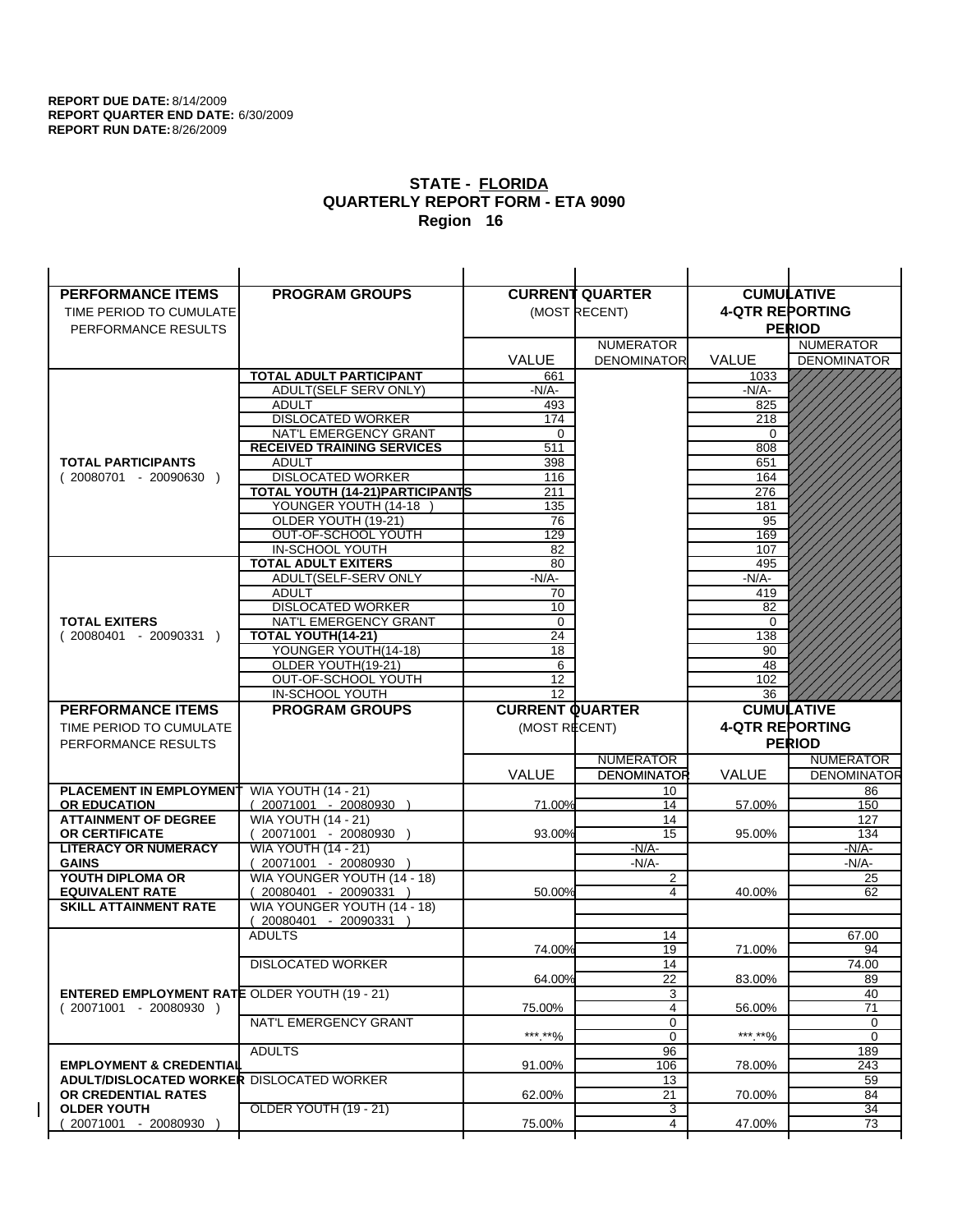$\bar{\Gamma}$ 

 $\Gamma$ 

# **STATE - FLORIDA QUARTERLY REPORT FORM - ETA 9090 Region 16**

|                            | <b>ADULTS</b>            |              | 28           |             | 318            |
|----------------------------|--------------------------|--------------|--------------|-------------|----------------|
|                            |                          | 90.00%       | 31           | 88.00%      | 360            |
|                            | <b>DISLOCATED WORKER</b> |              | 12           |             | 58             |
| <b>RETENTION RATE</b>      |                          | 86.00%       | 14           | 92.00%      | 63             |
| - 20080331<br>20070401     | OLDER YOUTH (19 - 21)    |              | 8            |             | 40             |
|                            |                          | 89.00%       | 9            | 77.00%      | 52             |
|                            | YOUNGER YOUTH (14 - 18)  |              | 6            |             | 51             |
|                            |                          | 43.00%       | 14           | 56.00%      | 91             |
|                            | NAT'L EMERGENCY GRANT    |              | $\Omega$     |             | 0              |
|                            |                          | ***.**%      |              | ***.**%     |                |
|                            | <b>ADULTS</b>            |              | \$342,686.53 |             | \$5,382,930.86 |
|                            |                          | \$7,788.33   | 44           | \$11,237.85 | 479            |
| <b>SIX MONTHS EARNINGS</b> | <b>DISLOCATED WORKER</b> |              | \$219,556.24 |             | \$1,042,165.01 |
| <b>INCREASE</b>            |                          | \$15,682.59  | 14           | \$14,083.31 | 74             |
| $-20080331$<br>20070401    | OLDER YOUTH (19 - 21)    |              | \$43,507.00  |             | \$173,746.33   |
|                            |                          | \$4,834.11   | 9            | \$3,474.93  | 50             |
|                            | NAT'L EMERGENCY GRANT    |              | \$0.00       |             | \$0.00         |
|                            |                          | $S*********$ |              | $S********$ | 0              |
|                            |                          |              |              |             |                |

 $\bar{\Gamma}$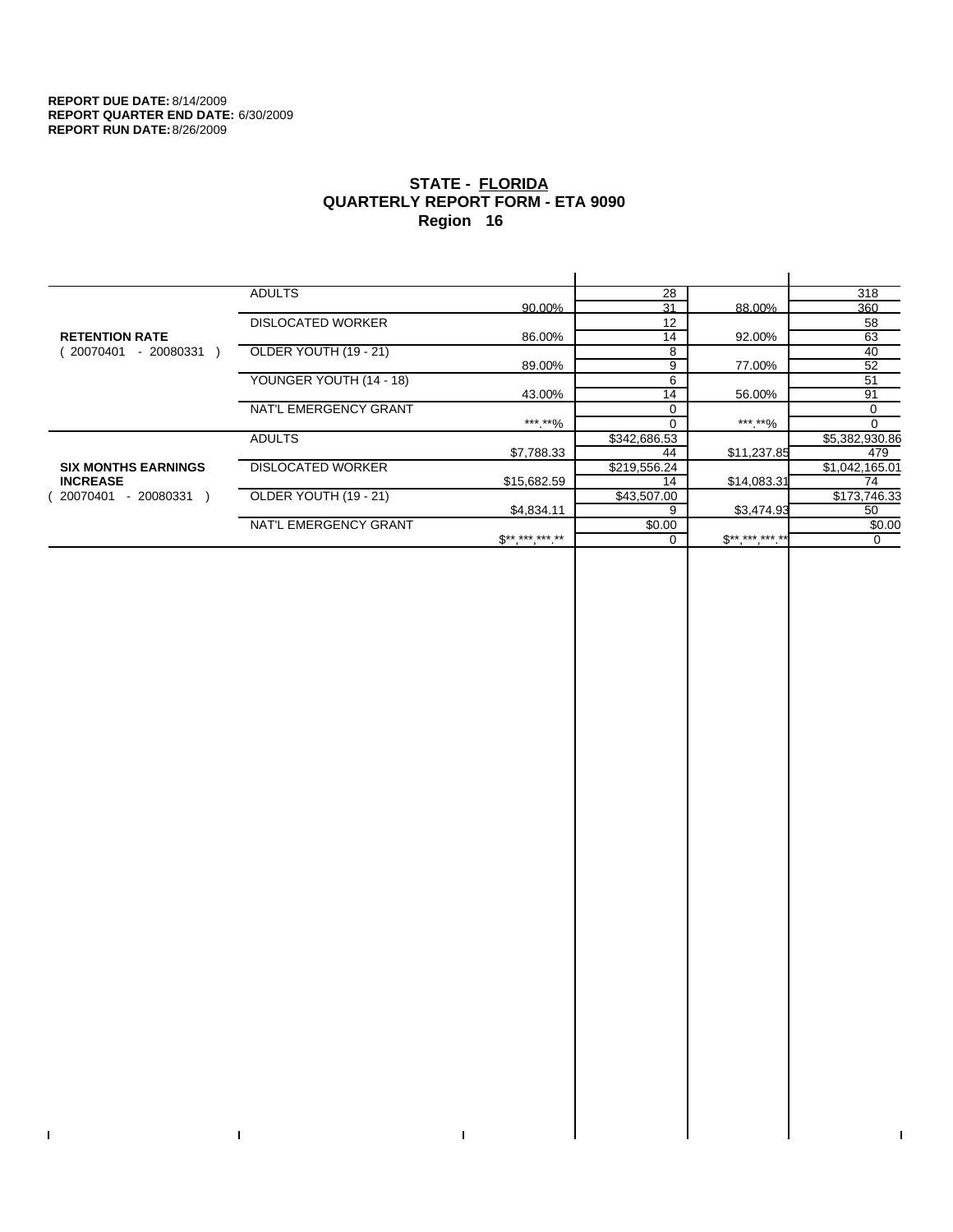$\overline{1}$ 

| <b>PERFORMANCE ITEMS</b>                                                               | <b>PROGRAM GROUPS</b>                                |                        | <b>CURRENT QUARTER</b> |                        | <b>CUMULATIVE</b>  |
|----------------------------------------------------------------------------------------|------------------------------------------------------|------------------------|------------------------|------------------------|--------------------|
| TIME PERIOD TO CUMULATE                                                                |                                                      |                        | (MOST RECENT)          | <b>4-QTR REPORTING</b> |                    |
| PERFORMANCE RESULTS                                                                    |                                                      |                        |                        |                        | <b>PERIOD</b>      |
|                                                                                        |                                                      |                        | <b>NUMERATOR</b>       |                        | <b>NUMERATOR</b>   |
|                                                                                        |                                                      | <b>VALUE</b>           | <b>DENOMINATOR</b>     | <b>VALUE</b>           | <b>DENOMINATOR</b> |
|                                                                                        | <b>TOTAL ADULT PARTICIPANT</b>                       | 613                    |                        | 710                    |                    |
|                                                                                        | ADULT(SELF SERV ONLY)                                | -N/A-                  |                        | -N/A-                  |                    |
|                                                                                        | <b>ADULT</b>                                         | 388                    |                        | 459                    |                    |
|                                                                                        | <b>DISLOCATED WORKER</b>                             | 228                    |                        | 257                    |                    |
|                                                                                        | NAT'L EMERGENCY GRANT                                | 1                      |                        | 2                      |                    |
|                                                                                        | <b>RECEIVED TRAINING SERVICES</b>                    | 293                    |                        | 386                    |                    |
| <b>TOTAL PARTICIPANTS</b>                                                              | <b>ADULT</b>                                         | 231                    |                        | 293                    |                    |
| $(20080701 - 20090630)$                                                                | <b>DISLOCATED WORKER</b>                             | 62                     |                        | 93                     |                    |
|                                                                                        | TOTAL YOUTH (14-21) PARTICIPANTS                     | 493                    |                        | 552                    |                    |
|                                                                                        | YOUNGER YOUTH (14-18                                 | 310                    |                        | 347                    |                    |
|                                                                                        | OLDER YOUTH (19-21)                                  | 183<br>250             |                        | 205                    |                    |
|                                                                                        | OUT-OF-SCHOOL YOUTH<br>IN-SCHOOL YOUTH               | 243                    |                        | 299<br>253             |                    |
|                                                                                        | <b>TOTAL ADULT EXITERS</b>                           | 40                     |                        | 192                    |                    |
|                                                                                        | ADULT(SELF-SERV ONLY                                 | $-N/A-$                |                        | $-N/A-$                |                    |
|                                                                                        | <b>ADULT</b>                                         | 29                     |                        | 149                    |                    |
|                                                                                        | <b>DISLOCATED WORKER</b>                             | 11                     |                        | 48                     |                    |
| <b>TOTAL EXITERS</b>                                                                   | <b>NAT'L EMERGENCY GRANT</b>                         | 0                      |                        | 2                      |                    |
| $(20080401 - 20090331)$                                                                | <b>TOTAL YOUTH(14-21)</b>                            | 19                     |                        | 131                    |                    |
|                                                                                        | YOUNGER YOUTH(14-18)                                 | 14                     |                        | 96                     |                    |
|                                                                                        | OLDER YOUTH(19-21)                                   | 5                      |                        | 35                     |                    |
|                                                                                        | OUT-OF-SCHOOL YOUTH                                  | 17                     |                        | 85                     |                    |
|                                                                                        | IN-SCHOOL YOUTH                                      | 2                      |                        | 46                     |                    |
|                                                                                        |                                                      |                        |                        |                        |                    |
| <b>PERFORMANCE ITEMS</b>                                                               | <b>PROGRAM GROUPS</b>                                | <b>CURRENT QUARTER</b> |                        |                        | <b>CUMULATIVE</b>  |
| TIME PERIOD TO CUMULATE                                                                |                                                      | (MOST RECENT)          |                        | <b>4-QTR REPORTING</b> |                    |
| PERFORMANCE RESULTS                                                                    |                                                      |                        |                        |                        | <b>PERIOD</b>      |
|                                                                                        |                                                      |                        | <b>NUMERATOR</b>       |                        | <b>NUMERATOR</b>   |
|                                                                                        |                                                      | <b>VALUE</b>           | <b>DENOMINATOR</b>     | <b>VALUE</b>           | <b>DENOMINATOR</b> |
| <b>PLACEMENT IN EMPLOYMENT</b>                                                         | <b>WIA YOUTH (14 - 21)</b>                           |                        | 8                      |                        | 68                 |
| <b>OR EDUCATION</b>                                                                    | (20071001 - 20080930 )                               | 35.00%                 | 23                     | 56.00%                 | 121                |
| <b>ATTAINMENT OF DEGREE</b>                                                            | <b>WIA YOUTH (14 - 21)</b>                           |                        | 19                     |                        | 108                |
| <b>OR CERTIFICATE</b>                                                                  | (20071001 - 20080930                                 | 76.00%                 | 25                     | 82.00%                 | 132                |
| <b>LITERACY OR NUMERACY</b>                                                            | <b>WIA YOUTH (14 - 21)</b>                           |                        | $-N/A-$                |                        | -N/A-              |
| <b>GAINS</b>                                                                           | 20071001 - 20080930                                  |                        | $-N/A-$                |                        | $-N/A-$            |
| YOUTH DIPLOMA OR<br><b>EQUIVALENT RATE</b>                                             | WIA YOUNGER YOUTH (14 - 18)<br>20080401 - 20090331 ) | 25.00%                 | $\overline{c}$<br>8    | 48.00%                 | 39<br>81           |
| <b>SKILL ATTAINMENT RATE</b>                                                           | WIA YOUNGER YOUTH (14 - 18)                          |                        |                        |                        |                    |
|                                                                                        | (20080401 - 20090331                                 |                        |                        |                        |                    |
|                                                                                        | <b>ADULTS</b>                                        |                        | 15                     |                        | 78.00              |
|                                                                                        |                                                      | 100.00%                | 15                     | 84.00%                 | 93                 |
|                                                                                        | <b>DISLOCATED WORKER</b>                             |                        | $\overline{13}$        |                        | 56.00              |
|                                                                                        |                                                      | 100.00%                | 13                     | 90.00%                 | 62                 |
| <b>ENTERED EMPLOYMENT RATE OLDER YOUTH (19 - 21)</b>                                   |                                                      |                        | 4                      |                        | 25                 |
| $(20071001 - 20080930)$                                                                |                                                      | 50.00%                 | 8                      | 76.00%                 | 33                 |
|                                                                                        | NAT'L EMERGENCY GRANT                                |                        | $\mathbf{1}$           |                        | 2                  |
|                                                                                        |                                                      | 100.00%                | 1                      | 50.00%                 | 4                  |
|                                                                                        | <b>ADULTS</b>                                        |                        | 19                     |                        | 99                 |
| <b>EMPLOYMENT &amp; CREDENTIAL</b><br><b>ADULT/DISLOCATED WORKER DISLOCATED WORKER</b> |                                                      | 83.00%                 | $\overline{23}$<br>4   | 60.00%                 | 165                |
| OR CREDENTIAL RATES                                                                    |                                                      | 67.00%                 | 6                      | 56.00%                 | 28<br>50           |
| <b>OLDER YOUTH</b>                                                                     | OLDER YOUTH (19 - 21)                                |                        | 3                      |                        | $\overline{21}$    |
| 20071001 - 20080930                                                                    |                                                      | 38.00%                 | 8                      | 60.00%                 | 35                 |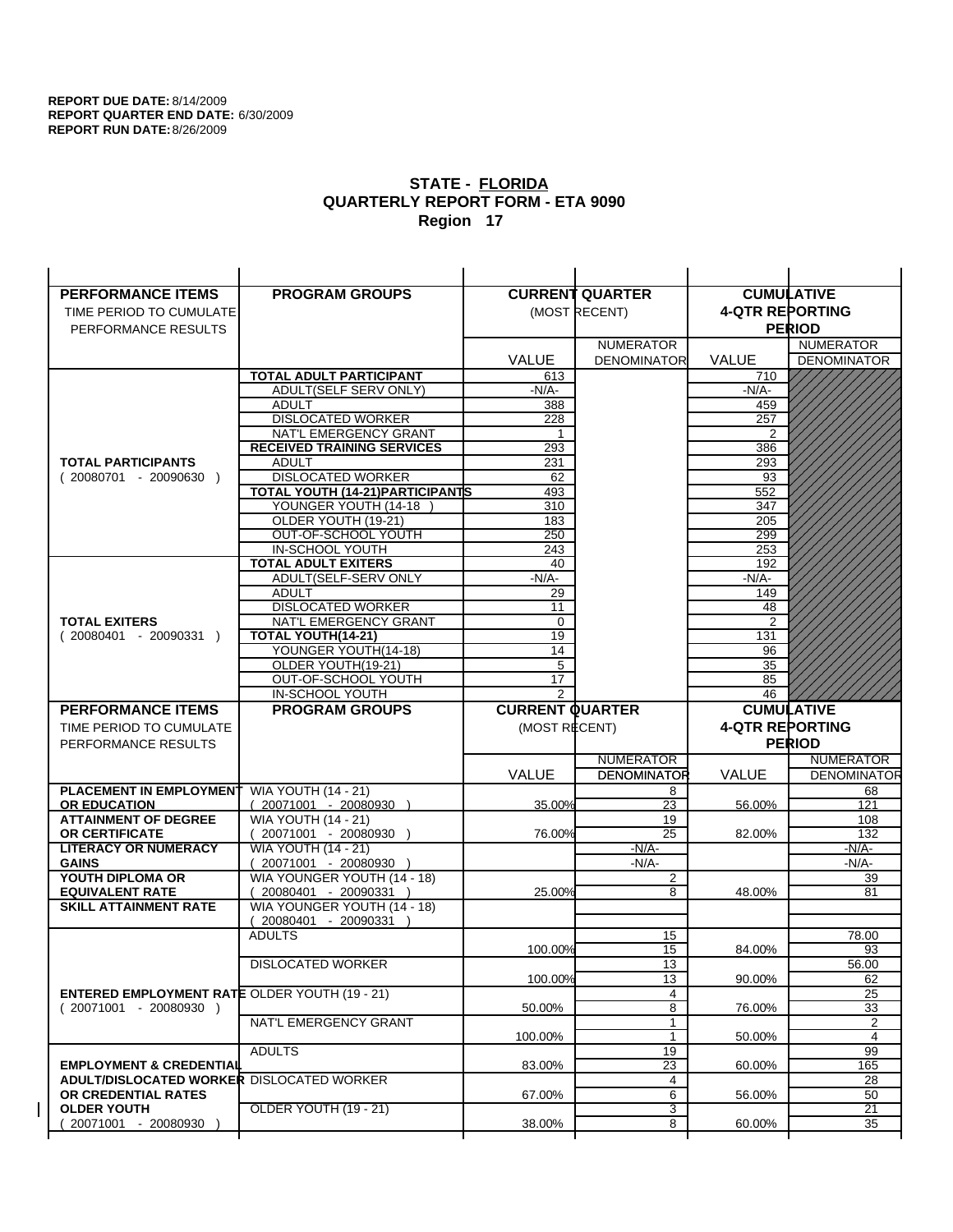$\mathbf{I}$ 

 $\mathbf{I}$ 

# **STATE - FLORIDA QUARTERLY REPORT FORM - ETA 9090 Region 17**

|                            | <b>ADULTS</b>            |             | 41           |             | 104            |
|----------------------------|--------------------------|-------------|--------------|-------------|----------------|
|                            |                          | 95.00%      | 43           | 97.00%      | 107            |
|                            | <b>DISLOCATED WORKER</b> |             | 13           |             | 40             |
| <b>RETENTION RATE</b>      |                          | 100.00%     | 13           | 91.00%      | 44             |
| 20070401<br>- 20080331     | OLDER YOUTH (19 - 21)    |             | 8            |             | 20             |
|                            |                          | 67.00%      | 12           | 67.00%      | 30             |
|                            | YOUNGER YOUTH (14 - 18)  |             | 9            |             | 41             |
|                            |                          | 43.00%      | 21           | 55.00%      | 74             |
|                            | NAT'L EMERGENCY GRANT    |             |              |             | 0              |
|                            |                          | ***.**%     |              | 0.00%       |                |
|                            | <b>ADULTS</b>            |             | \$553,107.74 |             | \$1,347,302.71 |
|                            |                          | \$11,287.91 | 49           | \$11,227.52 | 120            |
| <b>SIX MONTHS EARNINGS</b> | <b>DISLOCATED WORKER</b> |             | \$134,630.00 |             | \$582,703.81   |
| <b>INCREASE</b>            |                          | \$8,975.33  | 15           | \$11,891.91 | 49             |
| - 20080331<br>20070401     | OLDER YOUTH (19 - 21)    |             | \$2,997.68   |             | \$41,949.68    |
|                            |                          | \$272.52    | 11           | \$1,498.20  | 28             |
|                            | NAT'L EMERGENCY GRANT    |             | \$0.00       |             | \$0.00         |
|                            |                          | \$0.00      |              | \$0.00      | 2              |
|                            |                          |             |              |             |                |

 $\bar{\Gamma}$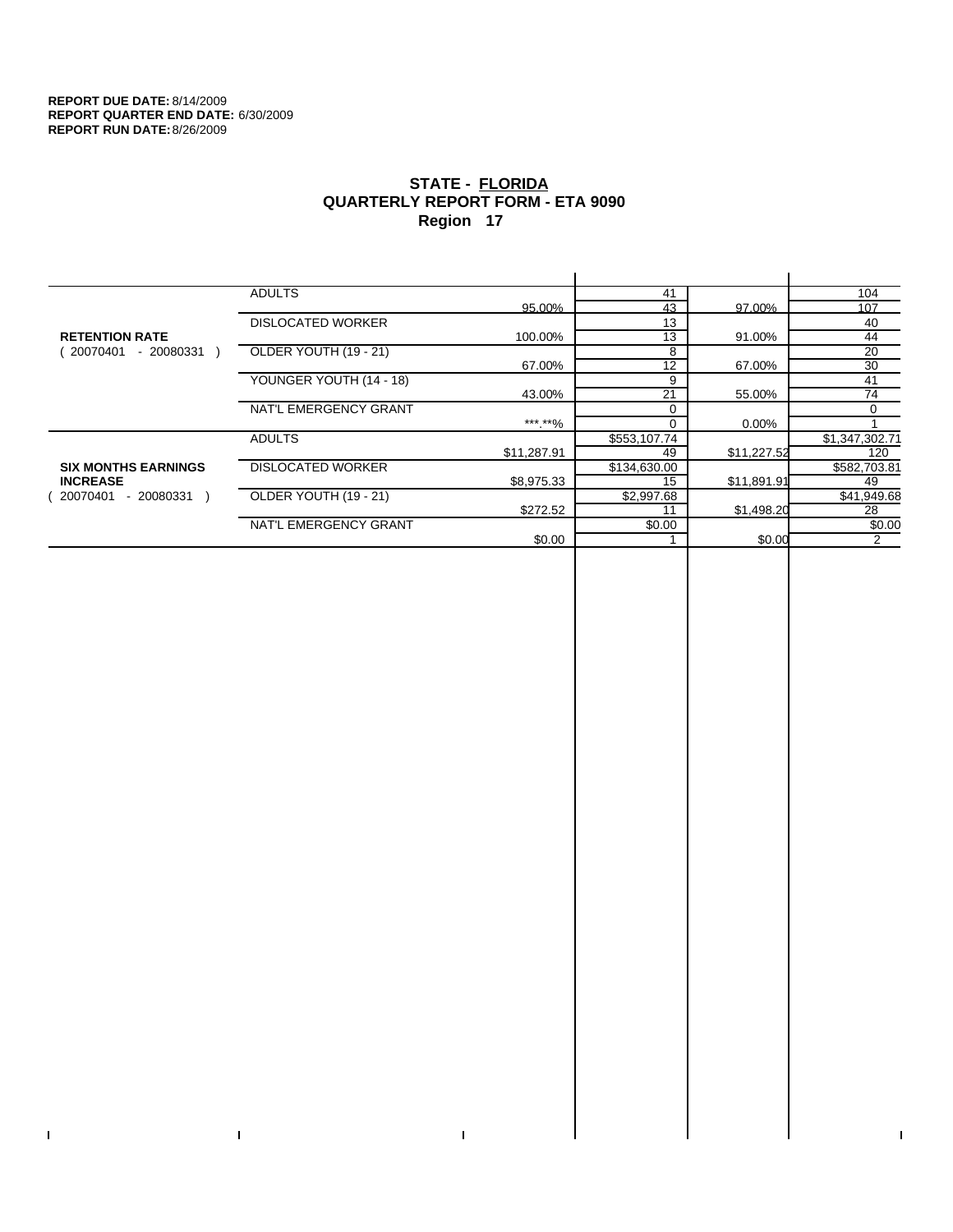| <b>PERFORMANCE ITEMS</b>                                                        | <b>PROGRAM GROUPS</b>                         |                        | <b>CURRENT QUARTER</b> |                        | <b>CUMULATIVE</b>        |
|---------------------------------------------------------------------------------|-----------------------------------------------|------------------------|------------------------|------------------------|--------------------------|
| TIME PERIOD TO CUMULATE                                                         |                                               |                        | (MOST RECENT)          | <b>4-QTR REPORTING</b> |                          |
| PERFORMANCE RESULTS                                                             |                                               |                        |                        |                        | <b>PERIOD</b>            |
|                                                                                 |                                               |                        | <b>NUMERATOR</b>       |                        | <b>NUMERATOR</b>         |
|                                                                                 |                                               | <b>VALUE</b>           | <b>DENOMINATOR</b>     | <b>VALUE</b>           | <b>DENOMINATOR</b>       |
|                                                                                 | TOTAL ADULT PARTICIPANT                       | 491                    |                        | 611                    |                          |
|                                                                                 | ADULT(SELF SERV ONLY)                         | $-N/A-$                |                        | -N/A-                  |                          |
|                                                                                 | <b>ADULT</b>                                  | 411                    |                        | 512                    |                          |
|                                                                                 | <b>DISLOCATED WORKER</b>                      | 88                     |                        | 107                    |                          |
|                                                                                 | NAT'L EMERGENCY GRANT                         | $\mathbf 0$            |                        | $\Omega$               |                          |
|                                                                                 | <b>RECEIVED TRAINING SERVICES</b>             | 415                    |                        | 530                    |                          |
| <b>TOTAL PARTICIPANTS</b>                                                       | <b>ADULT</b>                                  | 382                    |                        | 489                    |                          |
| $(20080701 - 20090630)$                                                         | <b>DISLOCATED WORKER</b>                      | 37                     |                        | 46                     |                          |
|                                                                                 | <b>TOTAL YOUTH (14-21) PARTICIPANTS</b>       | 84                     |                        | 89                     |                          |
|                                                                                 | YOUNGER YOUTH (14-18                          | 70                     |                        | 73                     |                          |
|                                                                                 | OLDER YOUTH (19-21)                           | 14                     |                        | 16                     |                          |
|                                                                                 | OUT-OF-SCHOOL YOUTH                           | 14                     |                        | 17                     |                          |
|                                                                                 | IN-SCHOOL YOUTH<br><b>TOTAL ADULT EXITERS</b> | 70<br>17               |                        | 72<br>144              |                          |
|                                                                                 | ADULT(SELF-SERV ONLY                          | $-N/A-$                |                        | $-N/A-$                |                          |
|                                                                                 | <b>ADULT</b>                                  | 7                      |                        | 120                    |                          |
|                                                                                 | <b>DISLOCATED WORKER</b>                      | 10                     |                        | 24                     |                          |
| <b>TOTAL EXITERS</b>                                                            | NAT'L EMERGENCY GRANT                         | 0                      |                        | 0                      |                          |
| $(20080401 - 20090331)$                                                         | TOTAL YOUTH(14-21)                            | $\mathbf{1}$           |                        | 56                     |                          |
|                                                                                 | YOUNGER YOUTH(14-18)                          | 1                      |                        | 49                     |                          |
|                                                                                 | OLDER YOUTH(19-21)                            | 0                      |                        | $\overline{7}$         |                          |
|                                                                                 | OUT-OF-SCHOOL YOUTH                           | 1                      |                        | 8                      |                          |
|                                                                                 | IN-SCHOOL YOUTH                               | $\Omega$               |                        | 48                     |                          |
|                                                                                 |                                               |                        |                        |                        |                          |
| <b>PERFORMANCE ITEMS</b>                                                        | <b>PROGRAM GROUPS</b>                         | <b>CURRENT QUARTER</b> |                        |                        | <b>CUMULATIVE</b>        |
| TIME PERIOD TO CUMULATE                                                         |                                               | (MOST RECENT)          |                        | <b>4-QTR REPORTING</b> |                          |
| PERFORMANCE RESULTS                                                             |                                               |                        |                        |                        | <b>PERIOD</b>            |
|                                                                                 |                                               |                        | <b>NUMERATOR</b>       |                        | <b>NUMERATOR</b>         |
|                                                                                 |                                               | <b>VALUE</b>           | <b>DENOMINATOR</b>     | <b>VALUE</b>           |                          |
| PLACEMENT IN EMPLOYMENT                                                         | <b>WIA YOUTH (14 - 21)</b>                    |                        | 2                      |                        | 21                       |
| <b>OR EDUCATION</b>                                                             | $(20071001 - 20080930)$                       | 67.00%                 | 3                      | 37.00%                 | 57                       |
| <b>ATTAINMENT OF DEGREE</b>                                                     | <b>WIA YOUTH (14 - 21)</b>                    |                        | 2                      |                        | <b>DENOMINATOR</b><br>53 |
| <b>OR CERTIFICATE</b>                                                           | (20071001 - 20080930                          | 67.00%                 | 3                      | 84.00%                 | 63                       |
| <b>LITERACY OR NUMERACY</b>                                                     | <b>WIA YOUTH (14 - 21)</b>                    |                        | $-N/A$ -               |                        | -N/A-                    |
| <b>GAINS</b>                                                                    | 20071001 - 20080930                           |                        | $-N/A-$                |                        | $-N/A-$                  |
| YOUTH DIPLOMA OR                                                                | WIA YOUNGER YOUTH (14 - 18)                   |                        | 0                      |                        | 26                       |
| <b>EQUIVALENT RATE</b>                                                          | 20080401 - 20090331 )                         | *** **%                | $\Omega$               | 100.00%                | 26                       |
| <b>SKILL ATTAINMENT RATE</b>                                                    | WIA YOUNGER YOUTH (14 - 18)                   |                        |                        |                        |                          |
|                                                                                 | (20080401 - 20090331                          |                        |                        |                        |                          |
|                                                                                 | <b>ADULTS</b>                                 |                        | 12                     |                        | 24.00                    |
|                                                                                 |                                               | 80.00%                 | 15                     | 77.00%                 | 31                       |
|                                                                                 | <b>DISLOCATED WORKER</b>                      |                        | $\overline{5}$         |                        | 14.00                    |
|                                                                                 |                                               | 100.00%                | 5<br>1                 | 93.00%                 | 15                       |
| <b>ENTERED EMPLOYMENT RATE OLDER YOUTH (19 - 21)</b><br>$(20071001 - 20080930)$ |                                               | 50.00%                 | 2                      | 58.00%                 | 12                       |
|                                                                                 | NAT'L EMERGENCY GRANT                         |                        | 0                      |                        | 0                        |
|                                                                                 |                                               | ***.**%                | 0                      | *** **%                | 0                        |
|                                                                                 | <b>ADULTS</b>                                 |                        | 59                     |                        | 123                      |
| <b>EMPLOYMENT &amp; CREDENTIAL</b>                                              |                                               | 83.00%                 | 71                     | 84.00%                 | 146                      |
| <b>ADULT/DISLOCATED WORKER DISLOCATED WORKER</b>                                |                                               |                        | 4                      |                        | 11                       |
| OR CREDENTIAL RATES                                                             |                                               | 80.00%                 | 5                      | 79.00%                 | 14                       |
| <b>OLDER YOUTH</b><br>20071001 - 20080930                                       | OLDER YOUTH (19 - 21)                         | 50.00%                 | 1<br>$\overline{2}$    | 47.00%                 | 7<br>15                  |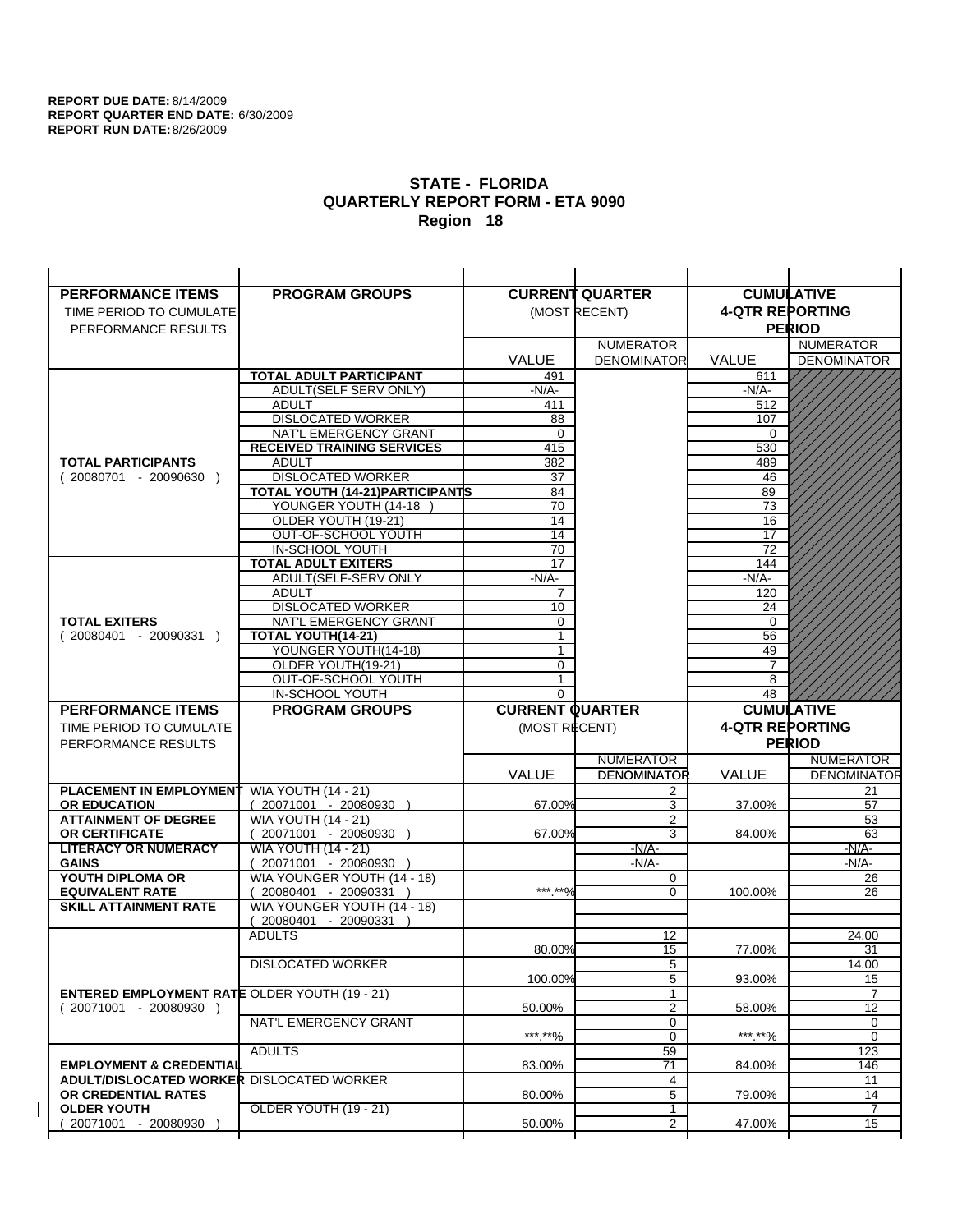$\bar{\Gamma}$ 

 $\Gamma$ 

# **STATE - FLORIDA QUARTERLY REPORT FORM - ETA 9090 Region 18**

|                            | <b>ADULTS</b>            |              | 25           |              | 164            |
|----------------------------|--------------------------|--------------|--------------|--------------|----------------|
|                            |                          | 89.00%       | 28           | 94.00%       | 174            |
|                            | <b>DISLOCATED WORKER</b> |              | 4            |              |                |
| <b>RETENTION RATE</b>      |                          | 80.00%       | 5            | 88.00%       | 8              |
| - 20080331<br>20070401     | OLDER YOUTH (19 - 21)    |              |              |              | 18             |
|                            |                          | 100.00%      |              | 82.00%       | 22             |
|                            | YOUNGER YOUTH (14 - 18)  |              | $\Omega$     |              | 15             |
|                            |                          | ***.**%      | 0            | 60.00%       | 25             |
|                            | NAT'L EMERGENCY GRANT    |              |              |              | 0              |
|                            |                          | ***.**%      |              | *** **%      |                |
|                            | <b>ADULTS</b>            |              | \$470,329.32 |              | \$2,531,278.98 |
|                            |                          | \$16,797.48  | 28           | \$13,984.97  | 181            |
| <b>SIX MONTHS EARNINGS</b> | <b>DISLOCATED WORKER</b> |              | \$58,881.00  |              | \$134,889.36   |
| <b>INCREASE</b>            |                          | \$11,776.20  |              | \$14,987.71  | 9              |
| - 20080331<br>20070401     | OLDER YOUTH (19 - 21)    |              | \$6,492.00   |              | \$78,330.25    |
|                            |                          | \$6,492.00   |              | \$4,351.68   | 18             |
|                            | NAT'L EMERGENCY GRANT    |              | \$0.00       |              | \$0.00         |
|                            |                          | $S*********$ |              | $S*********$ | $\Omega$       |
|                            |                          |              |              |              |                |

 $\bar{\Gamma}$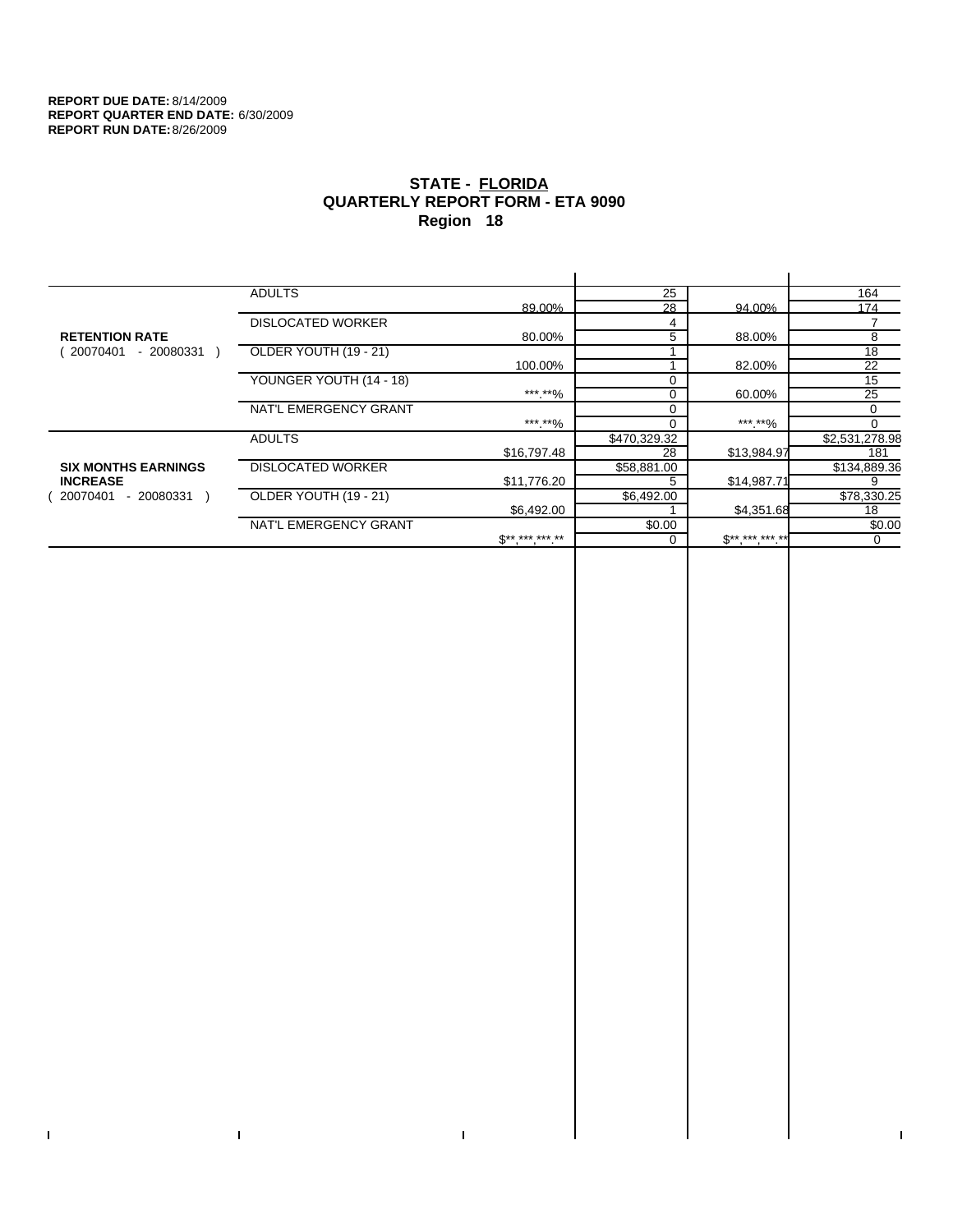| <b>PERFORMANCE ITEMS</b>                                                        | <b>PROGRAM GROUPS</b>                                           |                        | <b>CURRENT QUARTER</b> | <b>CUMULATIVE</b>      |                              |
|---------------------------------------------------------------------------------|-----------------------------------------------------------------|------------------------|------------------------|------------------------|------------------------------|
| TIME PERIOD TO CUMULATE                                                         |                                                                 |                        | (MOST RECENT)          | <b>4-QTR REPORTING</b> |                              |
| PERFORMANCE RESULTS                                                             |                                                                 |                        |                        |                        | <b>PERIOD</b>                |
|                                                                                 |                                                                 |                        | <b>NUMERATOR</b>       |                        | <b>NUMERATOR</b>             |
|                                                                                 |                                                                 | <b>VALUE</b>           | <b>DENOMINATOR</b>     | <b>VALUE</b>           | <b>DENOMINATOR</b>           |
|                                                                                 | <b>TOTAL ADULT PARTICIPANT</b>                                  | 129                    |                        | 244                    |                              |
|                                                                                 | ADULT(SELF SERV ONLY)                                           | $-N/A-$                |                        | -N/A-                  |                              |
|                                                                                 | <b>ADULT</b>                                                    | 125                    |                        | 237                    |                              |
|                                                                                 | <b>DISLOCATED WORKER</b>                                        | 4                      |                        | 7                      |                              |
|                                                                                 | NAT'L EMERGENCY GRANT                                           | $\Omega$               |                        | $\Omega$               |                              |
|                                                                                 | <b>RECEIVED TRAINING SERVICES</b>                               | 120                    |                        | 226                    |                              |
| <b>TOTAL PARTICIPANTS</b>                                                       | <b>ADULT</b>                                                    | 116                    |                        | 220                    |                              |
| $(20080701 - 20090630)$                                                         | <b>DISLOCATED WORKER</b>                                        | 4                      |                        | 6                      |                              |
|                                                                                 | <b>TOTAL YOUTH (14-21) PARTICIPANTS</b><br>YOUNGER YOUTH (14-18 | 107                    |                        | 143                    |                              |
|                                                                                 | OLDER YOUTH (19-21)                                             | 75<br>32               |                        | 102<br>41              |                              |
|                                                                                 | OUT-OF-SCHOOL YOUTH                                             | $\overline{39}$        |                        | $\overline{58}$        |                              |
|                                                                                 | IN-SCHOOL YOUTH                                                 | 68                     |                        | 85                     |                              |
|                                                                                 | <b>TOTAL ADULT EXITERS</b>                                      | 18                     |                        | 145                    |                              |
|                                                                                 | ADULT(SELF-SERV ONLY                                            | $-N/A$ -               |                        | $-N/A-$                |                              |
|                                                                                 | <b>ADULT</b>                                                    | 17                     |                        | 139                    |                              |
|                                                                                 | <b>DISLOCATED WORKER</b>                                        | $\mathbf{1}$           |                        | 6                      |                              |
| <b>TOTAL EXITERS</b>                                                            | NAT'L EMERGENCY GRANT                                           | $\mathbf 0$            |                        | 0                      |                              |
| $(20080401 - 20090331)$                                                         | TOTAL YOUTH(14-21)                                              | 10                     |                        | 52                     |                              |
|                                                                                 | YOUNGER YOUTH(14-18)                                            | 6                      |                        | 33                     |                              |
|                                                                                 | OLDER YOUTH(19-21)                                              | 4                      |                        | 19                     |                              |
|                                                                                 | OUT-OF-SCHOOL YOUTH<br>IN-SCHOOL YOUTH                          | 10<br>$\Omega$         |                        | 33<br>19               |                              |
|                                                                                 |                                                                 |                        |                        |                        |                              |
|                                                                                 |                                                                 |                        |                        |                        |                              |
| <b>PERFORMANCE ITEMS</b>                                                        | <b>PROGRAM GROUPS</b>                                           | <b>CURRENT QUARTER</b> |                        |                        | <b>CUMULATIVE</b>            |
| TIME PERIOD TO CUMULATE                                                         |                                                                 | (MOST RECENT)          |                        | <b>4-QTR REPORTING</b> |                              |
| PERFORMANCE RESULTS                                                             |                                                                 |                        |                        |                        | <b>PERIOD</b>                |
|                                                                                 |                                                                 |                        | <b>NUMERATOR</b>       |                        | <b>NUMERATOR</b>             |
|                                                                                 |                                                                 | <b>VALUE</b>           | <b>DENOMINATOR</b>     | VALUE                  |                              |
| <b>PLACEMENT IN EMPLOYMENT</b>                                                  | <b>WIA YOUTH (14 - 21)</b>                                      |                        | 7                      |                        | 21                           |
| <b>OR EDUCATION</b>                                                             | $(20071001 - 20080930)$                                         | 64.00%                 | 11                     | 64.00%                 | 33                           |
| <b>ATTAINMENT OF DEGREE</b>                                                     | <b>WIA YOUTH (14 - 21)</b>                                      |                        | 9<br>10                |                        | 21                           |
| <b>OR CERTIFICATE</b><br><b>LITERACY OR NUMERACY</b>                            | 20071001 - 20080930 )<br><b>WIA YOUTH (14 - 21)</b>             | 90.00%                 | $-N/A-$                | 58.00%                 | 36<br>$-N/A$ -               |
| <b>GAINS</b>                                                                    | 20071001 - 20080930                                             |                        | $-N/A$ -               |                        | -N/A-                        |
| YOUTH DIPLOMA OR                                                                | WIA YOUNGER YOUTH (14 - 18)                                     |                        | 4                      |                        | 22                           |
| <b>EQUIVALENT RATE</b>                                                          | 20080401 - 20090331 )                                           | 80.00%                 | 5                      | 85.00%                 | 26                           |
| <b>SKILL ATTAINMENT RATE</b>                                                    | WIA YOUNGER YOUTH (14 - 18)                                     |                        |                        |                        |                              |
|                                                                                 | (20080401 - 20090331                                            |                        |                        |                        |                              |
|                                                                                 | <b>ADULTS</b>                                                   |                        | 8                      |                        | 32.00                        |
|                                                                                 |                                                                 | 100.00%                | 8                      | 89.00%                 | 36                           |
|                                                                                 | <b>DISLOCATED WORKER</b>                                        |                        | $\mathbf{1}$           |                        | 8.00                         |
|                                                                                 |                                                                 | 100.00%                | $\mathbf{1}$           | 89.00%                 | <b>DENOMINATOR</b><br>9<br>7 |
| <b>ENTERED EMPLOYMENT RATE OLDER YOUTH (19 - 21)</b><br>$(20071001 - 20080930)$ |                                                                 | 100.00%                | 3<br>3                 | 70.00%                 | 10                           |
|                                                                                 | NAT'L EMERGENCY GRANT                                           |                        | 0                      |                        | 0                            |
|                                                                                 |                                                                 | ***.**%                | 0                      | ***.**%                | $\mathbf 0$                  |
|                                                                                 | <b>ADULTS</b>                                                   |                        | 60                     |                        | 105                          |
| <b>EMPLOYMENT &amp; CREDENTIAL</b>                                              |                                                                 | 100.00%                | 60                     | 94.00%                 | 112                          |
| <b>ADULT/DISLOCATED WORKER DISLOCATED WORKER</b>                                |                                                                 |                        | 1                      |                        | 3                            |
| OR CREDENTIAL RATES                                                             |                                                                 | 100.00%                | $\mathbf{1}$           | 60.00%                 | 5                            |
| <b>OLDER YOUTH</b><br>20071001 - 20080930                                       | OLDER YOUTH (19 - 21)                                           | 67.00%                 | 2<br>3                 | 27.00%                 | 4<br>$\overline{15}$         |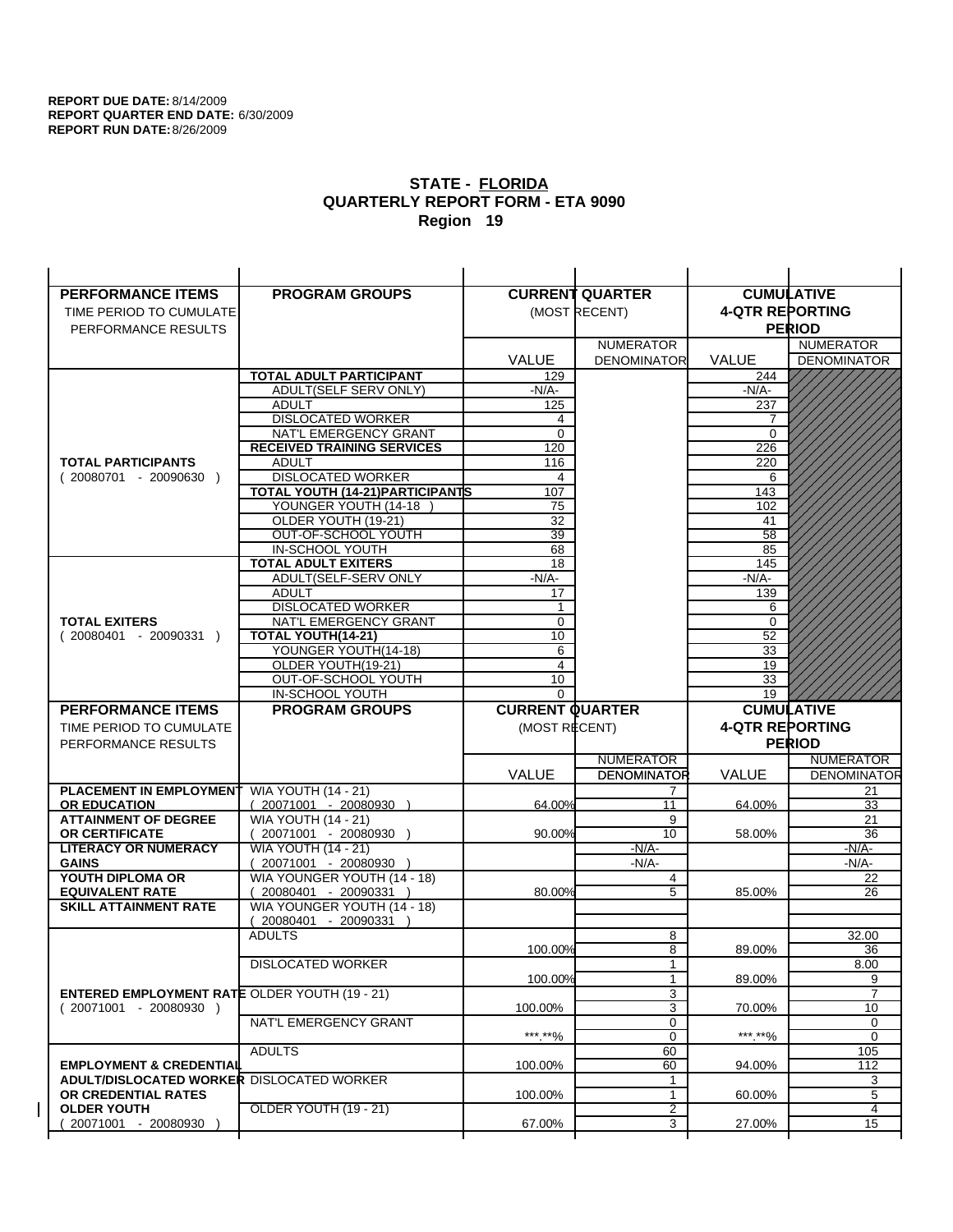$\mathbf I$ 

 $\bar{\Gamma}$ 

# **STATE - FLORIDA QUARTERLY REPORT FORM - ETA 9090 Region 19**

|                            | <b>ADULTS</b>            |              | 24             |                     | 76             |
|----------------------------|--------------------------|--------------|----------------|---------------------|----------------|
|                            |                          | 89.00%       | 27             | 93.00%              | 82             |
|                            | <b>DISLOCATED WORKER</b> |              | $\overline{2}$ |                     | 8              |
| <b>RETENTION RATE</b>      |                          | 100.00%      | $\overline{2}$ | 80.00%              | 10             |
| - 20080331<br>20070401     | OLDER YOUTH (19 - 21)    |              |                |                     | 5              |
|                            |                          | 100.00%      |                | 71.00%              |                |
|                            | YOUNGER YOUTH (14 - 18)  |              | 6              |                     | 29             |
|                            |                          | 67.00%       | 9              | 91.00%              | 32             |
|                            | NAT'L EMERGENCY GRANT    |              | $\Omega$       |                     | 0              |
|                            |                          | *** **%      | $\Omega$       | *** **%             | 0              |
|                            | <b>ADULTS</b>            |              | \$394,665.20   |                     | \$1,140,933.11 |
|                            |                          | \$13,609.14  | 29             | \$12,268.10         | 93             |
| <b>SIX MONTHS EARNINGS</b> | <b>DISLOCATED WORKER</b> |              | \$45,806.37    |                     | \$132,763.37   |
| <b>INCREASE</b>            |                          | \$22,903.19  | 2              | \$12,069.40         | 11             |
| - 20080331<br>20070401     | OLDER YOUTH (19 - 21)    |              | \$4,172.00     |                     | \$33,347.82    |
|                            |                          | \$4,172.00   |                | \$5,557.97          | 6              |
|                            | NAT'L EMERGENCY GRANT    |              | \$0.00         |                     | \$0.00         |
|                            |                          | $S*********$ | 0              | $S^{**}$ *** *** ** | 0              |
|                            |                          |              |                |                     |                |

 $\bar{\Gamma}$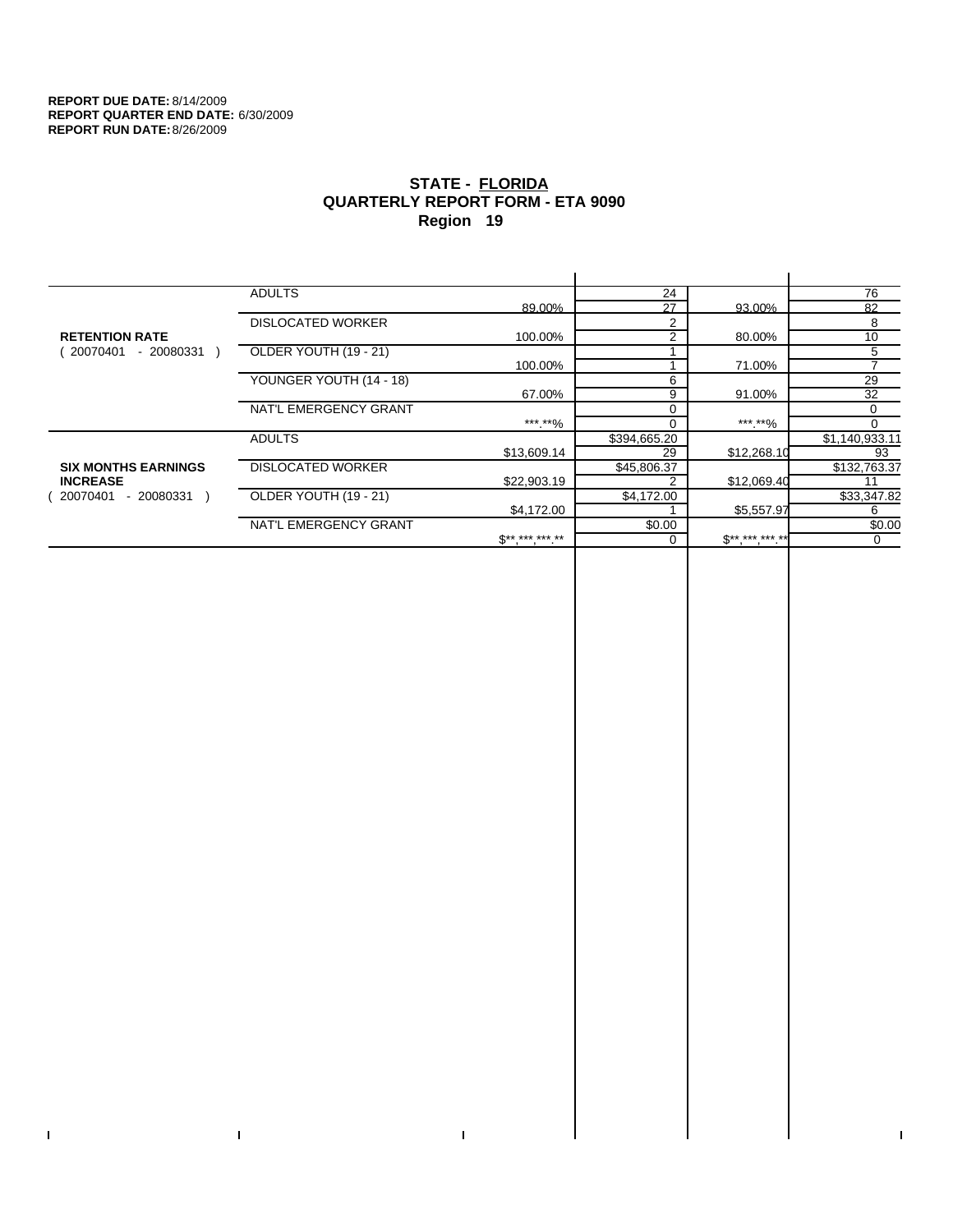| <b>PERFORMANCE ITEMS</b>                                                        | <b>PROGRAM GROUPS</b>                   |                        | <b>CURRENT QUARTER</b> |                        | <b>CUMULATIVE</b>     |
|---------------------------------------------------------------------------------|-----------------------------------------|------------------------|------------------------|------------------------|-----------------------|
| TIME PERIOD TO CUMULATE                                                         |                                         |                        | (MOST RECENT)          | <b>4-QTR REPORTING</b> |                       |
| PERFORMANCE RESULTS                                                             |                                         |                        |                        |                        | <b>PERIOD</b>         |
|                                                                                 |                                         |                        | <b>NUMERATOR</b>       |                        | <b>NUMERATOR</b>      |
|                                                                                 |                                         | <b>VALUE</b>           | <b>DENOMINATOR</b>     | VALUE                  | <b>DENOMINATOR</b>    |
|                                                                                 | TOTAL ADULT PARTICIPANT                 | 736                    |                        | 958                    |                       |
|                                                                                 | ADULT(SELF SERV ONLY)                   | $-N/A-$                |                        | $-N/A-$                |                       |
|                                                                                 | <b>ADULT</b>                            | 520                    |                        | 673                    |                       |
|                                                                                 | <b>DISLOCATED WORKER</b>                | 224                    |                        | 294                    |                       |
|                                                                                 | NAT'L EMERGENCY GRANT                   | 4                      |                        | 6                      |                       |
|                                                                                 | <b>RECEIVED TRAINING SERVICES</b>       | 530                    |                        | 671                    |                       |
| <b>TOTAL PARTICIPANTS</b>                                                       | <b>ADULT</b>                            | 413                    |                        | 511                    |                       |
| $(20080701 - 20090630)$                                                         | <b>DISLOCATED WORKER</b>                | 121                    |                        | 165                    |                       |
|                                                                                 | <b>TOTAL YOUTH (14-21) PARTICIPANTS</b> | 274                    |                        | 324                    |                       |
|                                                                                 | YOUNGER YOUTH (14-18                    | 240                    |                        | 272                    |                       |
|                                                                                 | OLDER YOUTH (19-21)                     | 34                     |                        | 52                     |                       |
|                                                                                 | OUT-OF-SCHOOL YOUTH<br>IN-SCHOOL YOUTH  | 91                     |                        | 125<br>199             |                       |
|                                                                                 | <b>TOTAL ADULT EXITERS</b>              | 183<br>42              |                        | 307                    |                       |
|                                                                                 | ADULT(SELF-SERV ONLY                    | $-N/A-$                |                        | $-N/A-$                |                       |
|                                                                                 | <b>ADULT</b>                            | 31                     |                        | 207                    |                       |
|                                                                                 | <b>DISLOCATED WORKER</b>                | 12                     |                        | 103                    |                       |
| <b>TOTAL EXITERS</b>                                                            | NAT'L EMERGENCY GRANT                   | 1                      |                        | 3                      |                       |
| $(20080401 - 20090331)$                                                         | <b>TOTAL YOUTH(14-21)</b>               | 19                     |                        | 150                    |                       |
|                                                                                 | YOUNGER YOUTH(14-18)                    | 9                      |                        | 93                     |                       |
|                                                                                 | OLDER YOUTH(19-21)                      | 10                     |                        | 57                     |                       |
|                                                                                 | OUT-OF-SCHOOL YOUTH                     | 16                     |                        | 81                     |                       |
|                                                                                 | IN-SCHOOL YOUTH                         | 3                      |                        | 69                     |                       |
|                                                                                 |                                         |                        |                        |                        |                       |
| <b>PERFORMANCE ITEMS</b>                                                        | <b>PROGRAM GROUPS</b>                   | <b>CURRENT QUARTER</b> |                        |                        | <b>CUMULATIVE</b>     |
| TIME PERIOD TO CUMULATE                                                         |                                         | (MOST RECENT)          |                        | <b>4-QTR REPORTING</b> |                       |
| PERFORMANCE RESULTS                                                             |                                         |                        |                        |                        | <b>PERIOD</b>         |
|                                                                                 |                                         |                        | <b>NUMERATOR</b>       |                        | <b>NUMERATOR</b>      |
|                                                                                 |                                         | <b>VALUE</b>           | <b>DENOMINATOR</b>     | <b>VALUE</b>           | <b>DENOMINATOR</b>    |
| PLACEMENT IN EMPLOYMENT                                                         | <b>WIA YOUTH (14 - 21)</b>              |                        | 5                      |                        | 68                    |
| <b>OR EDUCATION</b>                                                             | $(20071001 - 20080930)$                 | 31.00%                 | 16                     | 52.00%                 | 130                   |
| <b>ATTAINMENT OF DEGREE</b>                                                     | <b>WIA YOUTH (14 - 21)</b>              |                        | 15                     |                        | 134                   |
| <b>OR CERTIFICATE</b>                                                           | (20071001 - 20080930                    | 94.00%                 | 16                     | 93.00%                 | 144                   |
| <b>LITERACY OR NUMERACY</b>                                                     | <b>WIA YOUTH (14 - 21)</b>              |                        | $-N/A-$                |                        | <u>-N/A-</u>          |
| <b>GAINS</b>                                                                    | 20071001 - 20080930                     |                        | $-N/A-$                |                        | $-N/A-$               |
| YOUTH DIPLOMA OR                                                                | WIA YOUNGER YOUTH (14 - 18)             |                        | $\overline{2}$         |                        | 61                    |
| <b>EQUIVALENT RATE</b>                                                          | 20080401 - 20090331 )                   | 40.00%                 | 5                      | 82.00%                 | 74                    |
| <b>SKILL ATTAINMENT RATE</b>                                                    | WIA YOUNGER YOUTH (14 - 18)             |                        |                        |                        |                       |
|                                                                                 | (20080401 - 20090331                    |                        |                        |                        |                       |
|                                                                                 | <b>ADULTS</b>                           |                        | 12                     |                        | 90.00                 |
|                                                                                 |                                         | 92.00%                 | 13                     | 87.00%                 | 104                   |
|                                                                                 | <b>DISLOCATED WORKER</b>                |                        | $\overline{13}$        |                        | 112.00                |
|                                                                                 |                                         | 87.00%                 | 15                     | 86.00%                 | 130                   |
| <b>ENTERED EMPLOYMENT RATE OLDER YOUTH (19 - 21)</b><br>$(20071001 - 20080930)$ |                                         | 0.00%                  | 0<br>2                 |                        | 14<br>37              |
|                                                                                 | NAT'L EMERGENCY GRANT                   |                        | 0                      | 38.00%                 | 0                     |
|                                                                                 |                                         | ***.**%                | 0                      | *** **%                | 0                     |
|                                                                                 | <b>ADULTS</b>                           |                        | 34                     |                        | 168                   |
| <b>EMPLOYMENT &amp; CREDENTIAL</b>                                              |                                         | 76.00%                 | 45                     | 68.00%                 | 246                   |
| <b>ADULT/DISLOCATED WORKER DISLOCATED WORKER</b>                                |                                         |                        | 7                      |                        | 48                    |
| OR CREDENTIAL RATES                                                             |                                         | 70.00%                 | 10                     | 57.00%                 | 84                    |
| <b>OLDER YOUTH</b><br>20071001 - 20080930                                       | OLDER YOUTH (19 - 21)                   | 0.00%                  | 0<br>$\overline{2}$    | 49.00%                 | $\overline{27}$<br>55 |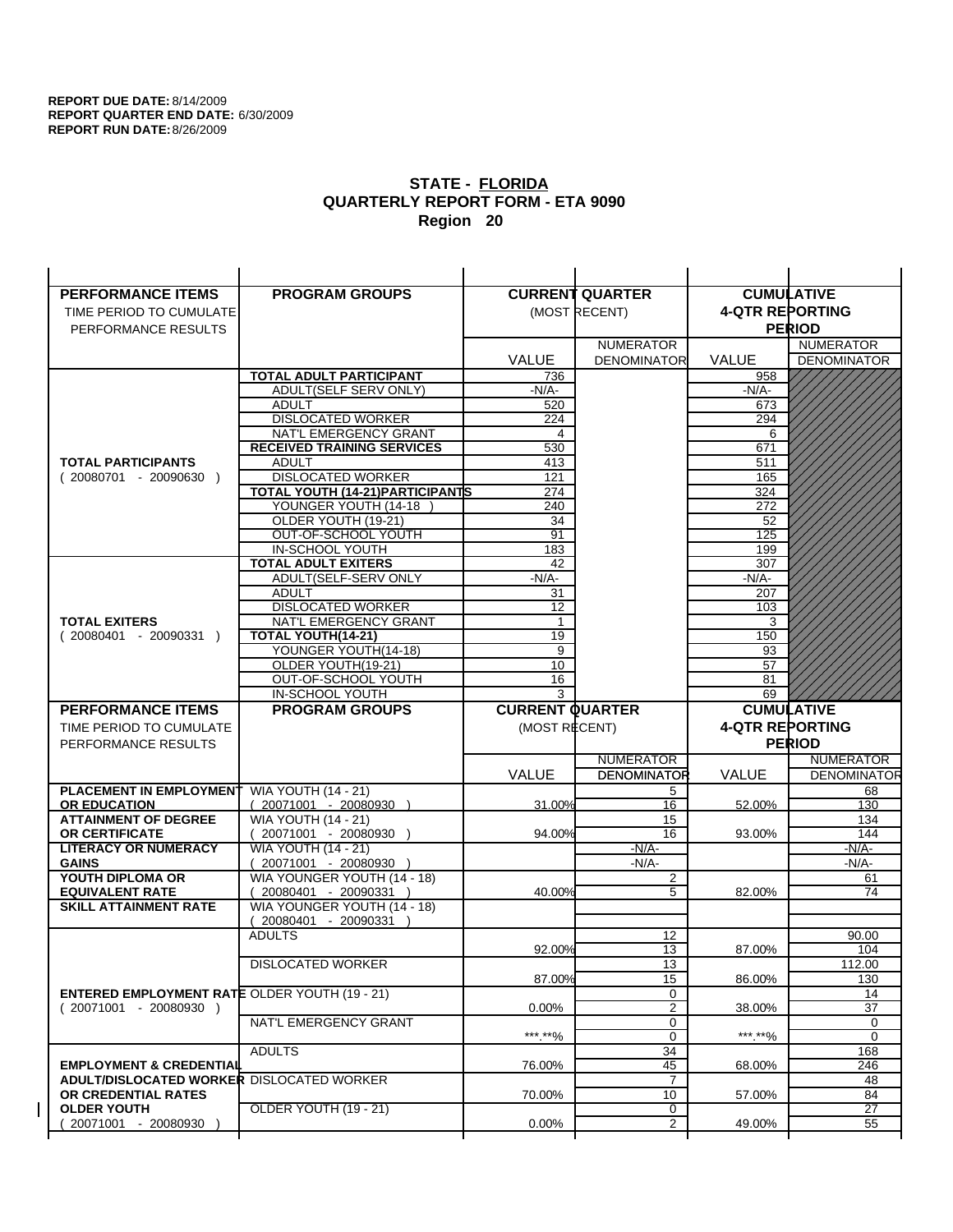$\bar{\Gamma}$ 

 $\Gamma$ 

# **STATE - FLORIDA QUARTERLY REPORT FORM - ETA 9090 Region 20**

|                            | <b>ADULTS</b>            |              | 51           |              | 327            |
|----------------------------|--------------------------|--------------|--------------|--------------|----------------|
|                            |                          | 85.00%       | 60           | 92.00%       | 355            |
|                            | <b>DISLOCATED WORKER</b> |              | 24           |              | 99             |
| <b>RETENTION RATE</b>      |                          | 77.00%       | 31           | 83.00%       | 120            |
| - 20080331<br>20070401     | OLDER YOUTH (19 - 21)    |              | 3            |              | 22             |
|                            |                          | 75.00%       | 4            | 69.00%       | 32             |
|                            | YOUNGER YOUTH (14 - 18)  |              | 4            |              | 46             |
|                            |                          | 50.00%       | 8            | 69.00%       | 67             |
|                            | NAT'L EMERGENCY GRANT    |              |              |              | 0              |
|                            |                          | ***.**%      |              | ***.**%      |                |
|                            | <b>ADULTS</b>            |              | \$970,303.99 |              | \$6,364,078.24 |
|                            |                          | \$13,476.44  | 72           | \$15,870.52  | 401            |
| <b>SIX MONTHS EARNINGS</b> | <b>DISLOCATED WORKER</b> |              | \$266,093.30 |              | \$1,356,778.77 |
| <b>INCREASE</b>            |                          | \$7,191.71   | 37           | \$10,050.21  | 135            |
| 20070401<br>- 20080331     | OLDER YOUTH (19 - 21)    |              | \$10,793.00  |              | \$83,685.89    |
|                            |                          | \$2,698.25   |              | \$2,988.78   | 28             |
|                            | NAT'L EMERGENCY GRANT    |              | \$0.00       |              | \$0.00         |
|                            |                          | $S*********$ |              | $S*********$ | $\mathbf 0$    |
|                            |                          |              |              |              |                |

 $\bar{\Gamma}$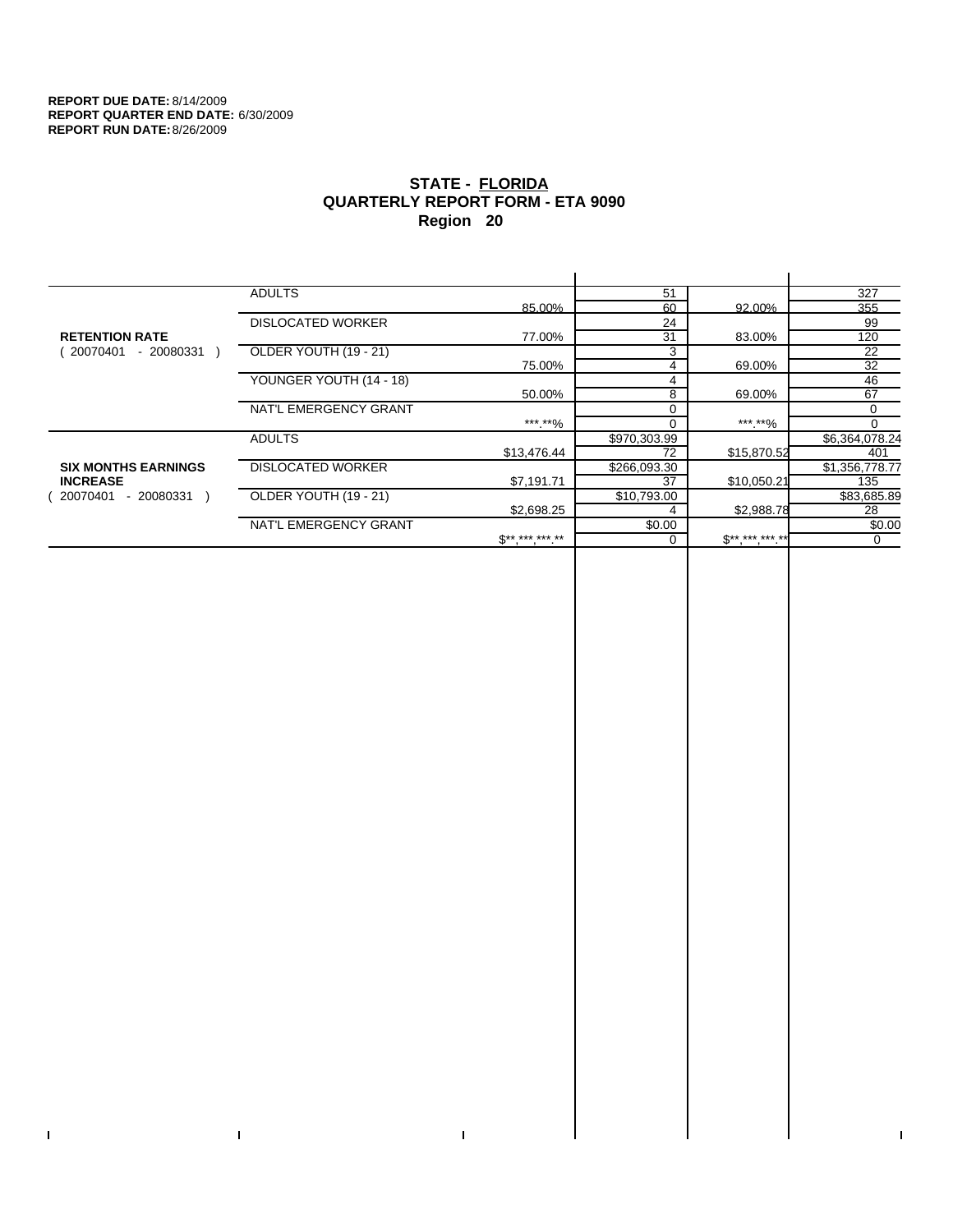| <b>PERFORMANCE ITEMS</b>                             | <b>PROGRAM GROUPS</b>                                |                        | <b>CURRENT QUARTER</b>    |                        | <b>CUMULATIVE</b>  |
|------------------------------------------------------|------------------------------------------------------|------------------------|---------------------------|------------------------|--------------------|
| TIME PERIOD TO CUMULATE                              |                                                      |                        | (MOST RECENT)             | <b>4-QTR REPORTING</b> |                    |
| PERFORMANCE RESULTS                                  |                                                      |                        |                           |                        | <b>PERIOD</b>      |
|                                                      |                                                      |                        | <b>NUMERATOR</b>          |                        | <b>NUMERATOR</b>   |
|                                                      |                                                      | <b>VALUE</b>           | <b>DENOMINATOR</b>        | VALUE                  | <b>DENOMINATOR</b> |
|                                                      | <b>TOTAL ADULT PARTICIPANT</b>                       | 1398                   |                           | 1719                   |                    |
|                                                      | ADULT(SELF SERV ONLY)                                | -N/A-                  |                           | -N/A-                  |                    |
|                                                      | <b>ADULT</b>                                         | 1170                   |                           | 1455                   |                    |
|                                                      | <b>DISLOCATED WORKER</b>                             | 242                    |                           | 280                    |                    |
|                                                      | NAT'L EMERGENCY GRANT                                | 3                      |                           | 4                      |                    |
|                                                      | <b>RECEIVED TRAINING SERVICES</b><br><b>ADULT</b>    | 1006                   |                           | 1255                   |                    |
| <b>TOTAL PARTICIPANTS</b><br>$(20080701 - 20090630)$ | <b>DISLOCATED WORKER</b>                             | 937<br>76              |                           | 1172<br>92             |                    |
|                                                      | TOTAL YOUTH (14-21) PARTICIPANTS                     | 213                    |                           | 417                    |                    |
|                                                      | YOUNGER YOUTH (14-18                                 | 90                     |                           | 219                    |                    |
|                                                      | OLDER YOUTH (19-21)                                  | 123                    |                           | 198                    |                    |
|                                                      | OUT-OF-SCHOOL YOUTH                                  | 152                    |                           | 272                    |                    |
|                                                      | IN-SCHOOL YOUTH                                      | 61                     |                           | 145                    |                    |
|                                                      | <b>TOTAL ADULT EXITERS</b>                           | 91                     |                           | 699                    |                    |
|                                                      | ADULT(SELF-SERV ONLY                                 | $-N/A$ -               |                           | -N/A-                  |                    |
|                                                      | <b>ADULT</b>                                         | 80                     |                           | 649                    |                    |
| <b>TOTAL EXITERS</b>                                 | <b>DISLOCATED WORKER</b><br>NAT'L EMERGENCY GRANT    | 12<br>0                |                           | 56<br>$\overline{2}$   |                    |
| $(20080401 - 20090331)$                              | TOTAL YOUTH(14-21)                                   | 51                     |                           | 287                    |                    |
|                                                      | YOUNGER YOUTH(14-18)                                 | 17                     |                           | 185                    |                    |
|                                                      | OLDER YOUTH(19-21)                                   | 34                     |                           | 102                    |                    |
|                                                      | OUT-OF-SCHOOL YOUTH                                  | 44                     |                           | 158                    |                    |
|                                                      | IN-SCHOOL YOUTH                                      | $\overline{7}$         |                           | 129                    |                    |
|                                                      |                                                      |                        |                           |                        |                    |
| <b>PERFORMANCE ITEMS</b>                             | <b>PROGRAM GROUPS</b>                                | <b>CURRENT QUARTER</b> |                           |                        | <b>CUMULATIVE</b>  |
| TIME PERIOD TO CUMULATE                              |                                                      | (MOST RECENT)          |                           | <b>4-QTR REPORTING</b> |                    |
| PERFORMANCE RESULTS                                  |                                                      |                        |                           |                        | <b>PERIOD</b>      |
|                                                      |                                                      |                        | <b>NUMERATOR</b>          |                        | <b>NUMERATOR</b>   |
|                                                      |                                                      | <b>VALUE</b>           | <b>DENOMINATOR</b>        | <b>VALUE</b>           | <b>DENOMINATOR</b> |
| <b>PLACEMENT IN EMPLOYMENT</b>                       | <b>WIA YOUTH (14 - 21)</b>                           |                        | 35                        |                        | 104                |
| <b>OR EDUCATION</b>                                  | $(20071001 - 20080930)$                              | 44.00%                 | 79                        | 63.00%                 | 166                |
| <b>ATTAINMENT OF DEGREE</b>                          | <b>WIA YOUTH (14 - 21)</b>                           |                        | 68                        |                        | 143                |
| OR CERTIFICATE                                       | 20071001 - 20080930 )                                | 82.00%                 | 83                        | 78.00%                 | 183                |
| <b>LITERACY OR NUMERACY</b>                          | <b>WIA YOUTH (14 - 21)</b>                           |                        | $-N/A$ -                  |                        | -N/A-              |
| <b>GAINS</b><br>YOUTH DIPLOMA OR                     | 20071001 - 20080930                                  |                        | $-N/A-$<br>$\overline{2}$ |                        | $-N/A-$<br>47      |
| <b>EQUIVALENT RATE</b>                               | WIA YOUNGER YOUTH (14 - 18)<br>20080401 - 20090331 ) | 18.00%                 | 11                        | 55.00%                 | 85                 |
| <b>SKILL ATTAINMENT RATE</b>                         | WIA YOUNGER YOUTH (14 - 18)                          |                        |                           |                        |                    |
|                                                      | (20080401 - 20090331                                 |                        |                           |                        |                    |
|                                                      | <b>ADULTS</b>                                        |                        | 15                        |                        | 88.00              |
|                                                      |                                                      | 83.00%                 | 18                        | 84.00%                 | 105                |
|                                                      | <b>DISLOCATED WORKER</b>                             |                        | $\overline{13}$           |                        | 74.00              |
|                                                      |                                                      | 93.00%                 | 14                        | 93.00%                 | 80                 |
| <b>ENTERED EMPLOYMENT RATE OLDER YOUTH (19 - 21)</b> |                                                      |                        | 5                         |                        | 32                 |
| $(20071001 - 20080930)$                              | NAT'L EMERGENCY GRANT                                | 71.00%                 | $\overline{7}$<br>0       | 78.00%                 | 41<br>1            |
|                                                      |                                                      | 0.00%                  | $\mathbf{1}$              | 33.00%                 | 3                  |
|                                                      | <b>ADULTS</b>                                        |                        | 127                       |                        | 597                |
| <b>EMPLOYMENT &amp; CREDENTIAL</b>                   |                                                      | 90.00%                 | 141                       | 93.00%                 | 644                |
| <b>ADULT/DISLOCATED WORKER DISLOCATED WORKER</b>     |                                                      |                        | 9                         |                        | 54                 |
| OR CREDENTIAL RATES                                  |                                                      | 90.00%                 | 10                        | 84.00%                 | 64                 |
| <b>OLDER YOUTH</b><br>20071001 - 20080930            | OLDER YOUTH (19 - 21)                                | 64.00%                 | 9<br>14                   | 67.00%                 | 45<br>67           |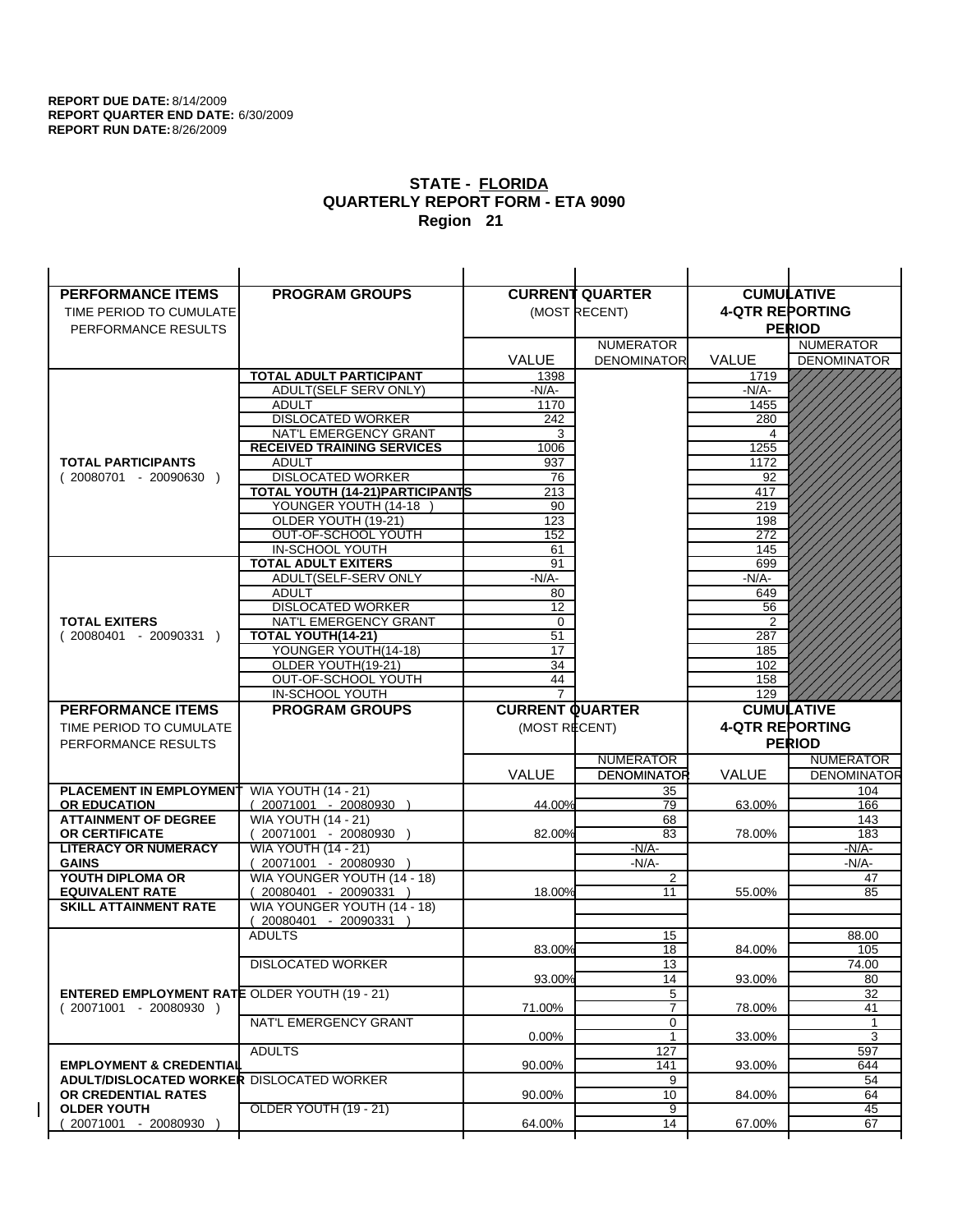$\bar{\Gamma}$ 

 $\mathbf{I}$ 

# **STATE - FLORIDA QUARTERLY REPORT FORM - ETA 9090 Region 21**

|                            | <b>ADULTS</b>            |             | 59           |             | 649             |
|----------------------------|--------------------------|-------------|--------------|-------------|-----------------|
|                            |                          | 88.00%      | 67           | 94.00%      | 694             |
|                            | <b>DISLOCATED WORKER</b> |             | 16           |             | 66              |
| <b>RETENTION RATE</b>      |                          | 80.00%      | 20           | 83.00%      | 80              |
| 20070401<br>- 20080331     | OLDER YOUTH (19 - 21)    |             | 6            |             | 50              |
|                            |                          | 67.00%      | 9            | 86.00%      | 58              |
|                            | YOUNGER YOUTH (14 - 18)  |             | 5            |             | 61              |
|                            |                          | 100.00%     | 5            | 76.00%      | 80              |
|                            | NAT'L EMERGENCY GRANT    |             |              |             | $\overline{2}$  |
|                            |                          | ***.**%     |              | 50.00%      |                 |
|                            | <b>ADULTS</b>            |             | \$805,798.90 |             | \$18,648,194.18 |
|                            |                          | \$11,511.41 | 70           | \$25,686.22 | 726             |
| <b>SIX MONTHS EARNINGS</b> | <b>DISLOCATED WORKER</b> |             | \$324,383.76 |             | \$1,168,586.52  |
| <b>INCREASE</b>            |                          | \$14,744.72 | 22           | \$13,432.03 | 87              |
| - 20080331<br>20070401     | OLDER YOUTH (19 - 21)    |             | \$30,613.00  |             | \$189,663.47    |
|                            |                          | \$3,826.63  |              | \$4,123.12  | 46              |
|                            | NAT'L EMERGENCY GRANT    |             | \$5,068.94   |             | \$49,876.87     |
|                            |                          | \$5,068.94  |              | \$8,312.81  | 6               |
|                            |                          |             |              |             |                 |

 $\bar{\Gamma}$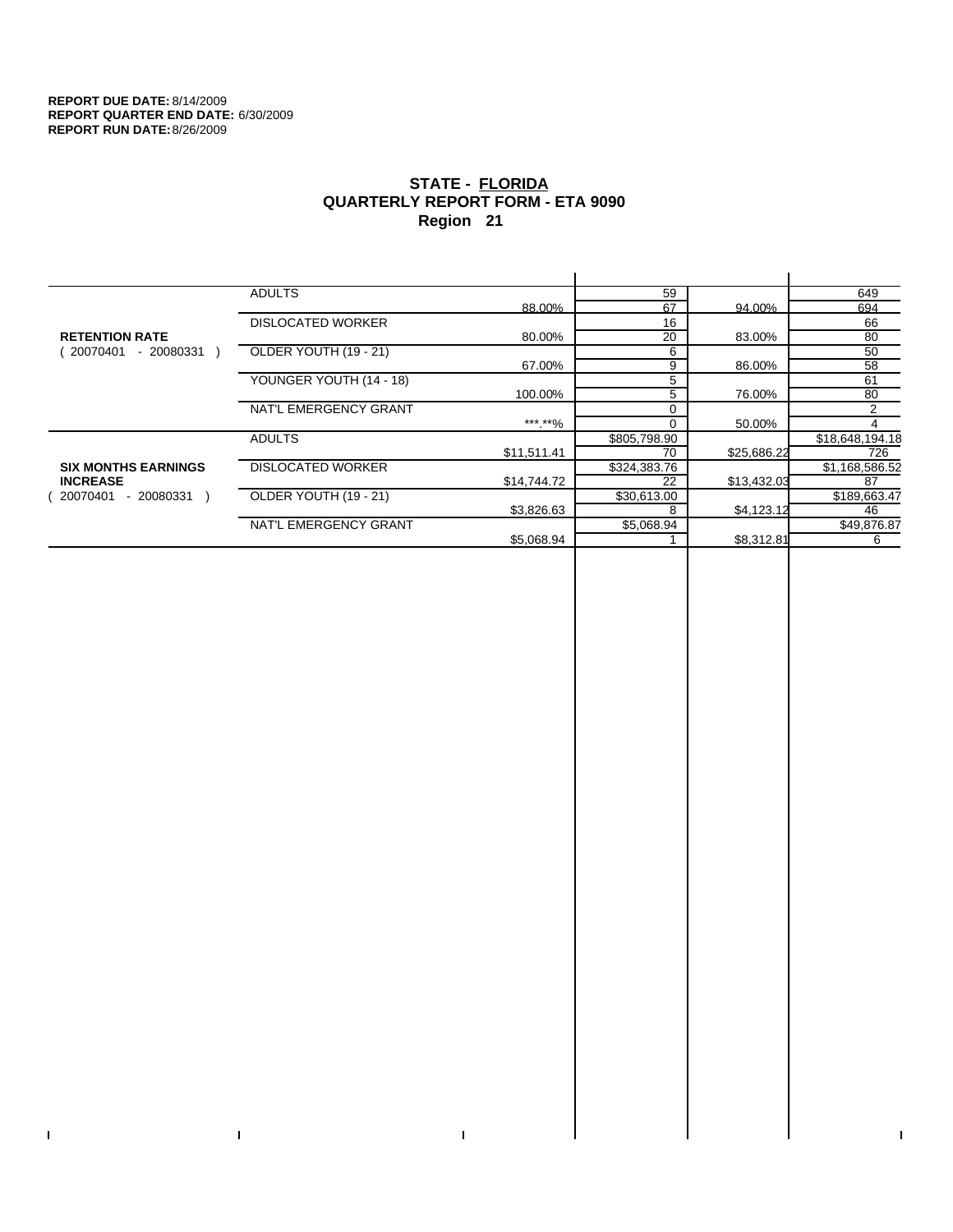| <b>PERFORMANCE ITEMS</b>                             | <b>PROGRAM GROUPS</b>                         |                        | <b>CURRENT QUARTER</b> |                        | <b>CUMULATIVE</b>  |
|------------------------------------------------------|-----------------------------------------------|------------------------|------------------------|------------------------|--------------------|
| TIME PERIOD TO CUMULATE                              |                                               |                        | (MOST RECENT)          | <b>4-QTR REPORTING</b> |                    |
| PERFORMANCE RESULTS                                  |                                               |                        |                        |                        | <b>PERIOD</b>      |
|                                                      |                                               |                        | <b>NUMERATOR</b>       |                        | <b>NUMERATOR</b>   |
|                                                      |                                               | <b>VALUE</b>           | <b>DENOMINATOR</b>     | VALUE                  | <b>DENOMINATOR</b> |
|                                                      | TOTAL ADULT PARTICIPANT                       | 1367                   |                        | 1860                   |                    |
|                                                      | ADULT(SELF SERV ONLY)                         | $-N/A-$                |                        | -N/A-                  |                    |
|                                                      | <b>ADULT</b>                                  | 716                    |                        | 962                    |                    |
|                                                      | <b>DISLOCATED WORKER</b>                      | 684                    |                        | 935                    |                    |
|                                                      | NAT'L EMERGENCY GRANT                         |                        |                        | $\overline{2}$         |                    |
|                                                      | <b>RECEIVED TRAINING SERVICES</b>             | 806                    |                        | 1061                   |                    |
| <b>TOTAL PARTICIPANTS</b>                            | <b>ADULT</b>                                  | 435                    |                        | 599                    |                    |
| $(20080701 - 20090630)$                              | <b>DISLOCATED WORKER</b>                      | 389                    |                        | 482                    |                    |
|                                                      | <b>TOTAL YOUTH (14-21) PARTICIPANTS</b>       | 525                    |                        | 712                    |                    |
|                                                      | YOUNGER YOUTH (14-18                          | 350                    |                        | 430                    |                    |
|                                                      | OLDER YOUTH (19-21)                           | 175                    |                        | 282                    |                    |
|                                                      | OUT-OF-SCHOOL YOUTH                           | 200                    |                        | 324                    |                    |
|                                                      | IN-SCHOOL YOUTH<br><b>TOTAL ADULT EXITERS</b> | 325                    |                        | 388                    |                    |
|                                                      | ADULT(SELF-SERV ONLY                          | 155<br>$-N/A-$         |                        | 1099<br>$-N/A-$        |                    |
|                                                      | ADULT                                         | 82                     |                        | 608                    |                    |
|                                                      | <b>DISLOCATED WORKER</b>                      | 74                     |                        | 500                    |                    |
| <b>TOTAL EXITERS</b>                                 | NAT'L EMERGENCY GRANT                         | $\mathbf 0$            |                        | 2                      |                    |
| $(20080401 - 20090331)$                              | TOTAL YOUTH(14-21)                            | 35                     |                        | 453                    |                    |
|                                                      | YOUNGER YOUTH(14-18)                          | 6                      |                        | 304                    |                    |
|                                                      | OLDER YOUTH(19-21)                            | 29                     |                        | 149                    |                    |
|                                                      | OUT-OF-SCHOOL YOUTH                           | 32                     |                        | 159                    |                    |
|                                                      | IN-SCHOOL YOUTH                               | 3                      |                        | 294                    |                    |
|                                                      |                                               |                        |                        |                        |                    |
| <b>PERFORMANCE ITEMS</b>                             | <b>PROGRAM GROUPS</b>                         | <b>CURRENT QUARTER</b> |                        |                        | <b>CUMULATIVE</b>  |
| TIME PERIOD TO CUMULATE                              |                                               | (MOST RECENT)          |                        | <b>4-QTR REPORTING</b> |                    |
| PERFORMANCE RESULTS                                  |                                               |                        |                        |                        | <b>PERIOD</b>      |
|                                                      |                                               |                        | <b>NUMERATOR</b>       |                        | <b>NUMERATOR</b>   |
|                                                      |                                               | <b>VALUE</b>           | <b>DENOMINATOR</b>     | <b>VALUE</b>           | <b>DENOMINATOR</b> |
| PLACEMENT IN EMPLOYMENT                              | <b>WIA YOUTH (14 - 21)</b>                    |                        | 53                     |                        | 335                |
| <b>OR EDUCATION</b>                                  | $(20071001 - 20080930)$                       | 78.00%                 | 68                     | 90.00%                 | 374                |
| <b>ATTAINMENT OF DEGREE</b>                          | <b>WIA YOUTH (14 - 21)</b>                    |                        | 49                     |                        | 294                |
| <b>OR CERTIFICATE</b>                                | (20071001 - 20080930                          | 68.00%                 | 72                     | 78.00%                 | 376                |
| <b>LITERACY OR NUMERACY</b>                          | <b>WIA YOUTH (14 - 21)</b>                    |                        | $-N/A-$                |                        | -N/A-              |
| <b>GAINS</b>                                         | 20071001 - 20080930                           |                        | $-N/A-$                |                        | $-N/A-$            |
| YOUTH DIPLOMA OR                                     | WIA YOUNGER YOUTH (14 - 18)                   |                        | 0                      |                        | 250                |
| <b>EQUIVALENT RATE</b>                               | 20080401 - 20090331 )                         | 0.00%                  | 2                      | 95.00%                 | 262                |
| <b>SKILL ATTAINMENT RATE</b>                         | WIA YOUNGER YOUTH (14 - 18)                   |                        |                        |                        |                    |
|                                                      | (20080401 - 20090331                          |                        |                        |                        |                    |
|                                                      | <b>ADULTS</b>                                 | 91.00%                 | 39<br>43               | 80.00%                 | 269.00<br>336      |
|                                                      | <b>DISLOCATED WORKER</b>                      |                        | 67                     |                        | 528.00             |
|                                                      |                                               | 97.00%                 | 69                     | 87.00%                 | 610                |
| <b>ENTERED EMPLOYMENT RATE OLDER YOUTH (19 - 21)</b> |                                               |                        | 15                     |                        | 73                 |
| $(20071001 - 20080930)$                              |                                               | 79.00%                 | 19                     | 82.00%                 | 89                 |
|                                                      | NAT'L EMERGENCY GRANT                         |                        | 0                      |                        | 3                  |
|                                                      |                                               | 0.00%                  | 1                      | 50.00%                 | 6                  |
|                                                      | <b>ADULTS</b>                                 |                        | 42                     |                        | 421                |
| <b>EMPLOYMENT &amp; CREDENTIAL</b>                   |                                               | 76.00%                 | 55                     | 74.00%                 | 570                |
| <b>ADULT/DISLOCATED WORKER DISLOCATED WORKER</b>     |                                               |                        | 21                     |                        | 176                |
| OR CREDENTIAL RATES                                  |                                               | 91.00%                 | 23                     | 74.00%                 | 237                |
| <b>OLDER YOUTH</b><br>20071001 - 20080930            | <b>OLDER YOUTH (19 - 21)</b>                  | 46.00%                 | $\overline{12}$<br>26  | 34.00%                 | 41<br>119          |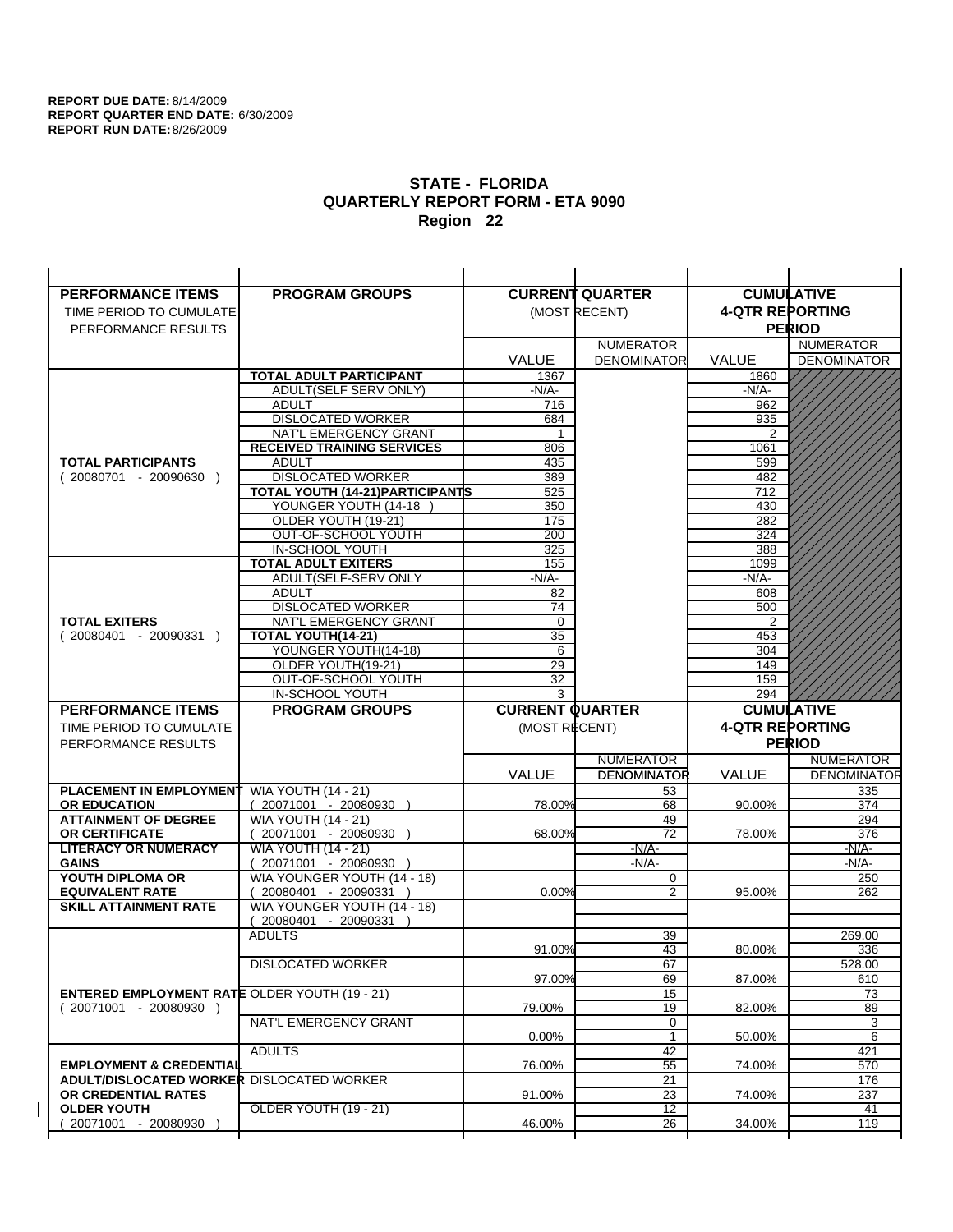$\bar{\Gamma}$ 

 $\Gamma$ 

# **STATE - FLORIDA QUARTERLY REPORT FORM - ETA 9090 Region 22**

|                            | <b>ADULTS</b>            |             | 95             |             | 544             |
|----------------------------|--------------------------|-------------|----------------|-------------|-----------------|
|                            |                          | 81.00%      | 118            | 89.00%      | 611             |
|                            | <b>DISLOCATED WORKER</b> |             | 128            |             | 566             |
| <b>RETENTION RATE</b>      |                          | 88.00%      | 145            | 90.00%      | 632             |
| $-20080331$<br>20070401    | OLDER YOUTH (19 - 21)    |             | 17             |             | 137             |
|                            |                          | 81.00%      | 21             | 82.00%      | 168             |
|                            | YOUNGER YOUTH (14 - 18)  |             | 8              |             | 218             |
|                            |                          | 73.00%      | 11             | 82.00%      | 266             |
|                            | NAT'L EMERGENCY GRANT    |             | $\Omega$       |             |                 |
|                            |                          | ***.**%     | $\Omega$       | 88.00%      | 8               |
|                            | <b>ADULTS</b>            |             | \$1,434,461.98 |             | \$10,271,614.56 |
|                            |                          | \$10,246.16 | 140            | \$15,149.87 | 678             |
| <b>SIX MONTHS EARNINGS</b> | <b>DISLOCATED WORKER</b> |             | \$2,660,824.56 |             | \$12,350,442.78 |
| <b>INCREASE</b>            |                          | \$15,933.08 | 167            | \$17,977.35 | 687             |
| 20070401<br>$-20080331$    | OLDER YOUTH (19 - 21)    |             | \$36,942.27    |             | \$442,235.96    |
|                            |                          | \$2,638.73  | 14             | \$3,482.17  | 127             |
|                            | NAT'L EMERGENCY GRANT    |             | \$0.00         |             | \$90,963.00     |
|                            |                          | \$0.00      |                | \$10,107.00 | 9               |
|                            |                          |             |                |             |                 |

 $\bar{\Gamma}$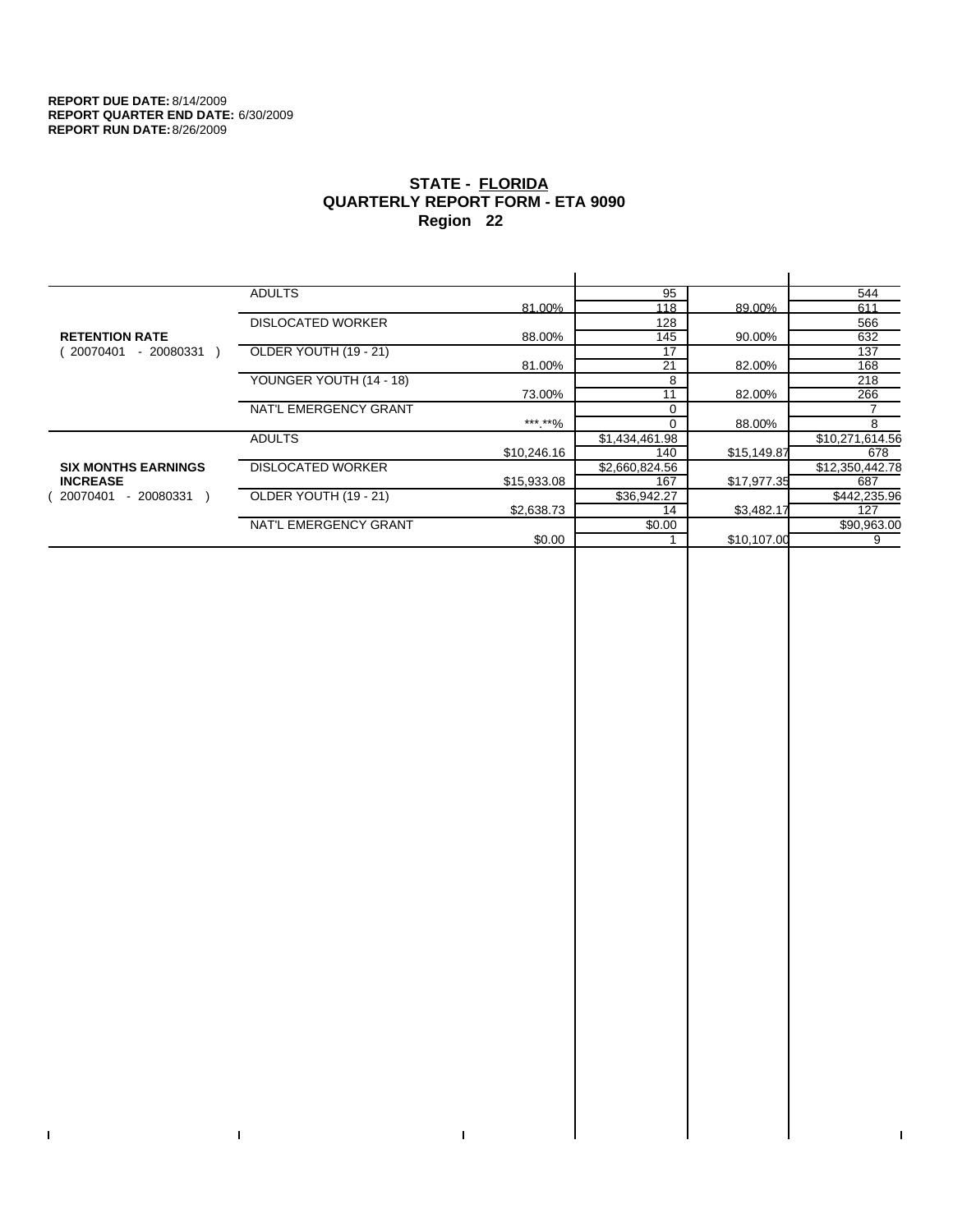| <b>PERFORMANCE ITEMS</b>                             | <b>PROGRAM GROUPS</b>                   |                        | <b>CURRENT QUARTER</b> |                        | <b>CUMULATIVE</b>  |
|------------------------------------------------------|-----------------------------------------|------------------------|------------------------|------------------------|--------------------|
| TIME PERIOD TO CUMULATE                              |                                         |                        | (MOST RECENT)          | <b>4-QTR REPORTING</b> |                    |
| PERFORMANCE RESULTS                                  |                                         |                        |                        |                        | <b>PERIOD</b>      |
|                                                      |                                         |                        | <b>NUMERATOR</b>       |                        | <b>NUMERATOR</b>   |
|                                                      |                                         | <b>VALUE</b>           | <b>DENOMINATOR</b>     | <b>VALUE</b>           | <b>DENOMINATOR</b> |
|                                                      | <b>TOTAL ADULT PARTICIPANT</b>          | 4406                   |                        | 6779                   |                    |
|                                                      | <b>ADULT(SELF SERV ONLY)</b>            | -N/A-                  |                        | -N/A-                  |                    |
|                                                      | <b>ADULT</b>                            | 3197                   |                        | 5329                   |                    |
|                                                      | <b>DISLOCATED WORKER</b>                | 1324                   |                        | 1592                   |                    |
|                                                      | NAT'L EMERGENCY GRANT                   | 49                     |                        | 59                     |                    |
|                                                      | <b>RECEIVED TRAINING SERVICES</b>       | 2095                   |                        | 2925                   |                    |
| <b>TOTAL PARTICIPANTS</b>                            | <b>ADULT</b>                            | 1353                   |                        | 2027                   |                    |
| $(20080701 - 20090630)$                              | <b>DISLOCATED WORKER</b>                | 757                    |                        | 934                    |                    |
|                                                      | <b>TOTAL YOUTH (14-21) PARTICIPANTS</b> | 3314                   |                        | 4065                   |                    |
|                                                      | YOUNGER YOUTH (14-18                    | 2473                   |                        | 2950                   |                    |
|                                                      | OLDER YOUTH (19-21)                     | 841                    |                        | 1115                   |                    |
|                                                      | OUT-OF-SCHOOL YOUTH<br>IN-SCHOOL YOUTH  | 1535                   |                        | 1935                   |                    |
|                                                      | <b>TOTAL ADULT EXITERS</b>              | 1779<br>672            |                        | 2130<br>3422           |                    |
|                                                      | ADULT(SELF-SERV ONLY                    | $-N/A-$                |                        | $-N/A-$                |                    |
|                                                      | <b>ADULT</b>                            | 605                    |                        | 3049                   |                    |
|                                                      | <b>DISLOCATED WORKER</b>                | 75                     |                        | 416                    |                    |
| <b>TOTAL EXITERS</b>                                 | NAT'L EMERGENCY GRANT                   | -1                     |                        | 19                     |                    |
| $(20080401 - 20090331)$                              | TOTAL YOUTH(14-21)                      | 321                    |                        | 837                    |                    |
|                                                      | YOUNGER YOUTH(14-18)                    | 200                    |                        | 530                    |                    |
|                                                      | OLDER YOUTH(19-21)                      | 121                    |                        | 307                    |                    |
|                                                      | OUT-OF-SCHOOL YOUTH                     | 182                    |                        | 461                    |                    |
|                                                      | IN-SCHOOL YOUTH                         | 139                    |                        | 376                    |                    |
|                                                      |                                         |                        |                        |                        |                    |
| <b>PERFORMANCE ITEMS</b>                             | <b>PROGRAM GROUPS</b>                   | <b>CURRENT QUARTER</b> |                        |                        | <b>CUMULATIVE</b>  |
| TIME PERIOD TO CUMULATE                              |                                         | (MOST RECENT)          |                        | <b>4-QTR REPORTING</b> |                    |
| PERFORMANCE RESULTS                                  |                                         |                        |                        |                        | <b>PERIOD</b>      |
|                                                      |                                         |                        | <b>NUMERATOR</b>       |                        | <b>NUMERATOR</b>   |
|                                                      |                                         | <b>VALUE</b>           | <b>DENOMINATOR</b>     | <b>VALUE</b>           | <b>DENOMINATOR</b> |
| PLACEMENT IN EMPLOYMENT                              | <b>WIA YOUTH (14 - 21)</b>              |                        | 57                     |                        | 224                |
| <b>OR EDUCATION</b>                                  | $(20071001 - 20080930)$                 | 70.00%                 | 82                     | 79.00%                 | 285                |
| <b>ATTAINMENT OF DEGREE</b>                          | <b>WIA YOUTH (14 - 21)</b>              |                        | 51                     |                        | 182                |
| <b>OR CERTIFICATE</b>                                | (20071001 - 20080930                    | 66.00%                 | 77                     | 61.00%                 | 296                |
| <b>LITERACY OR NUMERACY</b>                          | <b>WIA YOUTH (14 - 21)</b>              |                        | $-N/A-$                |                        | -N/A-              |
| <b>GAINS</b>                                         | 20071001 - 20080930                     |                        | $-N/A-$                |                        | $-N/A-$            |
| YOUTH DIPLOMA OR                                     | WIA YOUNGER YOUTH (14 - 18)             |                        | 88                     |                        | 231                |
| <b>EQUIVALENT RATE</b>                               | 20080401 - 20090331 )                   | 66.00%                 | 133                    | 69.00%                 | 337                |
| <b>SKILL ATTAINMENT RATE</b>                         | WIA YOUNGER YOUTH (14 - 18)             |                        |                        |                        |                    |
|                                                      | (20080401 - 20090331                    |                        |                        |                        |                    |
|                                                      | <b>ADULTS</b>                           | 91.00%                 | 496<br>545             | 89.00%                 | 1854.00<br>2090    |
|                                                      |                                         |                        |                        |                        |                    |
|                                                      | <b>DISLOCATED WORKER</b>                | 89.00%                 | 86<br>97               | 89.00%                 | 502.00<br>561      |
| <b>ENTERED EMPLOYMENT RATE OLDER YOUTH (19 - 21)</b> |                                         |                        | 17                     |                        | 70                 |
| $(20071001 - 20080930)$                              |                                         | 63.00%                 | 27                     | 80.00%                 | 88                 |
|                                                      | NAT'L EMERGENCY GRANT                   |                        | 1                      |                        | 15                 |
|                                                      |                                         | 50.00%                 | $\overline{2}$         | 63.00%                 | 24                 |
|                                                      | <b>ADULTS</b>                           |                        | 310                    |                        | 1485               |
| <b>EMPLOYMENT &amp; CREDENTIAL</b>                   |                                         | 83.00%                 | 374                    | 82.00%                 | 1812               |
| <b>ADULT/DISLOCATED WORKER DISLOCATED WORKER</b>     |                                         |                        | 43                     |                        | 276                |
| OR CREDENTIAL RATES                                  |                                         | 61.00%                 | 70                     | 65.00%                 | 422                |
| <b>OLDER YOUTH</b><br>20071001 - 20080930            | OLDER YOUTH (19 - 21)                   | 39.00%                 | 13<br>33               | 41.00%                 | 49<br>119          |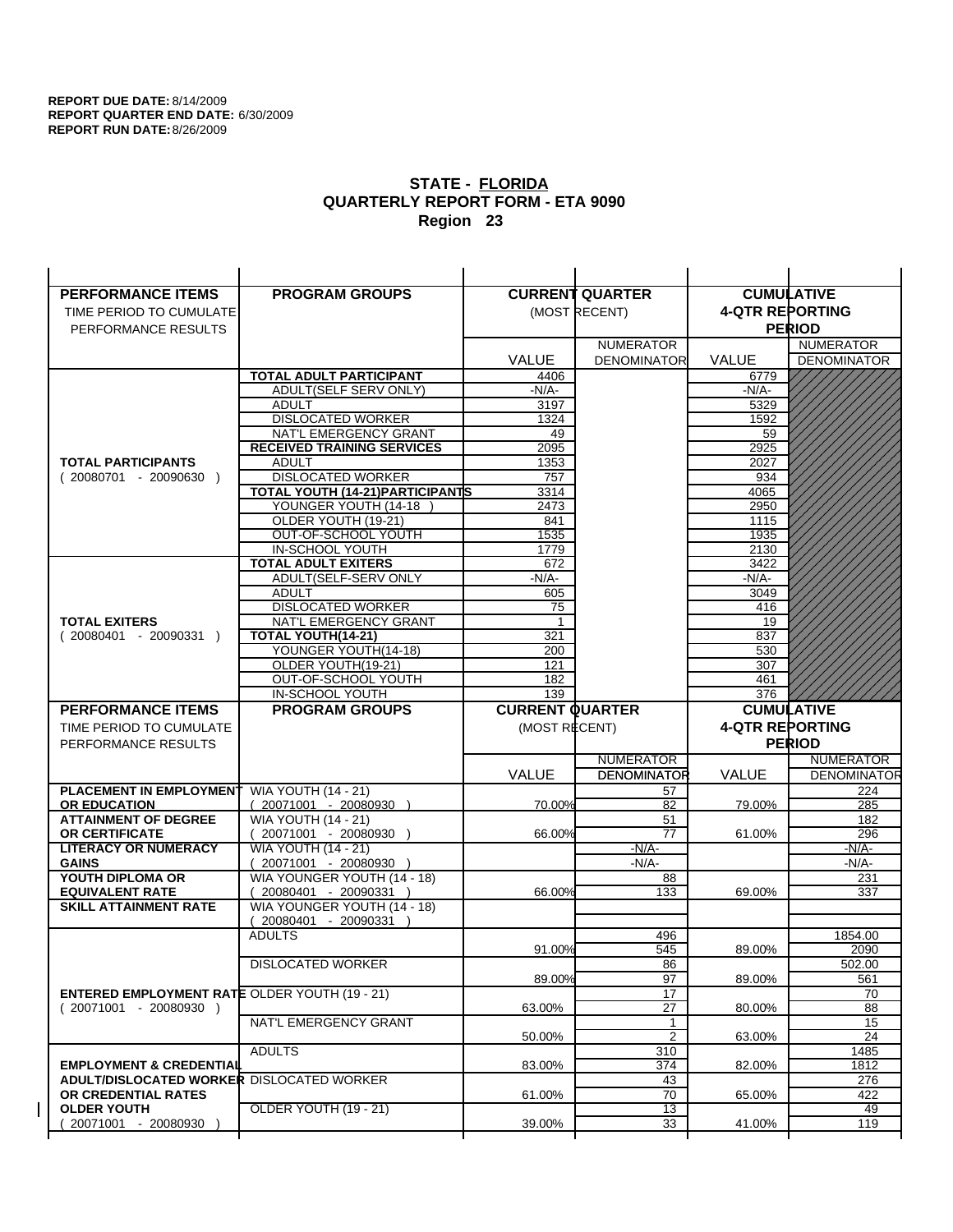$\bar{\Gamma}$ 

 $\Gamma$ 

# **STATE - FLORIDA QUARTERLY REPORT FORM - ETA 9090 Region 23**

|                            | <b>ADULTS</b>            |             | 619            |             | 2771            |
|----------------------------|--------------------------|-------------|----------------|-------------|-----------------|
|                            |                          | 88.00%      | 701            | 90.00%      | 3086            |
|                            | <b>DISLOCATED WORKER</b> |             | 126            |             | 538             |
| <b>RETENTION RATE</b>      |                          | 87.00%      | 145            | 90.00%      | 599             |
| - 20080331<br>20070401     | OLDER YOUTH (19 - 21)    |             | 19             |             | 63              |
|                            |                          | 76.00%      | 25             | 86.00%      | 73              |
|                            | YOUNGER YOUTH (14 - 18)  |             | 28             |             | 164             |
|                            |                          | 74.00%      | 38             | 76.00%      | 216             |
|                            | NAT'L EMERGENCY GRANT    |             |                |             | 13              |
|                            |                          | 67.00%      | 3              | 76.00%      | 17              |
|                            | <b>ADULTS</b>            |             | \$9,461,195.93 |             | \$53,445,163.67 |
|                            |                          | \$12,531.39 | 755            | \$16,244.73 | 3290            |
| <b>SIX MONTHS EARNINGS</b> | <b>DISLOCATED WORKER</b> |             | \$1,884,608.73 |             | \$8,251,968.69  |
| <b>INCREASE</b>            |                          | \$12,080.83 | 156            | \$12,656.39 | 652             |
| 20070401<br>- 20080331     | OLDER YOUTH (19 - 21)    |             | \$136,036.00   |             | \$439,265.64    |
|                            |                          | \$5,914.61  | 23             | \$6,863.53  | 64              |
|                            | NAT'L EMERGENCY GRANT    |             | \$27,730.00    |             | \$154,837.00    |
|                            |                          | \$4,621.67  | 6              | \$5,529.89  | 28              |
|                            |                          |             |                |             |                 |

 $\bar{\Gamma}$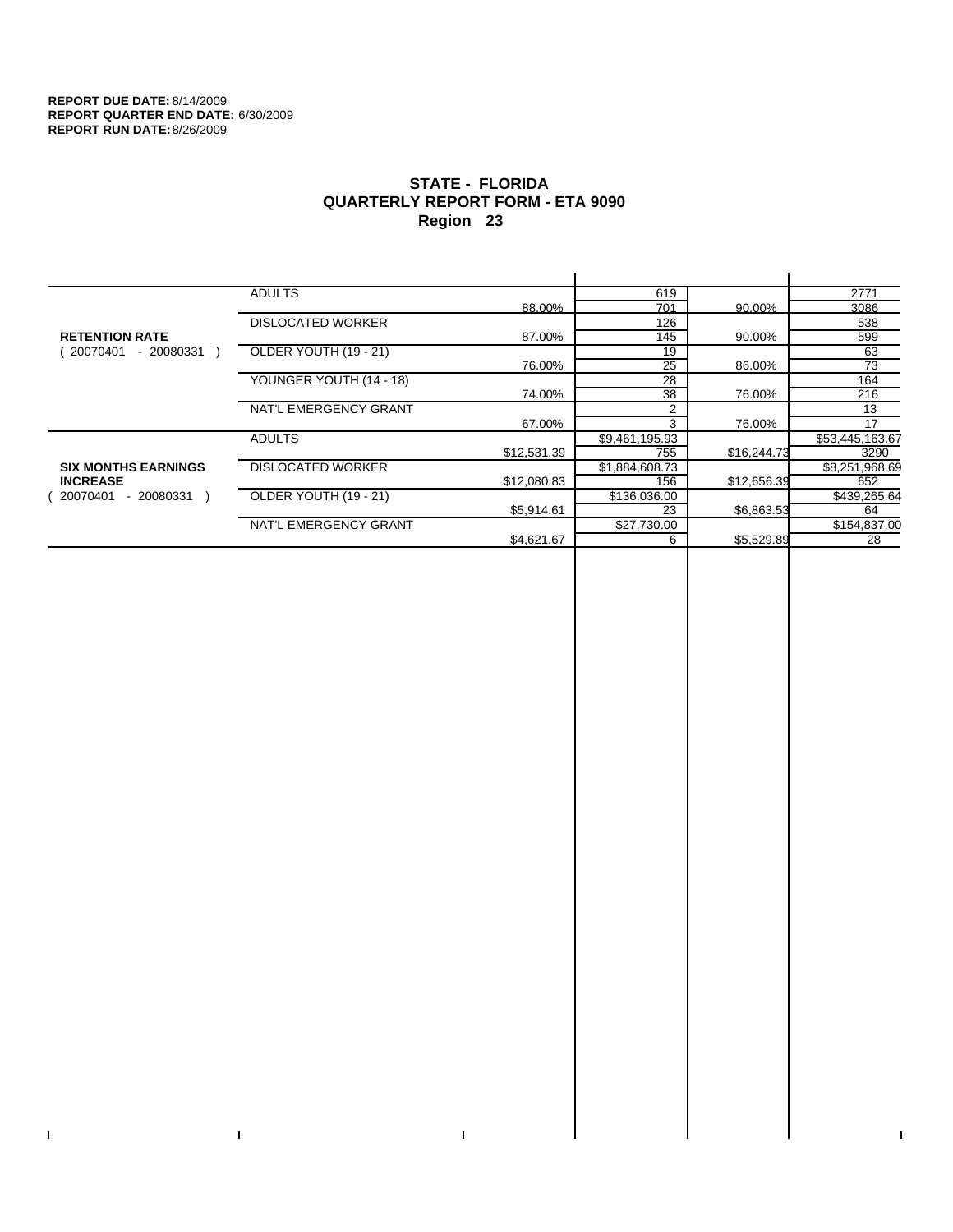$\overline{1}$ 

| <b>PERFORMANCE ITEMS</b>                             | <b>PROGRAM GROUPS</b>                                |                        | <b>CURRENT QUARTER</b> |                        | <b>CUMULATIVE</b>  |
|------------------------------------------------------|------------------------------------------------------|------------------------|------------------------|------------------------|--------------------|
| TIME PERIOD TO CUMULATE                              |                                                      |                        | (MOST RECENT)          | <b>4-QTR REPORTING</b> |                    |
| PERFORMANCE RESULTS                                  |                                                      |                        |                        |                        | <b>PERIOD</b>      |
|                                                      |                                                      |                        | <b>NUMERATOR</b>       |                        | <b>NUMERATOR</b>   |
|                                                      |                                                      | <b>VALUE</b>           | <b>DENOMINATOR</b>     | <b>VALUE</b>           | <b>DENOMINATOR</b> |
|                                                      | TOTAL ADULT PARTICIPANT                              | 1302                   |                        | 1550                   |                    |
|                                                      | ADULT(SELF SERV ONLY)                                | $-N/A-$                |                        | -N/A-                  |                    |
|                                                      | <b>ADULT</b>                                         | 863                    |                        | 1059                   |                    |
|                                                      | <b>DISLOCATED WORKER</b>                             | 540                    |                        | 608                    |                    |
|                                                      | NAT'L EMERGENCY GRANT                                | 0                      |                        |                        |                    |
|                                                      | <b>RECEIVED TRAINING SERVICES</b>                    | 839                    |                        | 1054                   |                    |
| <b>TOTAL PARTICIPANTS</b>                            | <b>ADULT</b>                                         | 533                    |                        | 712                    |                    |
| $(20080701 - 20090630)$                              | <b>DISLOCATED WORKER</b>                             | 344                    |                        | 409                    |                    |
|                                                      | <b>TOTAL YOUTH (14-21) PARTICIPANTS</b>              | 207                    |                        | 266                    |                    |
|                                                      | YOUNGER YOUTH (14-18                                 | 93                     |                        | 114                    |                    |
|                                                      | OLDER YOUTH (19-21)<br>OUT-OF-SCHOOL YOUTH           | 114<br>186             |                        | 152<br>237             |                    |
|                                                      | IN-SCHOOL YOUTH                                      | 21                     |                        | 29                     |                    |
|                                                      | <b>TOTAL ADULT EXITERS</b>                           | 47                     |                        | 395                    |                    |
|                                                      | ADULT(SELF-SERV ONLY                                 | $-N/A-$                |                        | $-N/A-$                |                    |
|                                                      | ADULT                                                | 32                     |                        | 320                    |                    |
|                                                      | <b>DISLOCATED WORKER</b>                             | 22                     |                        | 98                     |                    |
| <b>TOTAL EXITERS</b>                                 | NAT'L EMERGENCY GRANT                                | $\mathbf{1}$           |                        | -1                     |                    |
| $(20080401 - 20090331)$                              | <b>TOTAL YOUTH(14-21)</b>                            | 22                     |                        | 141                    |                    |
|                                                      | YOUNGER YOUTH(14-18)                                 | 6                      |                        | 59                     |                    |
|                                                      | OLDER YOUTH(19-21)                                   | 16                     |                        | 82                     |                    |
|                                                      | OUT-OF-SCHOOL YOUTH                                  | 21                     |                        | 116                    |                    |
|                                                      | IN-SCHOOL YOUTH                                      | 1                      |                        | 25                     |                    |
|                                                      |                                                      |                        |                        |                        |                    |
| <b>PERFORMANCE ITEMS</b>                             | <b>PROGRAM GROUPS</b>                                | <b>CURRENT QUARTER</b> |                        |                        | <b>CUMULATIVE</b>  |
| TIME PERIOD TO CUMULATE                              |                                                      | (MOST RECENT)          |                        | <b>4-QTR REPORTING</b> |                    |
| PERFORMANCE RESULTS                                  |                                                      |                        |                        |                        | <b>PERIOD</b>      |
|                                                      |                                                      |                        | <b>NUMERATOR</b>       |                        | <b>NUMERATOR</b>   |
|                                                      |                                                      | <b>VALUE</b>           | <b>DENOMINATOR</b>     | <b>VALUE</b>           | <b>DENOMINATOR</b> |
| PLACEMENT IN EMPLOYMENT                              | <b>WIA YOUTH (14 - 21)</b>                           |                        | 4                      |                        | 70                 |
| <b>OR EDUCATION</b>                                  | $(20071001 - 20080930)$                              | 44.00%                 | 9                      | 61.00%                 | 115                |
| <b>ATTAINMENT OF DEGREE</b>                          | <b>WIA YOUTH (14 - 21)</b>                           |                        | 5                      |                        | 90                 |
| <b>OR CERTIFICATE</b>                                | (20071001 - 20080930                                 | 42.00%                 | 12                     | 62.00%                 | 146                |
| <b>LITERACY OR NUMERACY</b>                          | <b>WIA YOUTH (14 - 21)</b>                           |                        | $-N/A-$                |                        | -N/A-              |
| <b>GAINS</b>                                         | 20071001 - 20080930                                  |                        | $-N/A-$                |                        | $-N/A-$            |
| YOUTH DIPLOMA OR<br><b>EQUIVALENT RATE</b>           | WIA YOUNGER YOUTH (14 - 18)                          | 0.00%                  | 0<br>3                 | 62.00%                 | 18<br>29           |
| <b>SKILL ATTAINMENT RATE</b>                         | 20080401 - 20090331 )<br>WIA YOUNGER YOUTH (14 - 18) |                        |                        |                        |                    |
|                                                      | (20080401 - 20090331                                 |                        |                        |                        |                    |
|                                                      | <b>ADULTS</b>                                        |                        | 38                     |                        | 184.00             |
|                                                      |                                                      | 88.00%                 | 43                     | 81.00%                 | 227                |
|                                                      | <b>DISLOCATED WORKER</b>                             |                        | $\overline{25}$        |                        | 98.00              |
|                                                      |                                                      | 89.00%                 | 28                     | 88.00%                 | 111                |
| <b>ENTERED EMPLOYMENT RATE OLDER YOUTH (19 - 21)</b> |                                                      |                        | 2                      |                        | 35                 |
| $(20071001 - 20080930)$                              |                                                      | 67.00%                 | 3                      | 59.00%                 | 59                 |
|                                                      | NAT'L EMERGENCY GRANT                                |                        | 0                      |                        | 0                  |
|                                                      |                                                      | ***.**%                | $\mathbf 0$            | *** **%                | 0                  |
| <b>EMPLOYMENT &amp; CREDENTIAL</b>                   | <b>ADULTS</b>                                        | 87.00%                 | 33                     | 80.00%                 | 152                |
| <b>ADULT/DISLOCATED WORKER DISLOCATED WORKER</b>     |                                                      |                        | 38<br>12               |                        | 191<br>48          |
| OR CREDENTIAL RATES                                  |                                                      | 75.00%                 | 16                     | 77.00%                 | 62                 |
| <b>OLDER YOUTH</b>                                   | <b>OLDER YOUTH (19 - 21)</b>                         |                        | 1                      |                        | $\overline{34}$    |
| 20071001 - 20080930                                  |                                                      | 20.00%                 | 5                      | 43.00%                 | 79                 |